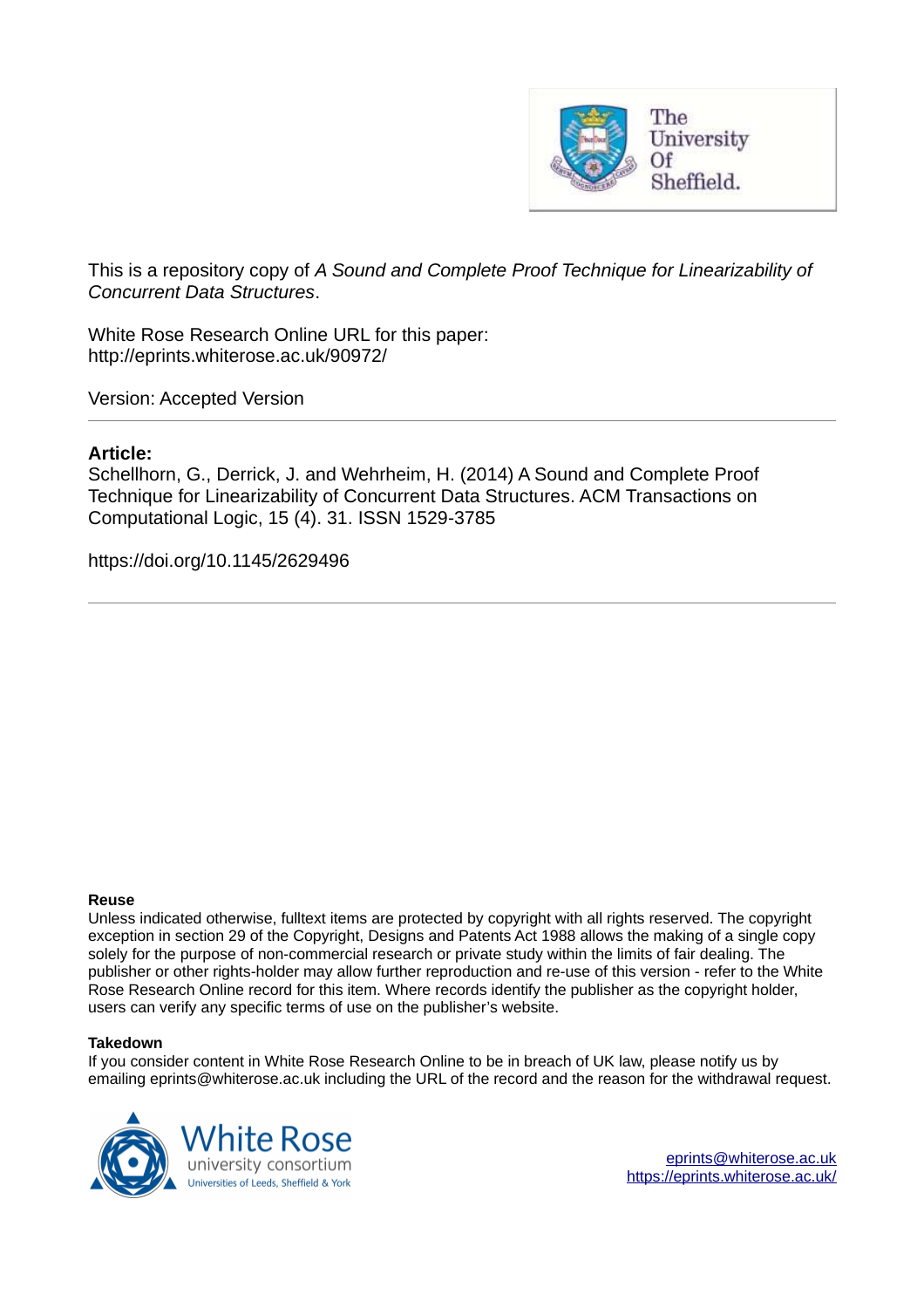# A Sound and Complete Proof Technique for Linearizability of Concurrent Data Structures

GERHARD SCHELLHORN, University of Augsburg, Germany JOHN DERRICK, University of Sheffield, UK HEIKE WEHRHEIM, University of Paderborn, Germany

Efficient implementations of data structures such as queues, stacks or hash-tables allow for concurrent access by many processes at the same time. To increase concurrency, these algorithms often completely dispose with locking, or only lock small parts of the structure. *Linearizability* is the standard correctness criterion for such a scenario — where a concurrent object is linearizable if all of its operations appear to take effect instantaneously some time between their invocation and return.

The potential concurrent access to the shared data structure tremendously increases the complexity of the verification problem, and thus current proof techniques for showing linearizability are all tailored to specific types of data structures. In previous work we have shown how simulation-based proof conditions for linearizability can be used to verify a number of subtle concurrent algorithms. In this paper, we now show that conditions based on *backward* simulation can be used to show linearizability of *every* linearizable algorithm, i.e., we show that our proof technique is both sound *and* complete. We exemplify our approach by a linearizability proof of a concurrent queue, introduced in Herlihy and Wing's landmark paper on linearizability. Except for their manual proof, none of the numerous other approaches have successfully treated this queue.

Our approach is supported by a full mechanisation: both the linearizability proofs for case studies like the queue, and the proofs of soundness and completeness have been carried out with an interactive prover, which is KIV.

Categories and Subject Descriptors: D.2.4 [Software Engineering]: Software/Program Verification

General Terms: Algorithms,Verification

Additional Key Words and Phrases: Z, refinement, concurrent access, linearizability, non-atomic refinement, theorem proving, KIV

#### ACM Reference Format:

ACM Trans. Comput. Logic V, N, Article A (January YYYY), 35 pages. DOI = 10.1145/0000000.0000000 http://doi.acm.org/10.1145/0000000.0000000

## 1. INTRODUCTION

The advent of multi- and many-core processors will see an increased usage of concurrent data structures. These are implementations of data structures like queues, stacks or hashtables which allow for concurrent access by many processes at the same time. Indeed, already libraries such as java.util.concurrent offer a vast number of such concurrent data structures. To increase concurrency, these algorithms often completely dispose with locking,

c YYYY ACM 1529-3785/YYYY/01-ARTA \$15.00

DOI 10.1145/0000000.0000000 http://doi.acm.org/10.1145/0000000.0000000

Gerhard Schellhorn, Universität Augsburg, Institut für Informatik, 86135 Augsburg, Germany, schellhorn@informatik.uni-augsburg.de

John Derrick, Department of Computing, University of Sheffield, Sheffield, UK, J.Derrick@dcs.shef.ac.uk Heike Wehrheim, Universität Paderborn, Institut für Informatik, 33098 Paderborn, Germany, wehrheim@uni-paderborn.de

Permission to make digital or hard copies of part or all of this work for personal or classroom use is granted without fee provided that copies are not made or distributed for profit or commercial advantage and that copies show this notice on the first page or initial screen of a display along with the full citation. Copyrights for components of this work owned by others than ACM must be honored. Abstracting with credit is permitted. To copy otherwise, to republish, to post on servers, to redistribute to lists, or to use any component of this work in other works requires prior specific permission and/or a fee. Permissions may be requested from Publications Dept., ACM, Inc., 2 Penn Plaza, Suite 701, New York, NY 10121-0701 USA, fax  $+1$  (212) 869-0481, or permissions@acm.org.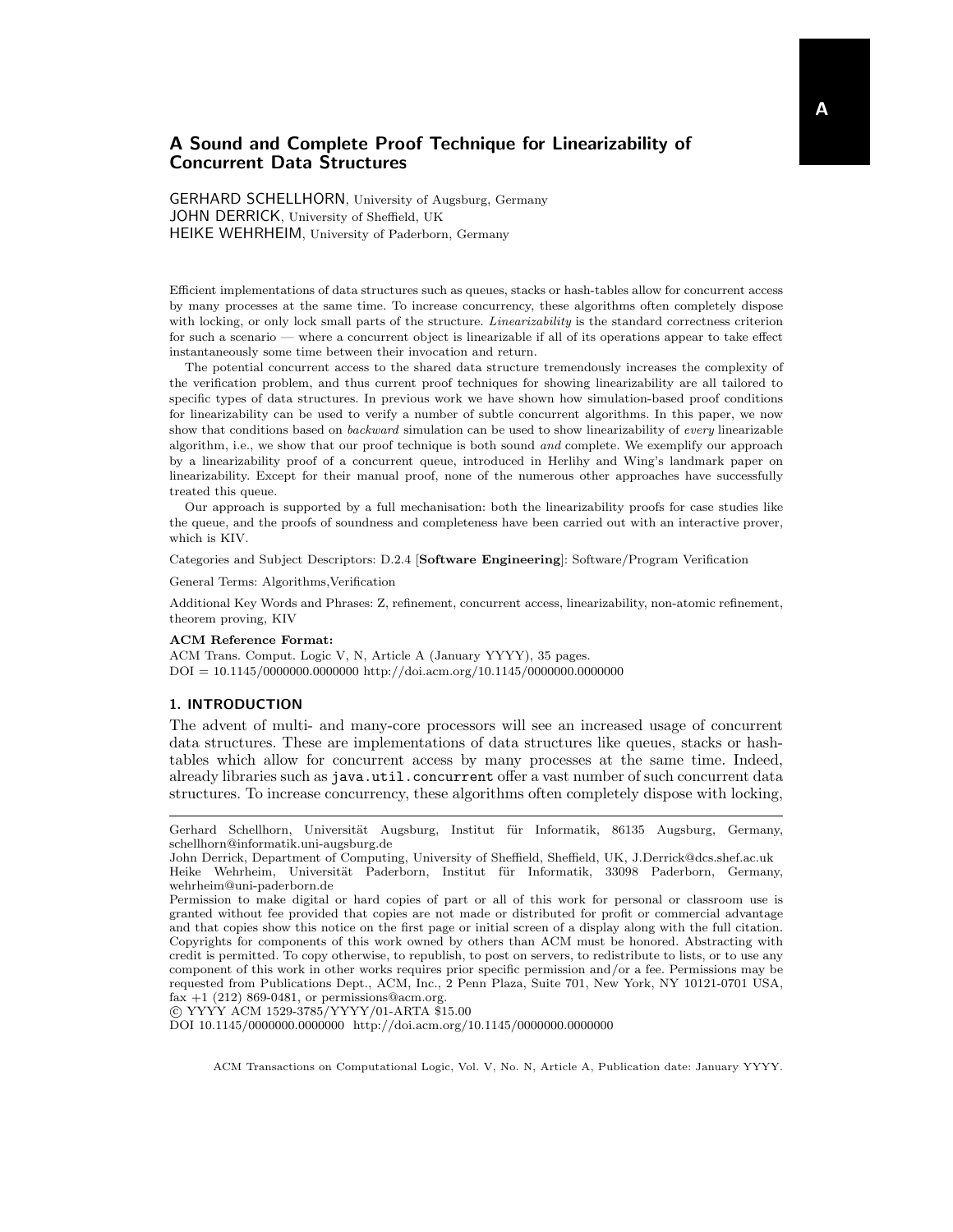or only lock small parts of the structure. Instead of locking, fine-grained synchronization schemes based on atomic operations (e.g., Compare-And-Swap CAS or Load-Link/Store-Conditional LL/SC) are employed in order to allow for a high degree of concurrency.

Whereas correctness for their sequential counter-parts is trivial, it can be complex and subtle for these concurrent algorithms, particularly ones that exploit the potential for concurrency to the full. For example, their design inevitably leads to race conditions. In fact, the designers of such algorithms do not aim at race-free but at *linearizable* algorithms. Linearizability [Herlihy and Wing 1990] requires that fine-grained implementations of access operations (e.g., insertion, lookup or removal of an element) appear as though they take effect instantaneously at some point in time, thereby achieving the same effect as an atomic operation [Herlihy and Wing 1990]:

Linearizability provides the illusion that each operation applied by concurrent processes takes effect instantaneously at some point between its invocation and its response.

Since the original approach based on possibilities, a number of other approaches to prove linearizability have appeared, and a number of algorithms have been shown to be linearizable [Doherty et al. 2004; Colvin et al. 2005; Abrial and Cansell 2005; Hesselink 2007; Vafeiadis et al. 2006; Amit et al. 2007; Calcagno et al. 2007; Derrick et al. 2008; 2011b]. Some of the proofs of correctness are manual, whereas others are partly supported by theorem provers (for instance with PVS) or fully automatic. The latter, however, either require user-annotations to the algorithm or – in the case of model checkers – only prove correctness for a limited number of parallel processes.

The proof techniques vary as well, and range from using shape analysis or separation logic to rely-guarantee reasoning and simulation-based methods. The simulation-based methods show that an abstraction (or simulation or refinement) relation exists between the abstract specification of the data structure and its concurrent implementation.

Whilst great progress has been made in the state-of-the-art in this area, a number of weaknesses remain. For example, apart from our own [Derrick et al. 2008], all current approaches only argue informally that their proof technique actually implies the original linearizability criterion of [Herlihy and Wing 1990]. Rather, they have focused on providing an efficient and practically applicable proof technique. We, however, have aimed to ensure that we always have a mechanized proof of soundness of our method in addition to any individual proof of correctness for a specific algorithm.

In addition, inspecting the current approaches, one finds that a number of techniques (including our own so far) get adapted every time a new type of algorithm is treated. Every new "trick" designers build into their algorithms to increase performance (e.g., like a mutual push and pop elimination for stacks, or lazy techniques) requires an extension of the verification approach. This is the case because the verification approaches are usually kept as simple as possible to ease their application, and in particular to allow for a high degree of automatization. Still, our motivation was to present a proof technique which can be used to prove linearizability of *every* linearizable algorithm: we have derived a proof method that is sound and complete for linearizability.

The approach is again a simulation-based method, this time based on backward simulations — a technique usually applied for certain classes of data refinement. What is unusual with the method is that in data refinement, two types of simulation (forward *and* backward) are necessary in order to give completeness [He Jifeng et al. 1986; de Roever and Engelhardt 1998; Derrick and Boiten 2001]. However, for linearizability, we show that backward simulation alone is already sufficient (and furthermore, that backward simulations are sound with respect to linearizability). More precisely, we show that a fine-grained implementation is linearizable with respect to an abstract atomic specification of the data structure if and only if there is a backward simulation between the specification and the implementation. The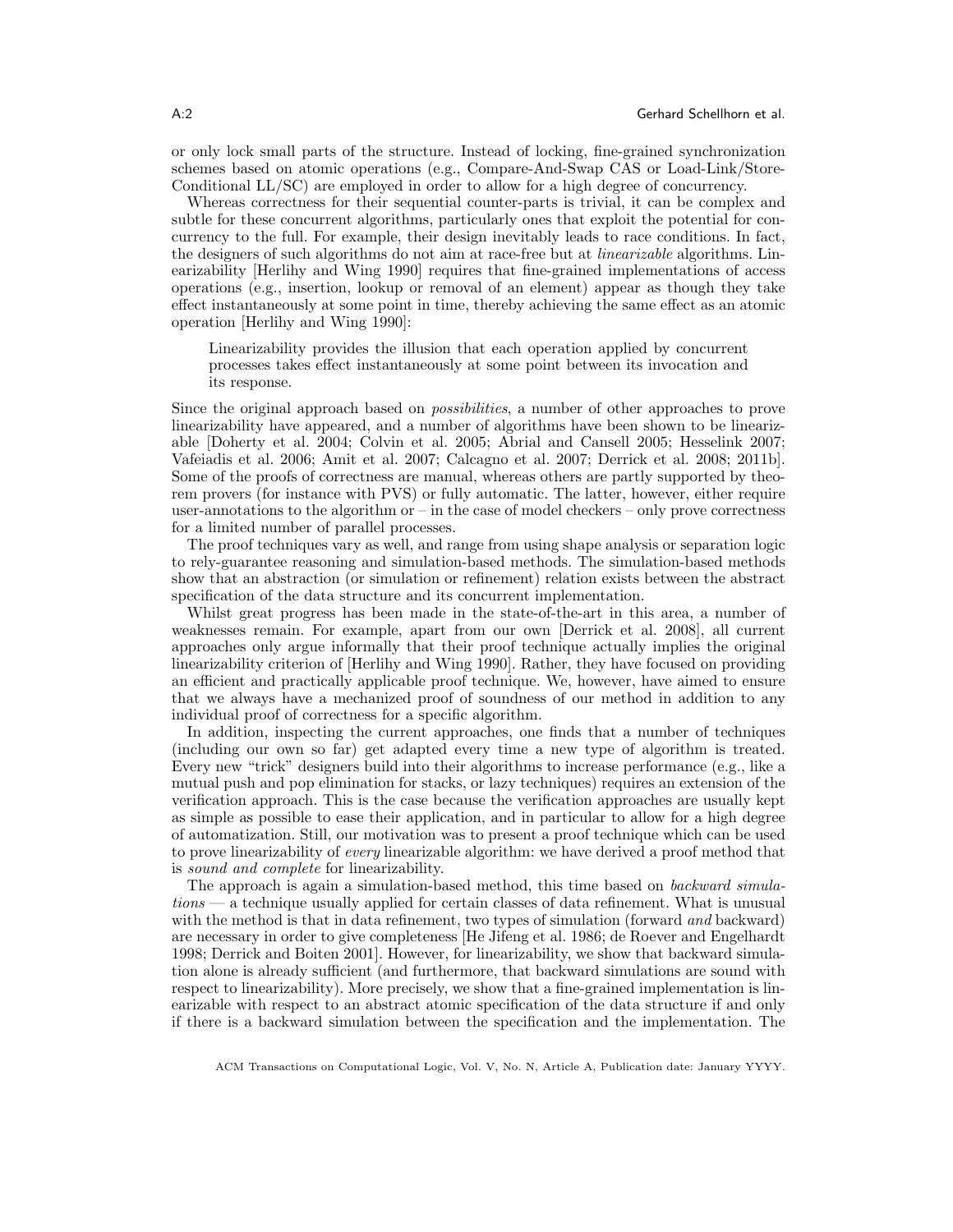use of simulations for showing linearizability is not new; however, current refinement-based approaches (e.g., [Doherty et al. 2004; Doherty and Moir 2009; Colvin and Groves 2005]) are based on both backward and forward simulations. Note that our completeness result does not imply a direct method for deriving a backward simulation for an existing linearizable data structure; it just states the existence of such a simulation. This is in line with other completeness results, e.g., for data refinement or for specific proof calculi: completeness only states the existence of a proof, never a way of deriving this proof.

We nevertheless exemplify our approach to using just backward simulations by verifying the queue implementation of Herlihy and Wing [Herlihy and Wing 1990]. None of the current approaches to linearizability have treated this algorithm; and it is also not clear whether the many approaches tailored towards heap usage (like separation logic or shape analysis based techniques) can successfully verify the queue, as the complexity in the interaction between concurrent processes in the queue is not due to a shared heap. There is no heap involved at all, rather, the underlying store is an unbounded array. Along with this queue example we also show how to systematically construct the backward simulations needed in the linearizability proofs. Although the complete methodology determines the most general backward simulation to use, in practice, it is often more convenient to use a smaller relation. We do this in the queue verification, and to this end, we provide a number of guidelines for deriving backward simulations in general.

Last, but not least, to fit our desire for a provenly correct methodology, we have a complete mechanization of our approach. It is complete in the sense that we both carry out the backward simulation proofs for our examples (here, the queue) with an interactive prover (which is KIV [Reif et al. 1998]), and have verified within KIV that the general soundness and completeness proof of our technique is correct. Proofs for the general theory as well as for the case study can be found online at [KIV 2011].

The structure of the paper is as follows. The next section introduces our running example, the Herlihy and Wing queue. We use Z to formalize the pseudo-code of the algorithm, which will subsequently be verified in KIV. In section 3 we formally define linearizability of an abstract and a concurrent data type, and define refinement and simulations between them. The proof methodology is then derived in section 4. This is achieved by augmenting the original data types with history information and using a particular type of finalization, and showing that the abstract and concurrent data type are linearizable if and only if the augmented concurrent data type is a backward simulation of the augmented abstract data type. The proof uses a particular intermediate layer in its construction, reminiscent of the definition of possibilities in [Herlihy and Wing 1990].

We return to the queue of Herlihy and Wing in section 5 to mechanically verify a proof of its linearizability using a specific backward simulation.

For algorithms with complex linearization points, such as the queue considered here, global backward simulations are needed, since by their nature such algorithms have nonlocal behavior. However, for many simpler case studies it has been informally argued that simpler, thread-local proof obligations are sufficient. Section 7 sketches, how the threadlocal proof obligations we defined in [Derrick et al. 2011b] can be derived from the general backward simulation.

Finally, in sections 8 and 9 we discuss related work and some conclusions. This paper is an extended version of [Schellhorn et al. 2012] in which we present the underlying theory in full detail, the most important aspects of the KIV proof and add guidelines for the derivation of backward simulations.

# 2. HERLIHY-WING QUEUE

The running example we use throughout this paper is the concurrent implementation of an abstract queue, as specified by Herlihy and Wing in their original paper [Herlihy and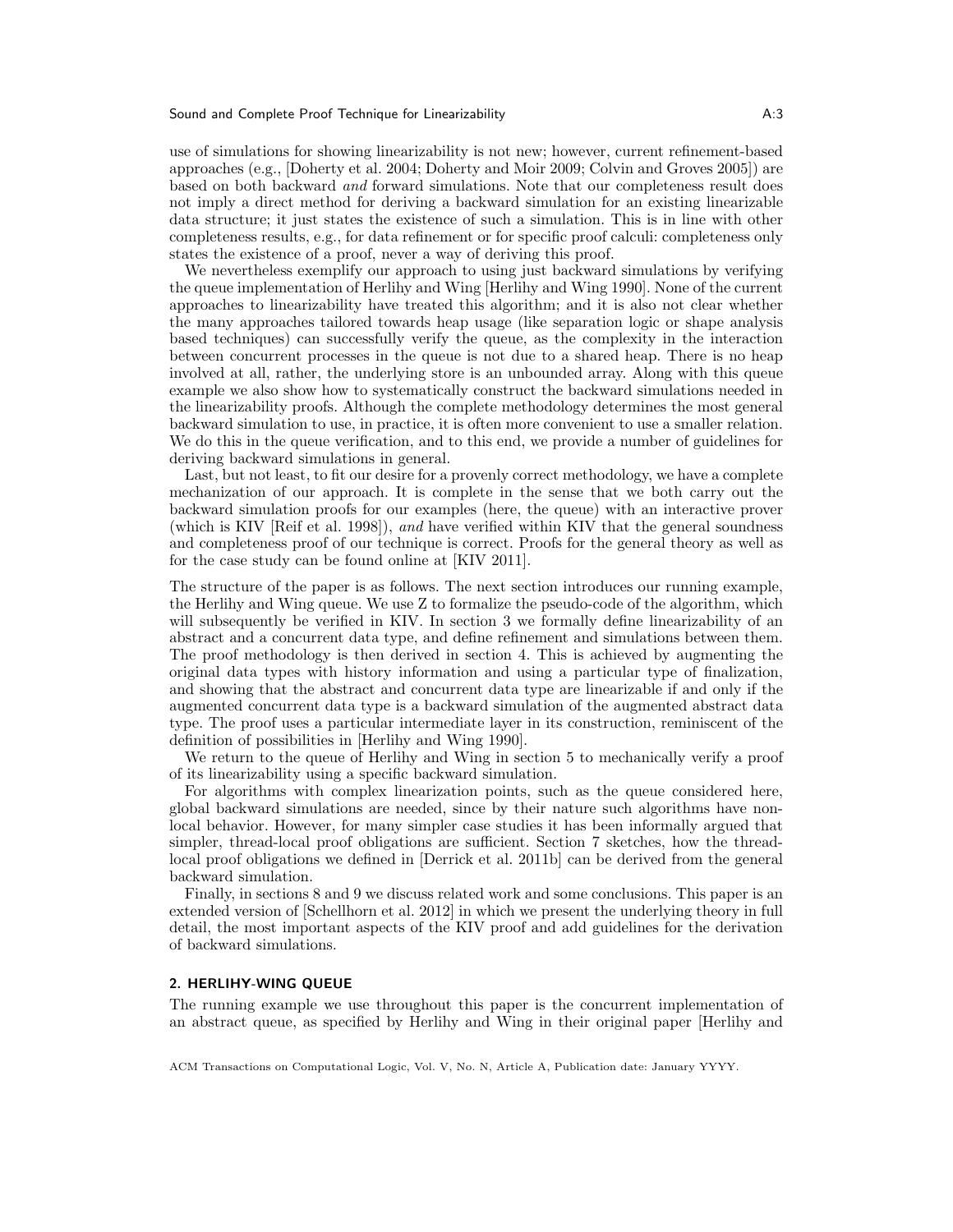Wing 1990]. We will mix the informal description with a formalization in the specification language  $\overline{Z}$  [Woodcock and Davies 1996], a state-based specification formalism which allows the specification of data types by defining their state (variables), initial values and operations, to describe an abstract queue and its concurrent implementation. The complete system then consists of a number of processes, each capable of executing its queue operations on the shared data structure. The key question we are interested in is whether the concurrent implementation is *correct* with respect to the abstract specification – even though the atomic steps of the concrete can be interleaved in a manner not feasible in the abstract specification.

As usual, the queue is a data structure with two operations: *enqueue* appends new elements to the end of the queue and *dequeue* removes elements from the front of the queue. We have one *enqueue* and *dequeue* for each process  $p \in P$ . Abstractly, we can specify the queue as follows. The state, initialization and operations are given as *schemas*, consisting of variable declarations plus predicates. We assume a given type  $T$  for queue elements.



The first two schemas in the specification fix the state, AState, of the data structure queue (a sequence of elements), and its initial value (the empty list given via its initialization  $AInit$ ). As usual in Z, a sequence  $q = \langle a_1, \ldots, a_n \rangle$  of length n (written  $\# q = n$ ) is a function from the interval from 1 to n (written 1..n) to elements of T. Operator  $q_1 \n_q_2$  concatenates two sequences, an element is selected with  $q(k)$  for  $k \in 1..n$ . The two operations *enqueue* and dequeue for all the processes are written as  $AEnq<sub>p</sub>$  and  $ADeq<sub>p</sub>$  (A for abstract specification and  $p$  for the process executing it). In such a specification the primed variables refer to the value of variables in the after-state. Unprimed as well as primed variables of a particular state schema are introduced into operation schemas by the ∆-notation. Input and output variables are decorated by ? and !. In general, we can model all such data structures as abstract data types  $ADT = (AState, Ahit, (AOp_{p,i})_{p \in P, i \in I})$ , where the set I is used for enumerating the abstract operations. Each operation  $AOp_{p,i}$  is defined over the state space Astate and can additionally specify inputs and outputs. Inputs are denoted here by in? and outputs by out!, with types  $IN_i$  and  $OUT_i$  (dependent on the operation i, but not on the process p executing it) respectively.

The queue is implemented by an array  $AR$  of unbounded length. All (used) slots of the array are initialized with a special value  $null \notin T$ , signaling 'no element present'. A back pointer back into the array stores the current upper end of the array where elements are enqueued. Dequeues operate on the lower end of the array. An eng operation thus simply gets a local copy of back, increments back (these two steps are executed atomically) and then stores the element to be enqueued in the array. We can describe the operations in pseudo-code as follows, where we annotate each line with a line number  $(E1 \text{ etc})$ :

```
E0 eng(lv : T)
E1 (k, \text{back}) := (\text{back}, \text{back}+1); /* increment */
E2 AR[k] := ly; /* store */
E3 return
```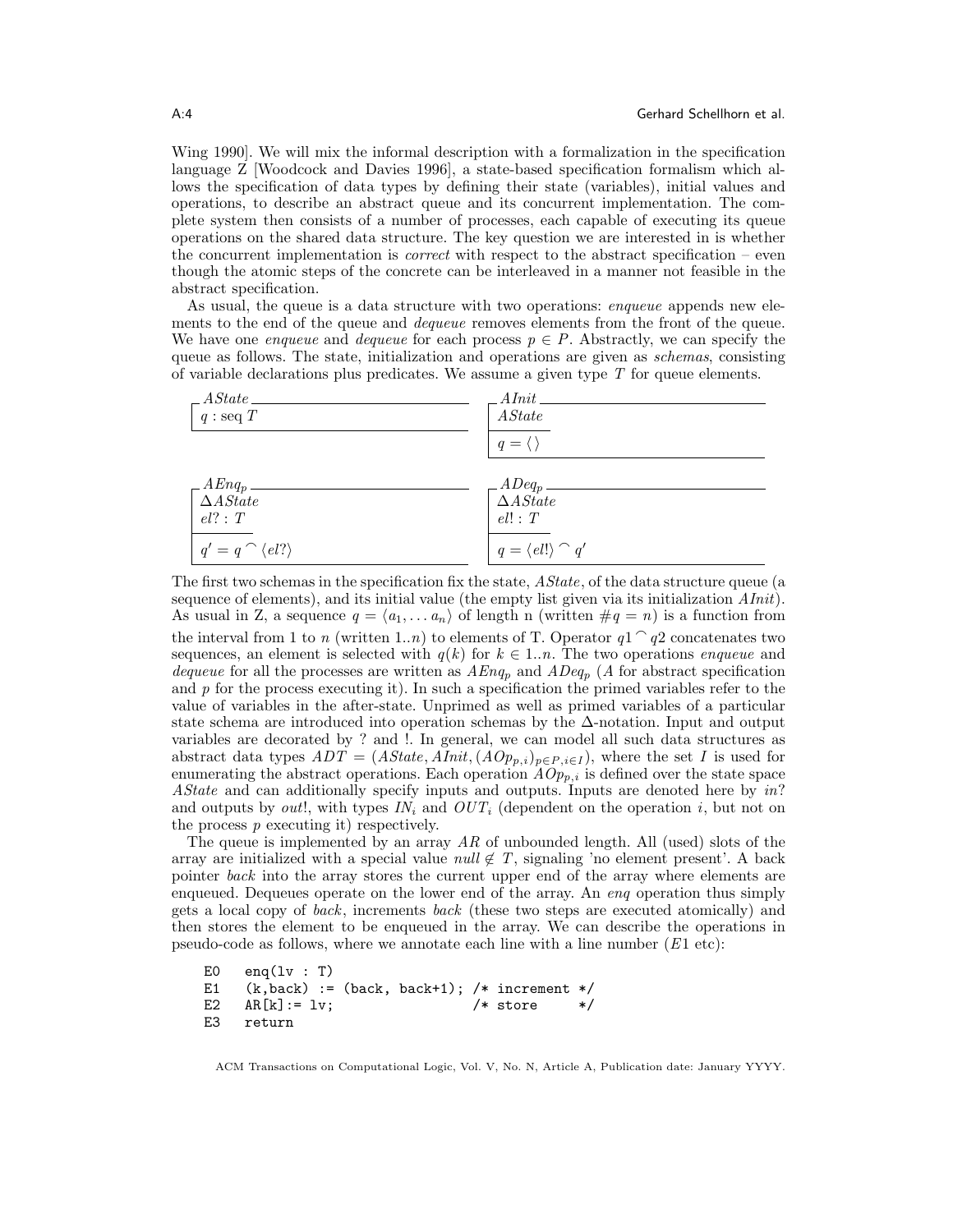| $deq()$ : T                                |
|--------------------------------------------|
| $1$ back := back; k:=0; $1v$ := null       |
| if $k <$ 1back goto D3 else goto D1        |
| $(lv, AR[k])$ := $(AR[k], ly);$ /* swap */ |
| if $lv$ != null then goto D6 else goto D5  |
| $k := k + 1$ ; goto D2                     |
| return (lv)                                |
|                                            |

The deq operation proceeds in several steps: first, it gets a local copy of back and initializes a counter  $k$  and a local variable,  $lv$ , which is used to store the dequeued element. It then walks through the array trying to find an element to be dequeued. Steps D2 and D5 in the code above constitute a loop consecutively visiting the array elements.

At every position k visited in the loop the array contents  $AR[k]$  is swapped with variable lv. If the dequeue finds a proper non-empty element this way ( $lv \neq null$ ), this will be returned, otherwise searching is continued. In the case where no element can be found in the entire array, deq restarts the search. Note that if no enq operations occur, deq will thus run forever.

As we said, the complete system consists of a number of processes, each capable of executing its queue operations on a shared data structure. For the concrete implementation therefore these two algorithms can be executed concurrently by any number of processes — where the individual steps in the operations are atomic. So, for instance, we could have a process p executing E1 and then a process q executing D1 and (one of the branches of) D2, then p continuing with E2, a third process r starting yet another deg with step D1 and so on. Every interleaving of steps is possible. Formally, we can model the complete system (not just for a single process) as a data type with the following state.



In addition to  $AR$  and back (explained above), the state contains local variables for every process from  $P$ , thus we have functions from  $P$  to the domain of the local variables. In addition, every process p has a variable  $\text{pcf}(p)$  to denote the program counter. The program counter can take values from  $PC = \{N, E1, E2, E3, D1, D2, D3, D4, D5, D6\}, N$  denoting the idle state of a process (the idle state needs to be the same state for each operation so we use  $N$  as opposed to  $E0$  and  $D0$  here).

To model the operations, we introduce an operation denoting the invocation of an enqueue  $(enq0)$  or dequeue  $(deq0)$  (i.e., statements E0 and D0), then we have one operation for every line in the program (except for *if-statements* which are split into a true (e.g.,  $deq2t$ ) and a false  $\text{(\textit{deg2f})}$  case). Each operation then corresponds to the granularity of atomicity in the concurrent implementation.

Operation names are indexed by the process executing them. Thus in total we have operations  $enq0_p$ ,  $enq1_p$ ,  $enq2_p$ ,  $enq3_p$ ,  $deq0_p$ ,  $deq1_p$ ,  $deq2t_p$ ,  $deq2f_p$ ,  $deq3_p$ ,  $deq4t_p$ ,  $deq4f_p$ ,  $\deg 5_p$  and  $\deg 6_p$  for every  $p \in P$ . Below we see a formal definition of some of the operations.

Z Notation: We assume the reader is familiar with the basics of the Z notation and its use of schemas. In fact, in our use of the schema notation we take the Object-Z approach of just specifying the changed values, and apply this at a functional level as well. This simply makes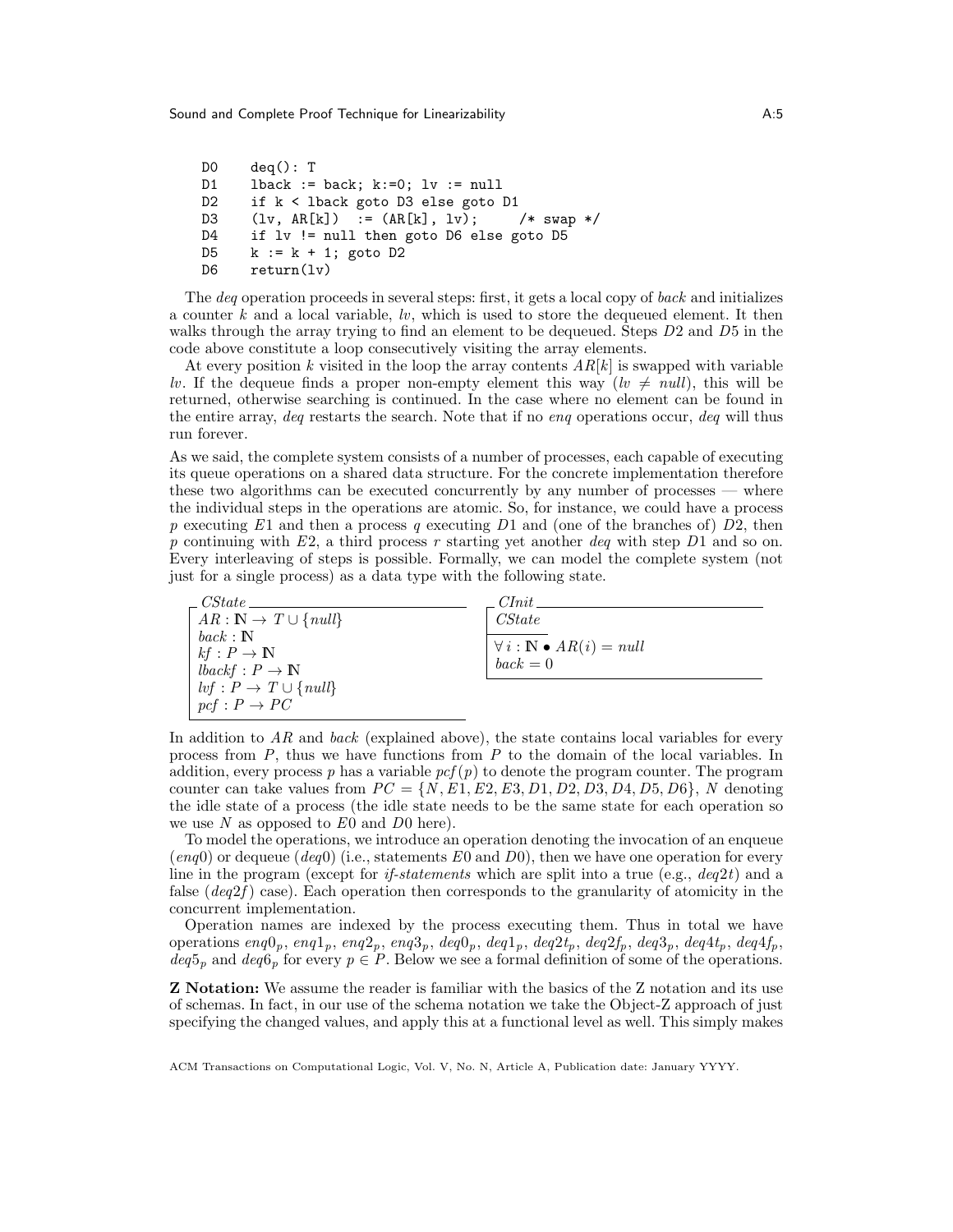the specifications much more readable (otherwise we would have to add a lot of predicates of the form  $back' = back$  etc.) and has no semantic consequence. Formula  $pcf'(p) = E1$ denotes the expansion  $pcf' = pcf \oplus \{p \mapsto E1\}$  that overwrites  $pcf(p)$  with E1, and similarly for the other variables and functions in the schemas. The ordering of statements within the programs for the operations are ensured by the use of program counters and appropriate preconditions for operations.

| $e^{nq0_p}$                            | $_{-}$ enq $_{1r}$                                                               |
|----------------------------------------|----------------------------------------------------------------------------------|
| $\Delta CState$                        | $\Delta \tilde{C}$ <i>State</i>                                                  |
| ln? : T<br>$pcf(p)=N\wedge pcf'(p)=E1$ | $pcf(p)=E1\wedge pcf'(p)=E2$<br>$k f'(\tilde{p}) = back \wedge back' = back + 1$ |
| $lvf'(p) = lv?$                        |                                                                                  |
| $\sim$                                 | $\mathbf{z}$ $\alpha$                                                            |

| $deq2t_n$                    | $deq6_n$                         |
|------------------------------|----------------------------------|
| $\triangle CState$           | $\triangle CState$               |
| $kf(p) < \text{lback} f(p)$  | ell: T                           |
| $pcf(p)=D2\wedge pcf'(p)=D3$ | $pcf(p) = D6 \wedge pcf'(p) = N$ |
|                              | $ell! = l v f(p)$                |
|                              |                                  |

Formally, this defines our concrete data type  $CDT = (CState, CInit, (COp<sub>j</sub>)_{j\in J})$ . Our objective is to show that the concrete data type is linearizable with respect to the abstract data type, i.e., all runs of the concrete data type with whatever kind of interleaving of operations of concurrent processes resemble correct queue operations. (We will formalize the definition itself later.)

To illustrate the issue we first take a look at one run to demonstrate the interplay between the operations of different processes. So imagine the following processes executing their individual concrete operations on the shared data type. Here, the steps of processes are given and (relevant parts of) the resulting state.

| (1) Process 3 starts an enqueue for the element $a(E0)$ and executes E1:                        |                         |
|-------------------------------------------------------------------------------------------------|-------------------------|
| $kf(3) = 0, pcf(3) = E2, back = 1$                                                              | $AR = [-,-,-,-,\ldots]$ |
| Sequence of operations so far: $\langle enq0_3, enq1_3 \rangle$                                 |                         |
| (2) Process 1 starts an enqueue for the element b and executes $E1$ :                           |                         |
| $kf(1) = 1, pcf(1) = E2, back = 2$                                                              | $AR = [-,-,-,-,\ldots]$ |
| Sequence of operations so far: $\langle enq0_3, enq1_3, enq0_1, enq1_1 \rangle$                 |                         |
| $(3)$ Process 2 starts a dequeue and executes D0 and D1:                                        |                         |
| $kf(2) = 0, pcf(2) = D2, \text{back }f(2) = 2, \text{lv }f(2) = \text{null}$                    | $AR = [-,-,-,-,\ldots]$ |
| Sequence of operations so far: $\langle enq0_3, enq1_3, enq0_1, enq1_1, deq0_2, deq1_2 \rangle$ |                         |
| (4) Process 4 starts an enqueue for the element c and executes $E0, E1, E2$ :                   |                         |
| $kf(4) = 2, pcf(4) = E3, back = 3$                                                              | $AR = [-, -, c, -, ]$   |
| Sequence of operations (continued): $\langle \ldots, enq0_4, enq1_4, enq2_4 \rangle$            |                         |
| (5) Process 2 continues its dequeue with $D2, D3, D4, D5, D2$ :                                 |                         |
| $kf(2) = 1, pcf(2) = D3, \text{back }f(2) = 2, \text{back } = 3$                                | $AR = [-, -, c, -, ]$   |
| (6) Process 3 finishes its enqueue executing $E2$ and $E3$ :                                    |                         |
| $pcf(3)=N$                                                                                      | $AR = [a, -, c, -, ]$   |
| $(7)$ Process 4 finishes its enqueue executing E3:                                              |                         |
| $pcf(4)=N$                                                                                      | $AR = [a, -, c, -, ]$   |
| $(8)$ Process 2 finishes the dequeue and returns c:                                             |                         |
| $pcf (2) = N, kf (2) = 2, backf (2) = 2, back = 3$                                              | $AR = [a, -, -, -, ]$   |
| $(9)$ Process 1 finishes the enqueue:                                                           |                         |
| $pcf(1)=N$                                                                                      | $AR = [a, b, -, -, ]$   |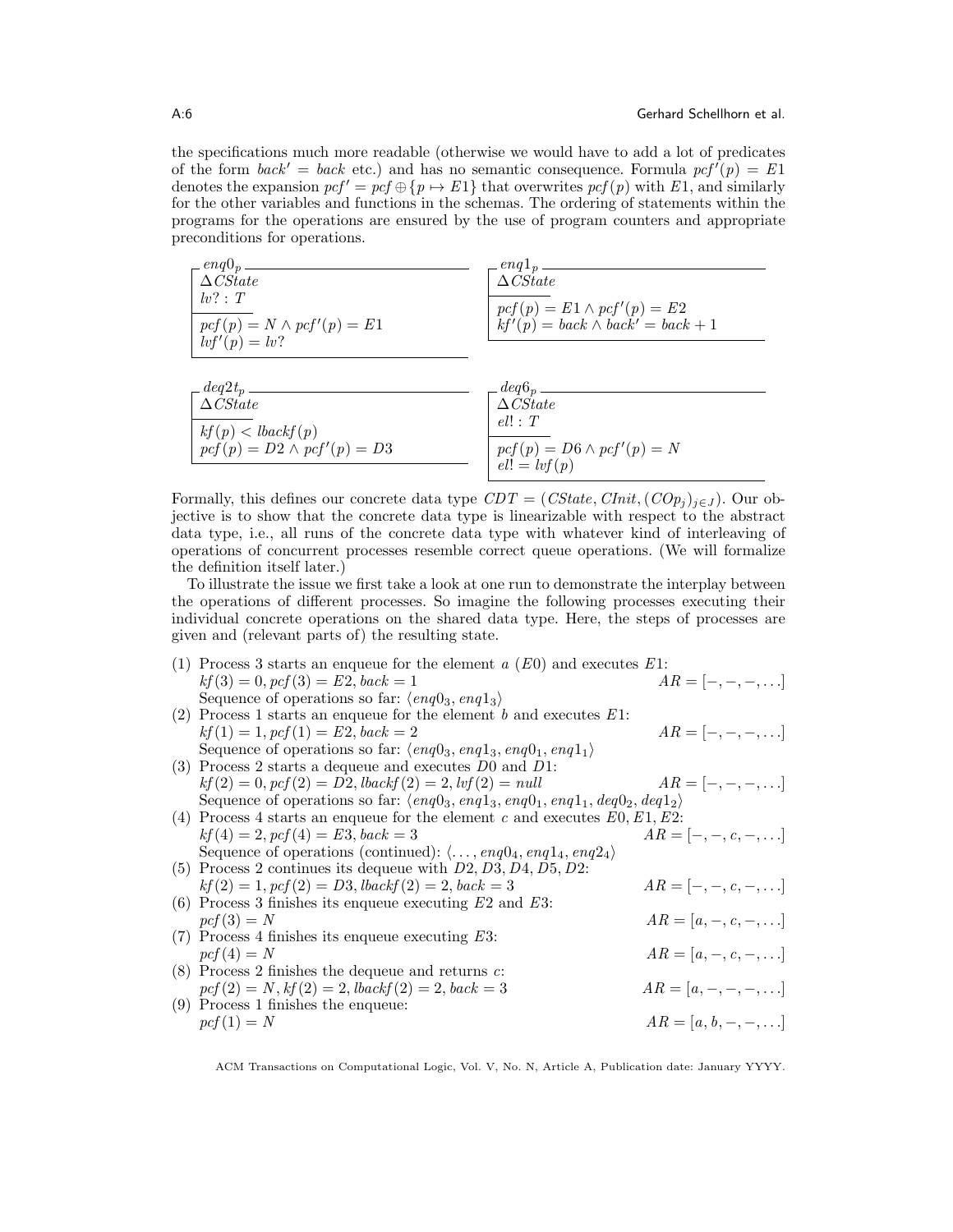The question of correctness is as follows: does this concrete run of operations (and its visible effect on the shared data structure) in some sense correspond to a run of the abstract specification?

In fact, it does in this case, specifically the above concrete run has (for instance) the following matching run of the abstract data type:

$$
\langle AEnq_4(c), ADeq_2(c), AEnq_3(a), AEnq_1(b) \rangle
$$

But notice that this correct abstract run is not the initially most obvious. Specifically, one would be tempted to look at the ordering of the invocations of the operations:  $\langle AEng_3, AEng_1, ADeg_2, AEng_4 \rangle$ , or failing that, the returns (i.e., responses) of the operations:  $\langle AEnq_3, AEnq_4, ADeq_2, AEnq_1 \rangle$ . Neither of these is the correct abstract sequence necessary to give the right queue: in the first case the dequeue should return  $a$ , and in the second case as well, which it however does not.

Rather, instead of the start or the end, it is the point in time where the effect of the operation on the abstract queue becomes visible to other operations (this is known as the linearizability point, or LP) that determines the corresponding abstract order. The effect of enqueue of c becomes visible first even though it puts the element into position 2 of the array, not 0. This is because it is the first position which the dequeue observes to be non-empty as it has already gone past position  $0$  with its local array index k when the element a is placed in position 0.

At this moment one would be tempted to exactly find the LP of each operation, e.g., it might be E2 for enqueue and D5 for dequeue. Such an approach of finding fixed linearization points in the concurrent algorithm works for some non-locking algorithms such as Treiber's stack [Treiber 1986] or Michael and Scott's queue [Michael and Scott 1996]. However, for other more complex algorithms the point where the effects become visible changes from run to run according to the contents of the input/output or data structure. Examples of algorithms that are like this include the lazy set algorithm [Heller et al. 2005]. However, the behavior of the above is even more subtle — the LP in one operation *depends on what* other operations have already started  $-$  i.e., depends on the whole global history. To see this note that if the dequeue has not already gone past position 1 when process 1 enqueues b, the dequeue would return b rather than c. Thus, it is not only the ordering of enqueue operations of different processes which determines their abstract order, but it is also the progression of dequeues (of which we can of course also have several ones).

This intricate interplay of enqueues and dequeues makes this algorithm the hardest type for which to verify linearizability. Indeed, at first glance the hopes of finding some local proof obligations (as opposed to reasoning about global histories) would seem remote, let alone finding a complete methodology. However, this is what the following sections seek to explore. We begin with the basic definitions.

# 3. BACKGROUND

Our proof technique is grounded in the theory of refinement and simulations. However, before we start with the basic terminology for these, we want to formally define the notion of linearizability. In this, we essentially follow Herlihy and Wing's formalization.

## 3.1. Histories and Linearizability

Linearizability is a notion of correctness relating two specifications: a sequential abstract specification and a concurrent implementation. Here, these are both given as data types consisting of state space, the initialization and a number of operations executed by some process, i.e., like in the example we have  $ADT = (AState, AInit, (AOp_{p,i})_{p \in P, i \in I})$  where  $AInit \subseteq Astate$ , and  $AOp_{p,i} \subseteq IN_i \times Astate \times Astate \times OUT_i$ . The concurrent implementation is given as  $CDT = (CState, CInit, (COp_{p,j})_{j\in J, p\in P})$  where  $CInit \subseteq CState$ . We assume a function  $abs: J \to I$  that tells which concrete operation is a step of the implementation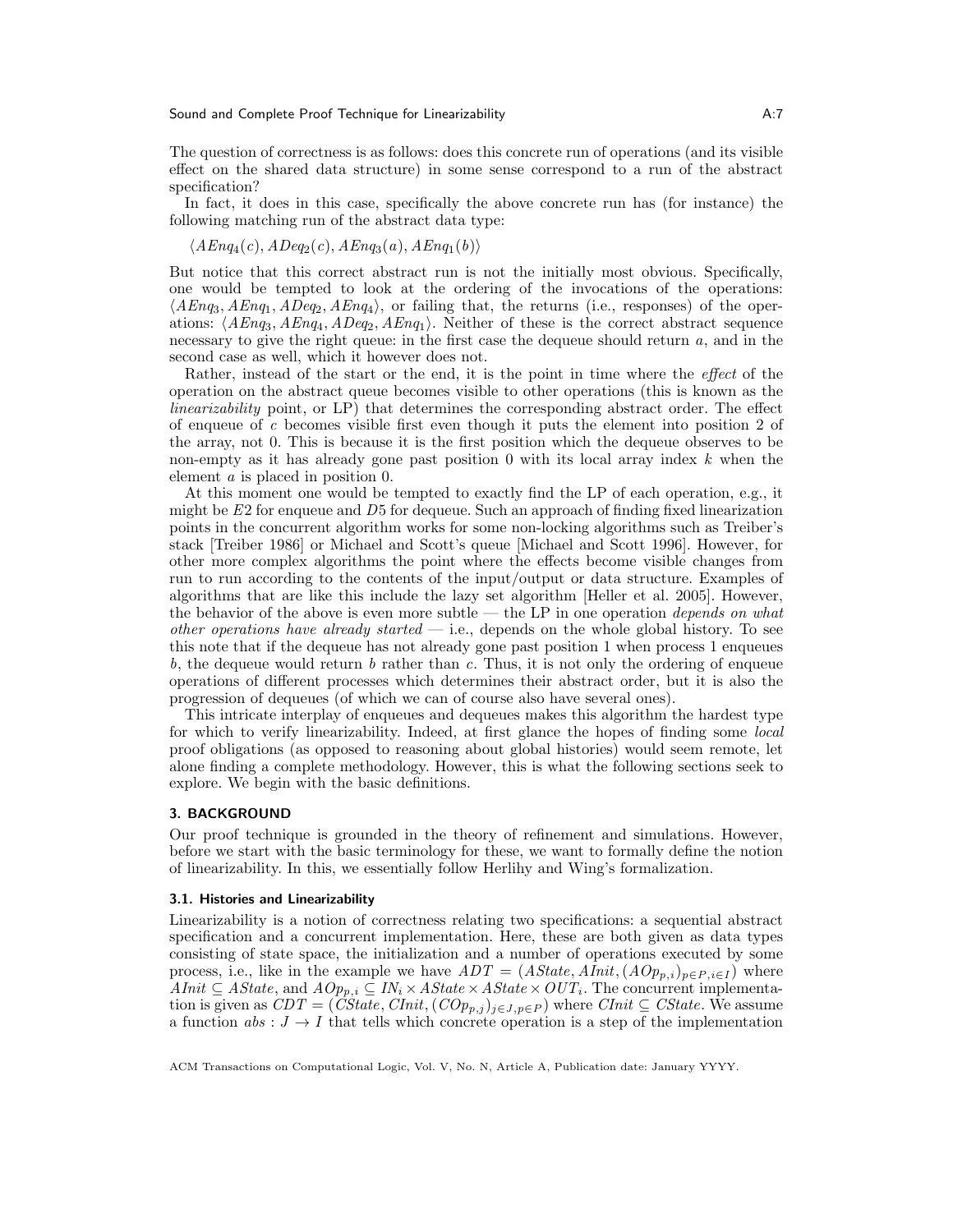of which abstract one. We will place some restrictions on abs below, e.g., it will be an  $1$ -to-n mapping between abstract and concrete. The concrete operations can be partitioned into three classes. Invoking operations  $\left(\text{deg}0_p \text{ and } \text{eng}0_p\right)$  in the example) have input of type  $IN_{abs(j)}$ . Returning operations ( $deq6_p$  and  $enq3_p$ ) have output of type  $OUT_{abs(j)}$ , all others have neither input nor output, i.e., these operations are just relations over *CState*.

The last example already discussed the issue of finding an appropriate run of the abstract data type for every run of the concrete implementation. Here, we will make the notion of "appropriate" or "matching" abstract run more precise.

Formally, linearizability can be defined by comparing the histories formed by runs of the abstract and concrete data type. Histories are finite sequences of events. Events can be invocations and returns of particular operations by particular processes from the set P.

Event ::=  $inv \langle P \times I \times IN_i \rangle$  | ret $\langle P \times I \times OUT_i \rangle$  $History = seq Events$ 

Events are defined using Z notation for free data types. Typical elements of the type are  $inv(p, i, in)$  and  $ret(p, i, out)$ , where p is a process, i is an operation index, and  $in \in IN_i$  and *out* ∈  $OUT_i$  are elements of the input resp. output type of  $AOp_{p,i}$ . Setting  $I = \{eq, deg\}$ , a possible history of our queue implementation is

 $h = \langle inv(3, eng, a), inv(1, eng, b), inv(2, deg, ), inv(4, eng, c), ret(3, eng, ),$  $rret(4, enq, ), ret(2, deq, c), ret(1, enq, i)$ 

This is the history corresponding to the above run detailed in the previous section, where, for example,  $ret(3, eng, )$  denotes the return of the enqueue operation undertaken by process 3. The return event of enqueue has no output, thus the last argument is empty. The corresponding history of the abstract queue is

 $hs = \langle inv(4, enq, c), ret(4, enq, 0), inv(2, deg, 0, ret(2, deg, c),$  $inv(3, enq, a), ret(3, enq, ), inv(1, enq, b), ret(1, enq, ))$ 

Of course, there is no interleaving at the abstract level, thus  $ret(1, enq)$  immediately follows its invocation  $inv(1, eng, b)$ , that is histories of the abstract specification (like this one) will always be sequential (definition coming up). These histories are in a sense an abstraction of the concrete run (with just invocations and returns), but not as abstract as the initial specification which did not even differentiate between invocation and return. We will use them to compare our abstract and concrete runs in a fashion detailed below. First, some basic definitions.

We use predicates  $inv'(e)$  and  $ret'(e)$  to check whether an event  $e \in Event$  is an invocation or a return, and we let Ret! be the set of return events. We let  $e, p \in P$  be the process executing the event e and  $e.i \in I$  the index of the abstract operation to which the event belongs.

Not all sequences of events are correct histories of a data type. Thus we need the idea of a legal (concurrent) history: a legal history consists of matching pairs of invocation and return events plus some pending invocations, where an operation has started but not yet finished<sup>1</sup>

Definition 3.1 (Legal histories). Let h: seq Event be a sequence of events. Two positions  $m, n$  in h form a matching pair, denoted  $mp(m, n, h)$  if

 $0 < m < n \leq \#h \wedge inv!(h(m)) \wedge ret!(h(m)) \wedge h(m).p = h(n).p \wedge h(m).i = h(n).i \wedge$  $\forall k : \mathbb{N} \bullet m < k < n \Rightarrow h(k) \cdot p \neq h(m) \cdot p$ 

 $1$ The definition of legal histories in [Herlihy and Wing 1990] (there called well-defined) requires all projections of the history to one process to be sequential. We prefer our equivalent definition, since many proofs must reason about the properties of matching pairs and pending invokes in legal histories.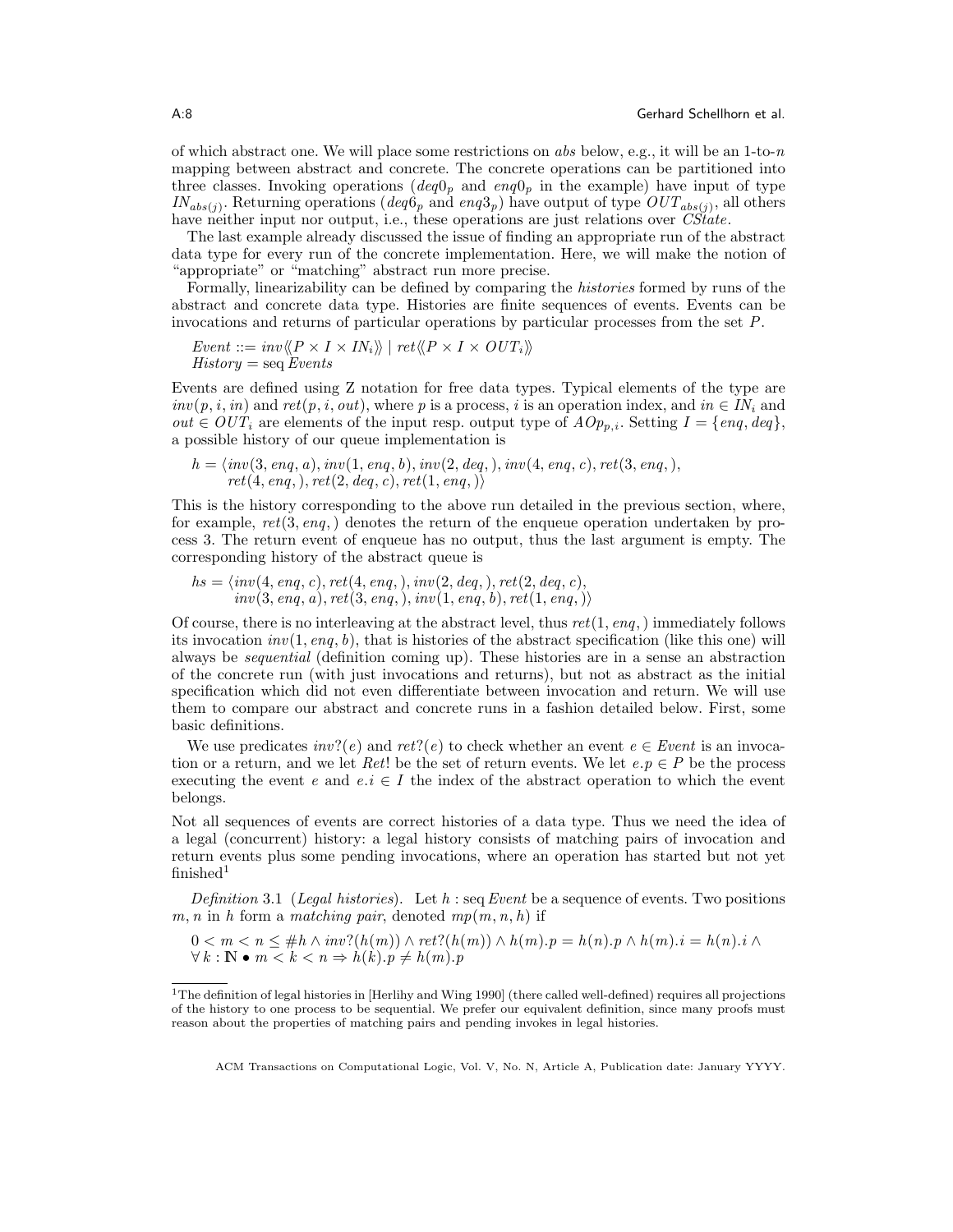A position  $n: 1..\#h$  in h is a pending invocation, denoted  $pi(n, h)$ , if

$$
inv? (h(n)) \wedge \forall m \bullet n < m \leq \# h \Rightarrow h(m).p \neq h(n).p
$$

The set of all pending invokes  $h(n)$  with  $pi(n, h)$  is denoted as  $pi(h)$ . h is legal, denoted  $legal(h),$  if

$$
\forall n: 1.. \#h \bullet \text{if} \ inv? (h(n)) \text{ then } pi(n, h) \lor \exists m: 1.. \#h \bullet mp(n, m, h)
$$
  
else 
$$
\exists m: 1.. \#h \bullet mp(m, n, h)
$$

 $\Box$ 

Both of the above given histories are legal. In the history  $h$  we, for instance, have matching pairs 1 and 5,  $mp(1, 5, h)$ , and no pending invocations (all invocations are followed by a matching return).

Later, we will formally define how to construct histories out of a data type. For the moment note that history hs as well as all other histories of the abstract data type are sequential. This is formalized in the following predicate:

$$
sequ(h) == \exists n \bullet \#h = 2n \land \forall m: 1...n \bullet mp(m + m - 1, m + m)
$$

A (complete<sup>2</sup>) sequential history is a sequence of matching pairs. For a legal history, function  $complete(h)$  defined as

complete(
$$
\langle \rangle
$$
) =  $\langle \rangle$   
complete( $\langle e \rangle \cap h$ ) = **if** pi(1,  $\langle e \rangle \cap h$ ) **then** complete(h) **else**  $\langle e \rangle \cap complete(h)$ 

removes all pending invocations from a legal history  $h$ . To determine, whether a concurrent history h is linearizable it is compared with abstract sequential histories, to see whether one can be found, that matches. First of all, h might need to be extended by some (but not necessarily all) returns  $h_0 \in \text{seq} \text{}$ . It that match the pending invocations. This is the case when h contains operations where the effect has already taken place, though they have not returned. An example for this is the operation D3 in the dequeue: once the swap occurs on a non-empty array element, the effect of the operation has taken place although it has not returned yet. This results in a history  $h \cap h_0$  which is now compared to a sequential history hs according to two conditions:

L1. when projected onto processes,  $complete(h \cap h_0)$  and hs have to be equivalent, and  $L2.$  the ordering of operation executions in h needs to be preserved in hs.

Here, two operations are ordered if the second one starts after the first one has returned. We rephrase this in a more formal way using a bijection f (denoted  $\rightarrow$  using Z notation) between  $h$  and  $hs$  so that it can be used in our theorem prover:

Definition 3.2 (Linearizable histories). Given two histories h, hs, we define h to be in  $lin$ -relation with hs, denoted  $lin(h, hs)$ , if

 $\exists f : 1..\#h \rightarrow 1..\#hs \bullet$  $legal(h) \wedge sequ(hs) \wedge \forall n: 1..\#h \bullet h(n) = hs(f(n))$  $\wedge \forall m, n : 1..\#h \bullet mp(m, n, h) \Rightarrow f(n) = f(m) + 1$  $\land \forall m, n, m', n' : 1..\#h \bullet mp(m, n, h) \land n < m' \land mp(m', n', h) \Rightarrow f(n) < f(m')$ 

A (concrete) history h is *linearizable* with respect to some sequential (abstract) history hs, denoted *linearizable* $(h, hs)$ , if

 $\exists h_0 : \text{seq } Ret! \bullet \text{ legal}(h \cap h_0) \wedge \text{lin}(complete(h \cap h_0), hs)$ 

<sup>&</sup>lt;sup>2</sup> [Herlihy and Wing 1990] allow a final pending invocation in sequential histories. For the definition of linearizability only complete sequential histories are needed.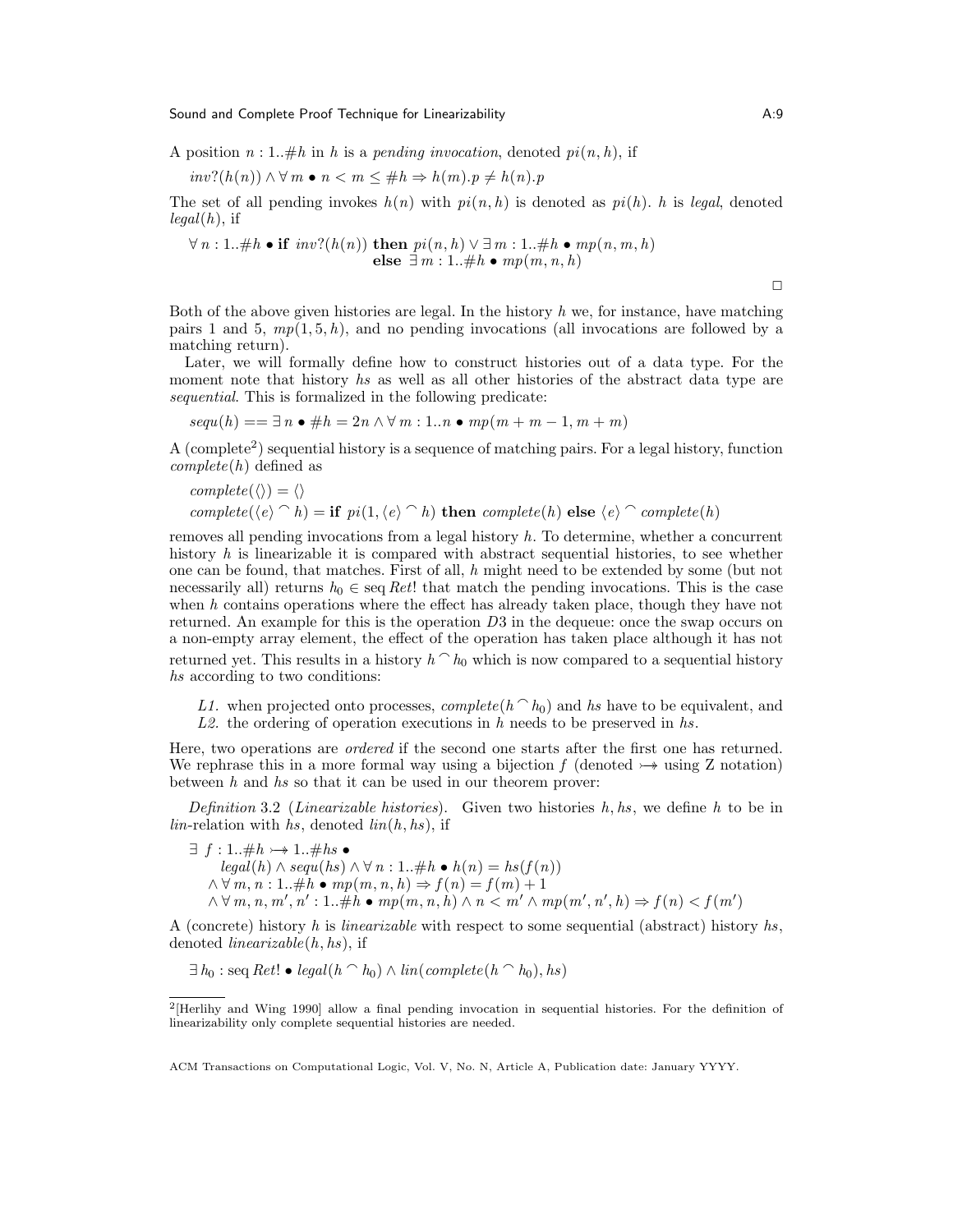A concrete data type CDT is linearizable with respect to an abstract data type ADT if every history of CDT is linearizable with respect to some history of  $ADT$ .

Example 1: The history h from our running example is linearizable with respect to hs.  $\Box$ 

Example 2: An example of a non-linearizable concrete history is

 $h_1 = \langle inv(1, enq, a), ret(1, enq,), inv(2, enq, b), inv(3, deq,), ret(3, deq, b) \rangle$ 

For it to be linearizable we would have to find a sequential history  $hs_1$  which keeps the ordering of operations (condition L2), i.e., in which the enqueue of  $a$  comes before the other two operations, and in which the dequeue still returns a  $b$  (condition L1). Neither the placement of the enqueue of b before nor after the dequeue would give us a valid abstract history. ✷

## 3.2. Data refinement and simulations

The central aim of work on linearizability is to derive proof methods to verify that a particular concurrent algorithm is linearizable. As we have seen, linearizability is a global condition defined over histories, so we are particularly interested in proof obligations that are local (in some sense, e.g., in terms of verifying conditions on an operation per operation basis) as opposed to global so that we can avoid reasoning over all histories.

Indeed, in our previous work on proving linearizability [Derrick et al. 2008; 2011a] we have derived proof obligations that examine one step at a time instead of full runs, using the ideas of data refinement between the two data types, specifically the obligations are all based on the idea of showing simulations between the data types. That is, we have exploited the fact that simulations are step-local obligations that can verify the global refinement property. The essence of our proof method is thus to derive *local proof obligations* such that local proof obligations between ADT and CDT imply CDT to be a certain sort of refinement of ADT which in turn can be shown to imply CDT is linearizable wrt ADT.

Using these methods we have been able to verify some of the standard benchmark algorithms for work in this area. For example, in [Derrick et al. 2008] we show how to verify a lock-free implementation of a stack. However, the proof obligations were not complete, that is not every case of linearizability could be verified using the methodology, and to cover more complex or subtle algorithms, the proof obligations had to be adapted to tackle all new aspects. For example, the lazy set implementation [Heller et al. 2005] tackled in [Vafeiadis et al. 2006] and [Colvin et al. 2006] has linearization points set by processes other than the one executing the operation, and we needed to use more general simulation conditions to treat this aspect.

For all of our proof obligations we have a mechanized proof of *soundness*, i.e., we have formally shown that the validity of the proof obligations implies linearizability. Here, we are now also interested in completeness of proof obligations: we aim to derive a proof technique which is general enough to show linearizability for every linearizable data type and algorithm. Of course, soundness needs to be kept.

The technique which we develop next is based on the idea of data refinement and simulations as was the original method. Essentially, we show that given an abstract and a concrete data type ADT and CDT (representing an abstract view and concurrent implementation, respectively) we can construct a particular simulation relation between ADT and CDT if and only if  $CDT$  is linearizable with respect to  $ADT$ . This opens up a way of proving linearizability for arbitrarily complex algorithms. Of course, there is no hope in keeping full locality — and simulations give us the best sense of locality that we can preserve — since we now are deriving a method general enough for all linearizable algorithms, even ones where an operation is linearized by that of another process.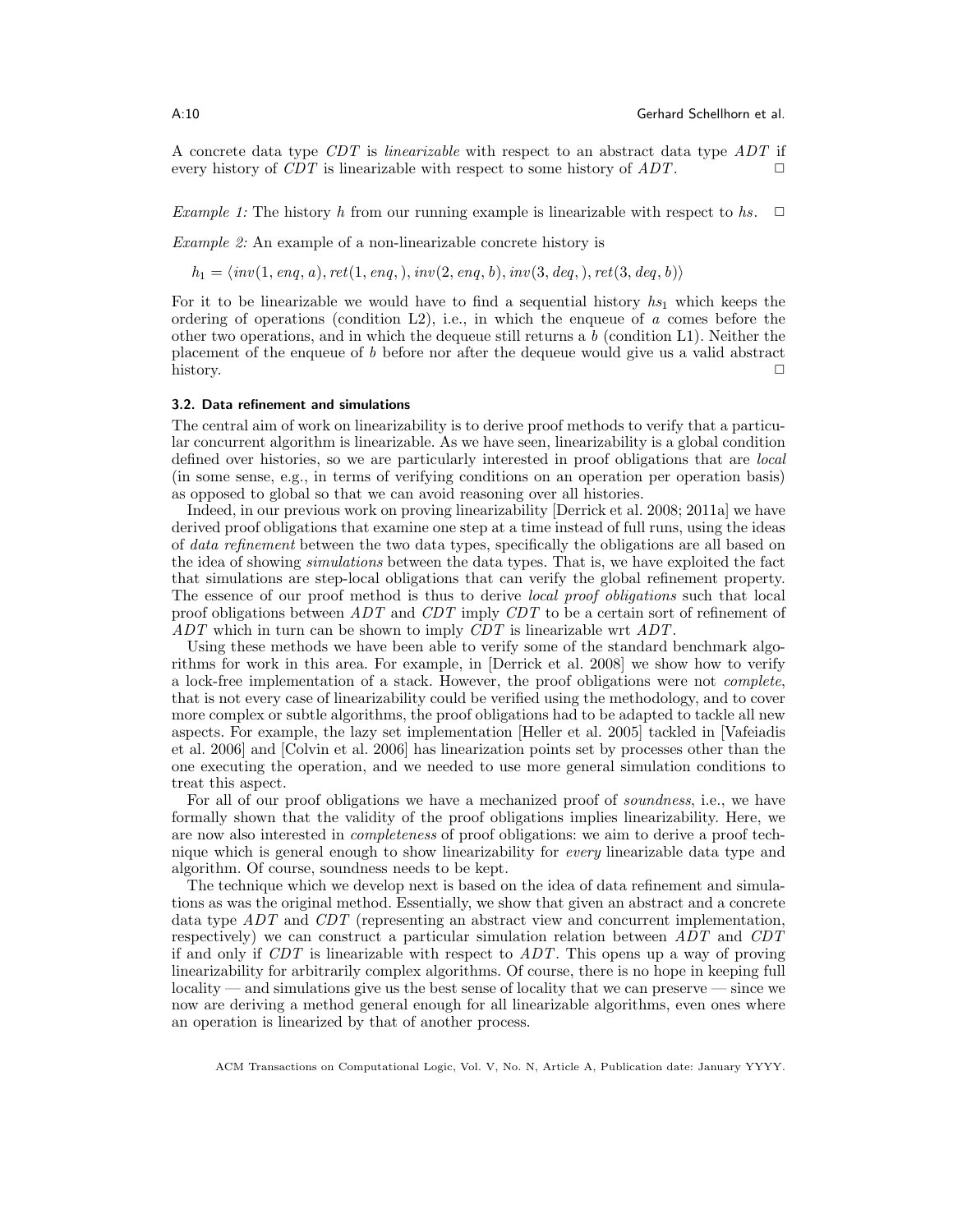Because our completeness proof and proof obligations for linearizability are based on simulations, we briefly discuss data refinement and the simulation methodology before we explain the approach further.

Simulations are used to show a refinement relationship between data structures. The purpose of data refinement [de Roever and Engelhardt 1998; Derrick and Boiten 2001] is to support a formal model-based design by giving a correctness criterion for changes made on the data representation or the operations of a data type. A data refinement relationship between two data types  $A$  and  $C$  guarantees *substitutability* of one data type by another: when invoking the same operations on  $C$  instead of on  $A$ , the outcome (i.e., observation) is one which has to be possible for A as well. The concept of "outcome" is formalized by a specific additional *finalization* operation, which determines what is observable at the end of every program. Normally, finalizations return the outputs that have been observed during execution of the program, and are thus not stated explicitly. However, in our case, we will use finalizations which return histories, i.e.,  $Fin \subseteq State \times History$ , as the histories are the observations we are interested in. In its basic form we thus have a definition of data refinement as follows, where it is assumed that we have exactly one concrete operation for every abstract operation.

Definition 3.3 (Data Type). A data type  $D = (State, Obs,Init, (Op<sub>i</sub>)<sub>i \in I</sub>, Fin)$  consists of a set State of states, a set Obs of observations<sup>3</sup>, an initialization relation Init  $\subseteq$  Obs  $\times$ State, a set of operations  $Op_i \subseteq State \times State$  for  $i \in I$ , and a finalization relation  $Fin \subseteq$ State  $\times$  Obs. A program Prg is a sequence of operations, and running a program Prg =  $j_1 \tldots j_n$  creates the execution (a relation  $\subseteq Obs \times Obs)$ 

$$
Prg(C) \cong Init\, \S\, Op_{j_1} \S \dots \S\, Cop_{j_n} \S\, CFin
$$

In the following we set  $Op \cong \bigcup_{i \in I} Op_i$  and define  $Op^*$  to be the reflexive, transitive closure of this relation.

Definition 3.4 (Data refinement). Let  $A = (AState, Obs, Ahit, (AOp<sub>i</sub>)<sub>i∈I</sub>, AFin)$  and  $C = (CState, Obs, Chnit, (COp<sub>i</sub>)<sub>i \in I</sub>, CFin)$  be two data types with the same observations. Then C is a *data refinement* of A, normally denoted  $A \subseteq C$ , if for all programs Prg,  $Prg(C) \subseteq Prg(A)$  holds.

The definition assumes that initialization, operations and finalization are all relations (and  $\frac{1}{9}$  is relational composition), the operations relate two states of the data types, and finalizations relate states of data types with some observation set used for comparison. For a more detailed account of data refinement see [Derrick and Boiten 2001].

In our setting, however, things are a bit different. For one thing, we have one abstract operation implemented by a whole number of concrete operations: e.g., an atomic enqueue is split into several smaller operations in the concrete implementation, and the function abs gives us the correspondence. We thus have a  $1-to-n$  relationship here between abstract and concrete operations.

Conversely, we might also have the case that one concrete step in the implementation linearizes several operations (an  $n$ -to-1 relationship), as we shall see below for instance the Herlihy-Wing queue.

As a consequence, we cannot have the same program  $(Prg$  in the definition above) execute on concrete and abstract data type, but need a very relaxed form of refinement in which the effect of a concrete program in  $C$  can be achieved by some *arbitrary* program in  $A$ . Note that this is different from weak data refinement as given by [Derrick et al. 1997].

<sup>3</sup>Observations are often called global states. To avoid confusion with global and local states of threads we use the term observation here.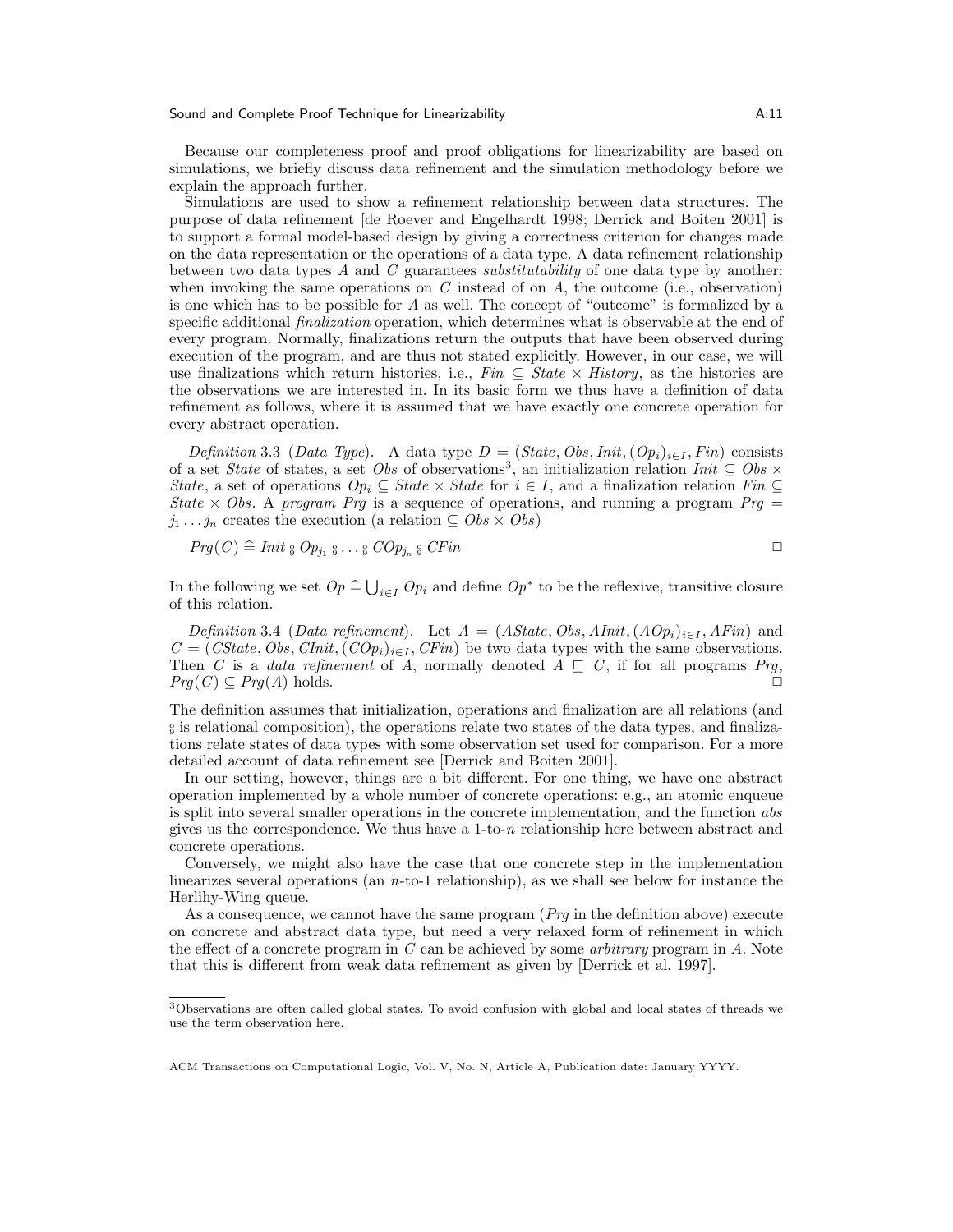

Fig. 1: Forward simulation conditions

Definition 3.5 (Weak data refinement). Let  $A = (AState, Obs, Ahnit, (AOp_{p,i})_{p \in P, i \in I},$ *AFin*) and  $C = (CState, Obs, CInit, (COp_{p,j})_{p \in P, j \in J}, CFin)$  be two data types, each with an explicit finalization.

C is a weak data refinement of A if (a) the empty concrete program refines the empty abstract program, and (b) for all programs  $Prg$ ,  $Prg(C) \subseteq Ahnt$   $^{\circ}_{\circ} AOp^*$   $^{\circ}_{\circ} AFin$ .

It is well known that a refinement relationship can be verified by simulations. Instead of needing to compare all behaviors, the beauty of the simulation conditions is that they allow for a step-by-step comparison treating initialization, the operations and finalization separately. Simulations come in two flavors, forward and backward simulation. Together, these are sound and jointly complete as a methodology for verifying refinements [de Roever and Engelhardt 1998; Derrick and Boiten 2001]. In most standard applications of refinement, observation is the input/output of the data type [Woodcock and Davies 1996], however, in the context of verifying linearizability, our notion of observable behavior is the histories. In the next sections we will show that the concrete data type is a weak data refinement of the abstract data type using a finalization operation extracting histories. Here, we first of all define a notion of forward and backward simulation appropriate for weak data refinement.

Figure 1 shows the proof obligations for a forward simulation. As with all simulations, we need to find an abstraction (or retrieve) relation FS relating states of the concrete and the abstract data type, and show that initialization, finalization and operations of the concrete data type can be forward simulated by the abstract data type (in the sense that the diagrams commute).

Definition 3.6 (Forward simulation). Let  $A = (AState, Obs, Ahnit, (AOp_{p,i})_{p \in P, i \in I},$ AFin) and  $C = (CState, Obs, Chait, (COp_{p,j})_{p \in P, j \in J}, CFin)$  be two data types with finalization. A relation  $FS : Astate \leftrightarrow CState$  is a forward simulation from A to C if the following three conditions hold:

- Initialization:  $CInit \subseteq AInit \, \S FS,$
- $\text{--}$  Finalization:  $FS \, \frac{\circ}{9} \, CFin \subseteq AFin$ ,

— Correctness:  $\forall p \in P, j \in J \bullet FS$  <sup>9</sup> COp<sub>p,j</sub> ⊆ AOp<sup>\*</sup> <sup>9</sup> FS.

In the correctness condition we see that now one operation of the concrete data type can be matched by a (possibly empty) sequence of arbitrary abstract operations. We will use the term "match" in the following to mean the (sequence of) abstract operations for some concrete operation during simulation, both for forward and backward. We sometimes also say that a concrete operation is *mapped* to some abstract operation, or a sequence of abstract operations.

In Figure 2 we show the diagram for backward simulations, in which simulation by the abstract data type is carried out in a backward fashion (in the sense that the diagrams commute).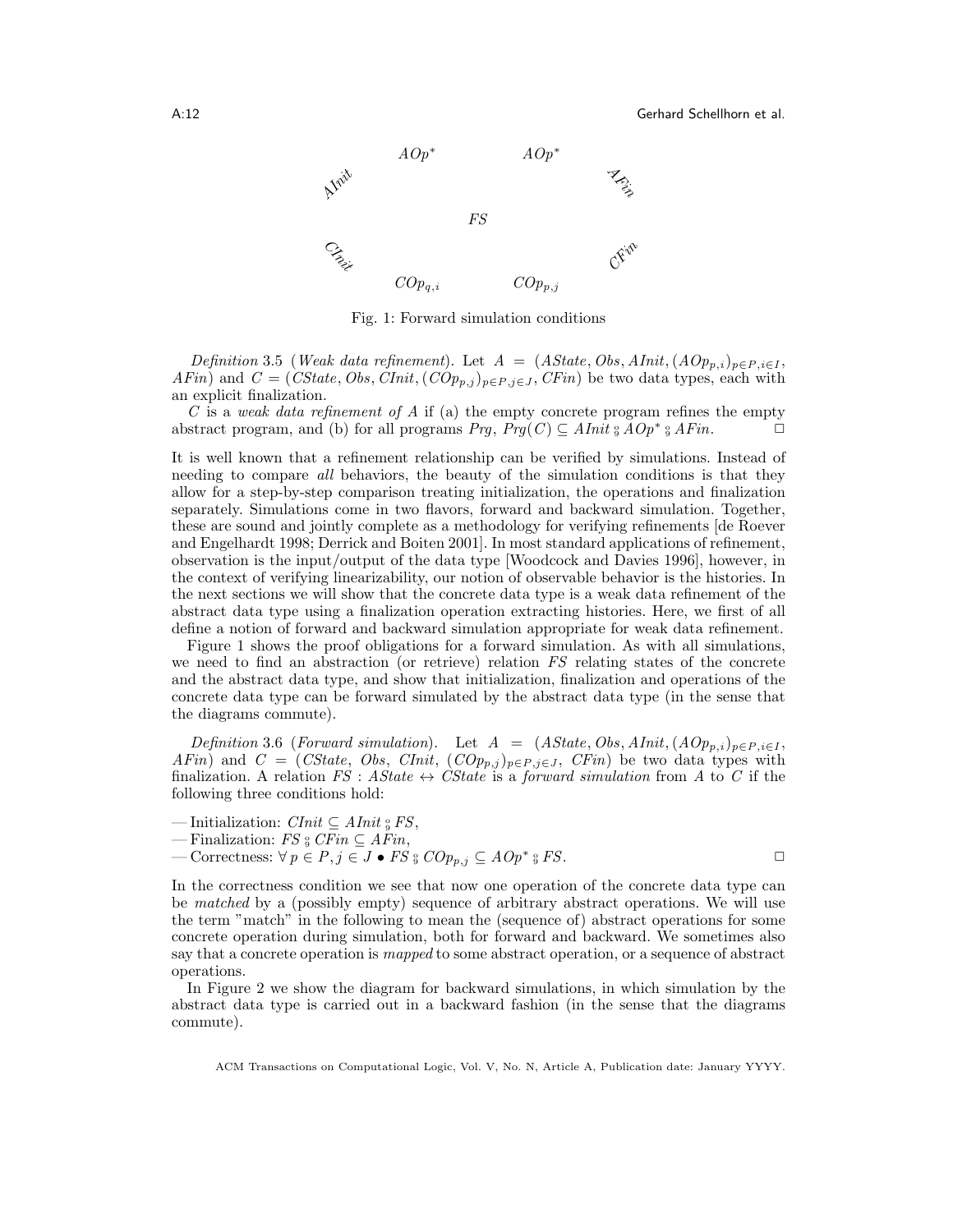

Fig. 2: Backward simulation conditions

Definition 3.7 (Backward simulation). Let  $A = (AState, Obs, Ahit, (AOp<sub>p,i</sub>)_{p \in P, i \in I},$  $AFin)$  and  $C = (CState, Obs, Chit, (COp_{p,j})_{p \in P, j \in J}, CFin, GState)$  be two data types with the same observations. A relation  $BS : Astate \leftrightarrow CState$  is a backward simulation from  $C$  to  $A$  if the following three conditions hold:

— Initialization: *CInit*  ${}_{9}^{o} BS \subseteq Ahit$ ,

— Finalization:  $CFin \subseteq BS_{9}$  A Fin,

$$
-\text{Correctness: }\forall\ p\in\overline{P}, j\in J\bullet\text{ }C\text{O}p_{p,j}\text{ }^{\circ}_{3}BS\subseteq BS\text{ }^{\circ}_{3}AOp^*.
$$

These two definitions give us a very general form of simulations which is needed for weak data refinement.

# 4. A SOUND AND COMPLETE PROOF TECHNIQUE

The starting point for our linearizability proofs is the following. Let  $ADT =$  $(AState, Ahit, (AOp_{p,i})_{p\in P,i\in I})$  and  $CDT = (CState, Chit, (COp_{p,j})_{p\in P,j\in J})$  be two data types, where sets I and J are used to index the abstract and concrete operations, and  $P$  is a set of process identifiers. The function  $abs: J \rightarrow I$  defines the correspondence between abstract and concrete operations, and is assumed to be total and surjective, and an n-to-1 mapping between concrete and abstract operations. Abstract operations  $AOp_{p,i}$  have input and output denoted in? :  $IN_i$  and  $out!$  :  $OUT_i$ , concrete operations  $COp_{p,j}$  either have an input in? :  $IN_{abs(j)}$  (invoking operations), or an output out? :  $OUT_{abs(j)}$  (returning operations) or no input and output at all.

Our objective now is to show that we can always prove linearizability via a backward simulation, i.e., CDT is linearizable with respect to ADT if and only if there is a backward simulation between two specifically constructed data types, called *HBDT* and *HCDT*. These data types first of all serve as a theoretical vehicle for proving the completeness result; however, they can also be used in linearizability proofs for case studies as we will see for the Herlihy-Wing queue.

In the following we will construct in total three data types from ADT and CDT, called HADT, HBDT and HCDT. HADT and HBDT are constructed out of ADT and HCDT out of CDT. We will speak of the data types  $ADT$  and  $HADT$  as residing on level A, HBDT to constitute level  $B$ , and finally CDT and HCDT to lay on level C. This idea of levels originates from the usual way of drawing refinement relationships, where the abstract specification is drawn on top of the concrete specification. In our case, level  $B$  constitutes some intermediate level.

Each of the new data types will, in addition to the state we had so far, have histories – which the definition of linearizability is based on  $-$  in their state. Adding the history as an auxiliary variable does not change the runs of the data types. It enables to add a finalization schema that compares the collected histories, implying that HADT, HBDT and HCDT are instances of data types as defined in Def. 3.3.

ACM Transactions on Computational Logic, Vol. V, No. N, Article A, Publication date: January YYYY.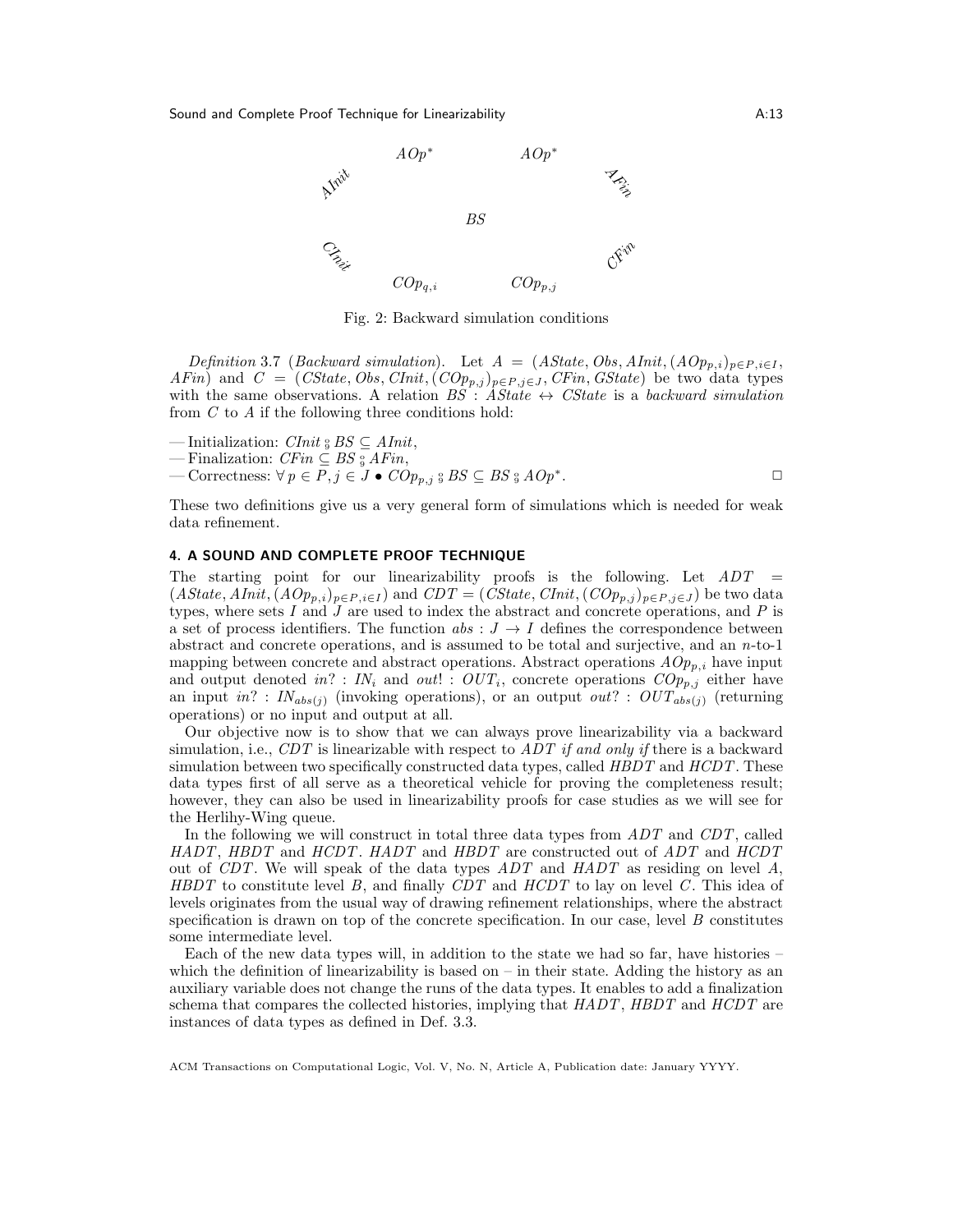

Fig. 3: Previous approach

Fig. 4: New approach

# 4.1. Constructing our data types

Figure 3 shows our approach as detailed in previous papers. From a given ADT and CDT we first of all constructed data types  $HADT$  and  $HCDT$  which enhanced them with histories and a generalized finalization operation returning histories. For these, we showed that CDT is linearizable to  $ADT$  if and only if a refinement from  $HADT$  to  $HCDT$  exists. This is the main result we proved in [Derrick et al. 2011a]. Proving refinement usually involved forward and backward simulations.

Here, we are now interested in proving completeness of backward simulation alone for linearizability. To this end, we define the new intermediate specification HBDT (we can think of these as forming three levels, and thus HBDT sits in between level ADT and  $CDT$ , see Figure 4), which adds concurrency and a notion of linearization point to  $ADT$ . It, however, does not yet resemble the concurrent implementation. Just like HADT, HBDT is constructed from the abstract data type  $ADT$  only. Level B splits the operations of  $ADT$ into invocations, returns and an explicit linearization operations, i.e., operations where the effect on the data structure happens. The main result of this paper is now that  $CDT$  is linearizable to  $ADT$  if and only if there is a backward simulation between  $HBDT$  and HCDT. For the proof of this fact we need a further property of these three levels, namely that there *always* is a forward simulation between  $HADT$  and  $HBDT$ , i.e., even if  $CDT$  is not linearizable. The existence of this forward simulation justifies that we can safely work with *HBDT* in our completeness theorem.

The result implies that all linearizability proofs can in principle be done with backward simulation. However, it does not directly provide us with a technique for constructing these backward simulations for concrete examples. We next explain all levels and the forward and backward simulations in detail.

Abstract level. For our first level A we extend ADT with histories and finalization giving us a new data type  $HADT = (HAState, History, History \times HAlnit,$  $(HAOp_{p,i})_{p\in P,i\in I}$ , HAFin). Basically, we extend the local state of ADT with a new variable storing the current history of a run. States are thus of type  $(as, hs)$  where as is a state of  $ADT$  and hs a sequential history.

 $HAState \cong AState \wedge [hs : seqEvent]$  $Obs \hat{=} Historu$  $HAInit \cong AInit \wedge [hs' : seqEvent \mid hs' = \langle \rangle]$  $H A O p_{p,i} \widehat{=} \exists in? : IN_i, out? : OUT_i \bullet$  $AOp_{p,i} \wedge [hs, hs' : seqEvent \mid hs' = hs \wedge \langle inv(p, i, in?), ret(p, i, out!) \rangle]$  $HAFin \cong HAState \wedge [H : seqEvent \mid linearizable(H , hs)]$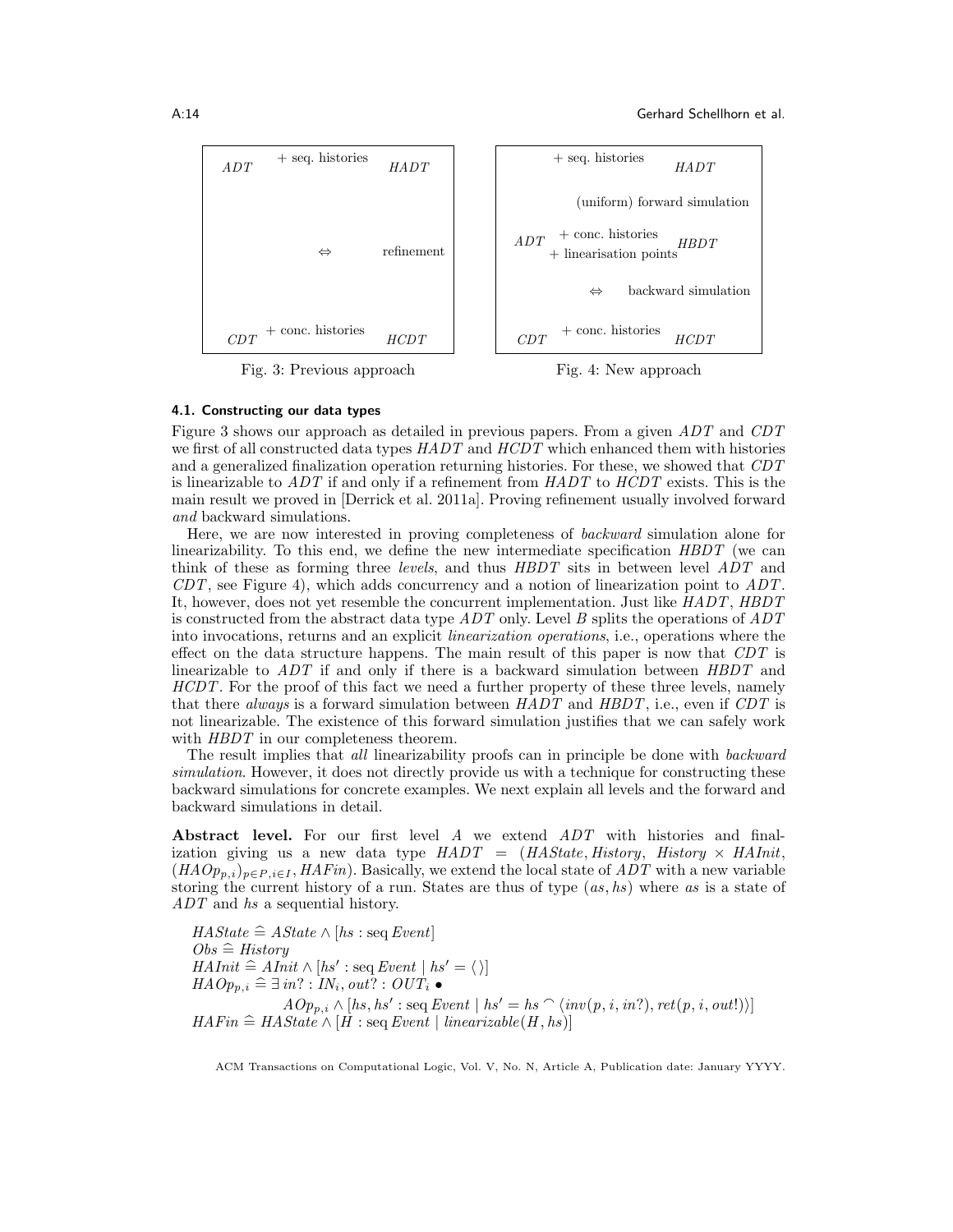As in all following definitions, initialization ignores the input history: it is defined to relate any history to the initial states specified by  $H A Init \subset History \times Astate$ . Operations immediately add invocations and returns to the history, thus level A is sequential. Furthermore note that the finalization does not return the sequential history itself but nondeterministically returns a concurrent history which is linearizable into the sequential history. Thus the finalization here is consistent with the finalization of a concrete data type returning a concurrent history iff the concurrent history is linearizable wrt. the sequential history.

For future reference in simulations we define a predicate  $linval(hs, as)$ , that characterizes possible final values as after running the operations of a sequential history hs by

$$
linval(hs, as) \stackrel{\sim}{=} (hs, as) \in HAOp^* \{(HAnit \mid)
$$

The definition makes use of the Z operator  $R(S)$  returning the relational image of set S under relation R.

**Intermediate level.** In the intermediate level  $B$  we use a variable  $R$  which takes sets of return events. The state of data type  $HBDT$  is defined to be of type  $(as, h, R)$ , where as is a state of  $ADT$ , h a history and R a set of returns. This set R resembles the return events used in the linearizability definition to extend the current history  $(\exists h_0 : \text{seq } Ret! \bullet \dots)$ . These are the returns which have not happened so far but for which the effect of the operation has already taken place. Since we have an explicit formalization of linearization point in HBDT (see next), it is easy to determine when such a return event has to be in the set  $R$ .

In addition, we divide the abstract operations into invocation, return and linearization operations. Invocation of an operation from a process  $p$  can only occur if there is no pending invocation of the same process in the history, returns can only occur when there is a pending invocation. The linearization operation, called Lin, is used to make the notion of "an operation taking effect" explicit. Thus the new operation Lin adds an appropriate return event to R. So, invocations and returns just extend the histories, whereas linearization changes both the local state AState of the data structure and adds an event to R.

This gives data type  $HBDT = (HBState, History, History \times HBInit, (Lin_{p,i})_{p \in P, i \in I} \cup$  $(Inv_{p,i})_{p\in P,i\in I} \cup (Ret_{p,i})_{p\in P,i\in I}, HBFin)$  defined by

HBState <sup>=</sup><sup>b</sup> AState <sup>∧</sup> [<sup>h</sup> : seqEvent, <sup>R</sup> : <sup>P</sup> Ret] Obs <sup>=</sup><sup>b</sup> History HBInit <sup>=</sup><sup>b</sup> AInit <sup>∧</sup> [<sup>h</sup> <sup>=</sup> h i ∧ <sup>R</sup> <sup>=</sup> <sup>∅</sup>] Inv<sup>p</sup>,<sup>i</sup> = [( <sup>b</sup> ¬ ∃ <sup>i</sup> ′ , in′ • inv(p, i ′ , in′ ) ∈ pi(h)) ∧ ∃ in? : IN<sup>i</sup> • as′ = as ∧ R ′ = R ∧ h ′ <sup>=</sup> <sup>h</sup> <sup>a</sup> <sup>h</sup>inv(p, <sup>i</sup>, in?)i] Lin<sup>p</sup>,<sup>i</sup> = [ <sup>b</sup> <sup>∃</sup> in, out • inv(p, <sup>i</sup>, in) <sup>∈</sup> pi(h) <sup>∧</sup> (¬ ∃ out<sup>2</sup> • ret(p, <sup>i</sup>, out2) <sup>∈</sup> <sup>R</sup>) <sup>∧</sup> AOp<sup>p</sup>,<sup>i</sup>(in, as, as′ , out) ∧ h ′ = h ∧ R ′ = R ∪ {ret(p, i, out)}] Ret<sup>p</sup>,<sup>i</sup> = [ <sup>b</sup> <sup>∃</sup> out! : Out<sup>i</sup> • ret(p, <sup>i</sup>, out!) <sup>∈</sup> <sup>R</sup> <sup>∧</sup> <sup>h</sup> ′ <sup>=</sup> <sup>h</sup> <sup>a</sup> <sup>h</sup>ret(p, <sup>i</sup>, out!)i ∧ R ′ = R \ {ret(p, i, out!)} ∧ as′ = as] HBFin <sup>=</sup><sup>b</sup> HBState <sup>∧</sup> [<sup>H</sup> : seqEvent <sup>|</sup> <sup>H</sup> <sup>=</sup> <sup>h</sup>]

Again the initialization relation ignores the initial history. We define  $HBOp$  to be the union relation  $\bigcup_{p \in P, i \in I} (Lin_{p,i} \cup Ret_{p,i} \cup Inn_{p,i})$  of all operations of  $HBDT$ ,  $Lin \triangleq \bigcup_{p \in P, i \in I} Lin_{p,i}$ is all linearization operations, and similarly for Ret and Inv.

Note that level  $B$  is concurrent, i.e., produces concurrent histories. Note also that level  $B$  is only derived from level  $A$ , and uses the same index set  $I$  for operations.

Example: As an example we give a run of HBDT which resembles the concrete run given in Section 2. Note that there is more than one such run. Recall that the state is  $\langle as, h, R \rangle$ and as is the queue.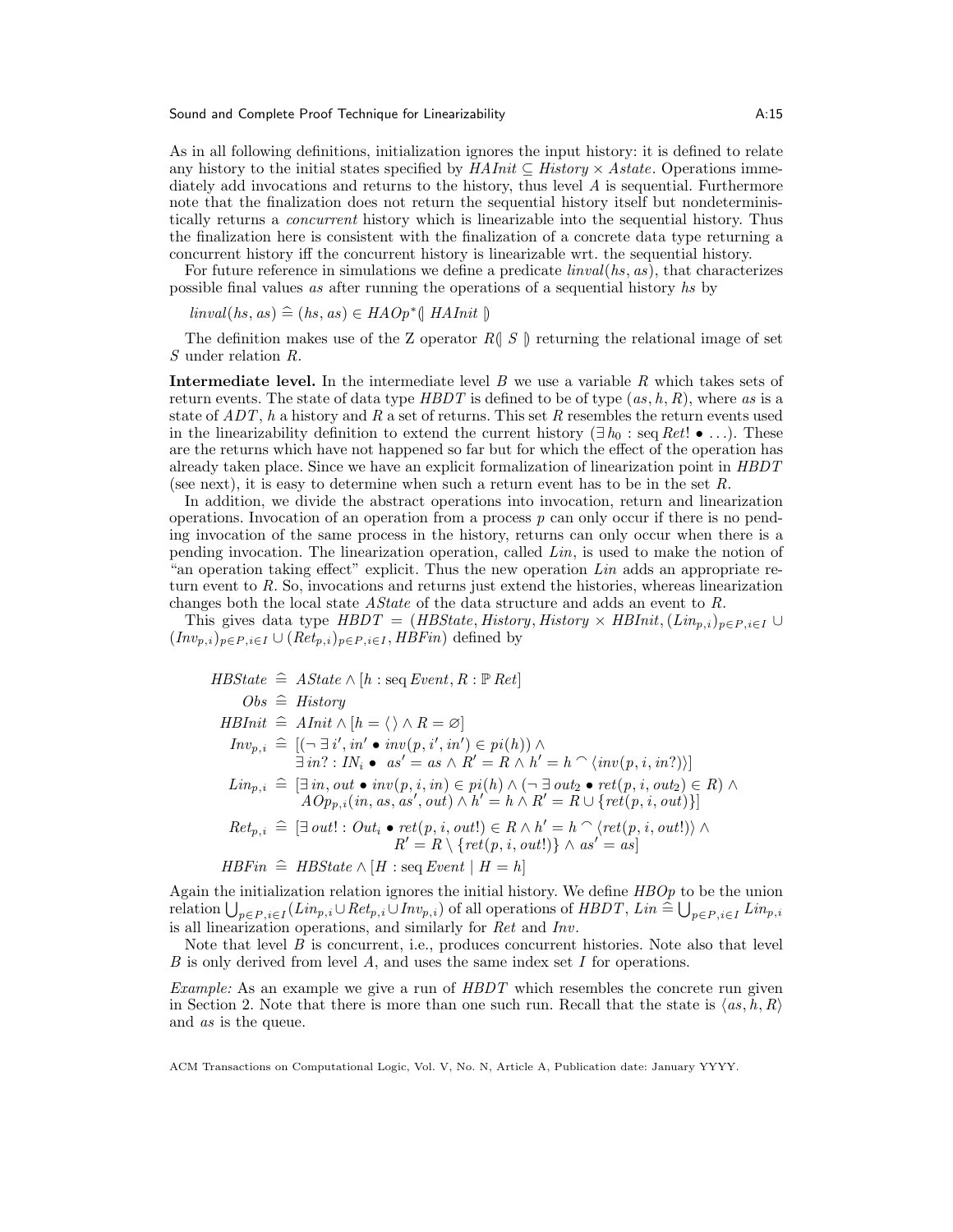| $\langle\langle \rangle,\langle \rangle,\varnothing\rangle$ |                                                                                                                                                                   |  |
|-------------------------------------------------------------|-------------------------------------------------------------------------------------------------------------------------------------------------------------------|--|
|                                                             | $\xrightarrow{Inv_{3, enq}(a)} \langle \langle \ \rangle, \langle inv(3, enq, a) \rangle, \varnothing \rangle$                                                    |  |
|                                                             | $\xrightarrow{Inv_{1, enq}(b)} \langle \langle \ \rangle, \langle inv(3, enq, a), inv(1, enq, b) \rangle, \varnothing \rangle$                                    |  |
| $Inv_{2,deq}()$                                             | $\langle \langle \rangle, \langle inv(3, enq, a), inv(1, enq, b), inv(2, deq, ) \rangle, \varnothing \rangle$                                                     |  |
|                                                             | $\longrightarrow^{Inv_{4, enq}(c)} \langle \langle \ \rangle, \langle inv(3, enq, a), inv(1, enq, b), inv(2, deq, ), inv(4, enq, c) \rangle, \varnothing \rangle$ |  |
| $\lim_{n\to\infty}$                                         | $\langle \langle c \rangle, \langle inv(3, enq, a), inv(1, enq, b), inv(2, deq,), inv(4, enq, c) \rangle, \{ ret(4, enq, ) \} \rangle$                            |  |
| $\overrightarrow{Lin_{2,deq}}$                              | $\langle \langle \rangle, \langle \ldots \rangle, \{ ret(4, eng,), ret(2, deg, c) \} \rangle$                                                                     |  |
| $Ret_{4,eq}()$                                              | $\langle \langle \rangle, \langle \ldots, ret(4, eng, ) \rangle, \{ ret(2, deg, c) \} \rangle$                                                                    |  |
| $\lim_{3, e \neq q}$                                        | $\langle \langle a \rangle, \langle \ldots, ret(4, eng, ) \rangle, \{ ret(2, deg, c), ret(3, eng, ) \} \rangle$                                                   |  |
| $Ret_{2,deq}(c)$                                            | $\langle \langle a \rangle, \langle \ldots, ret(4, enq, ), ret(2, deg, c) \rangle, \{ ret(3, eng, ) \} \rangle$                                                   |  |
| $Ret_{3,eq}()$                                              | $\langle \langle a \rangle, \langle \ldots, ret(4, eng, ), ret(2, deg, c), ret(3, eng, ) \rangle, \varnothing \rangle$                                            |  |
| $\overline{Lin_{1,eng}}$                                    | $\langle \langle a, b \rangle, \langle \ldots, ret(4, enq, ), ret(2, deg, c), ret(3, eng, ) \rangle, \{ ret(1, eng, ) \} \rangle$                                 |  |
| $Ret_{1,eq}()$                                              | $\langle \langle a, b \rangle, \langle \ldots, ret(4, eng, ), ret(2, deg, c), ret(3, eng, ), ret(1, eng, ) \rangle, \varnothing \rangle$                          |  |
|                                                             |                                                                                                                                                                   |  |

Concrete level. In a third step we now construct level  $HCDT$  consisting of the concrete operations in the concurrent implementation extended with histories. This is similar to the extension  $HADT$  which we have already defined for  $ADT$ . One difference here is that the finalization returns the history itself. In order to determine when to extend histories by  $inv$ 's or ret's we classify all operations of the concrete data type into invocation, return or other operations. Therefore our final data type is defined as  $HCDT = (HCState, History, History \times HClnit, (HCOp_{p,j})_{p \in P, j \in J}, HCFin)$  where

 $HCS the \hat{=} CState \wedge [h : seqEvent]$  $Obs \hat{=} History$  $HClnit \triangleq Clnit \wedge [h': \text{seq} Event \mid h' = \langle \rangle]$  $HCFin \cong HCS the \wedge [H : seqEvent \mid H = h]$ 

and the operations are defined by

$$
HCOp_{p,j} \widehat{=} \left\{ \begin{array}{l}\n\exists in? : IN_{abs(j)} \bullet \; COp_{p,j} \land [h, h': \text{seq Event} \mid h' = h \land \langle inv(p, abs(j), in?) \rangle] \\
\text{iff } j \text{ is an invoke operation} \\
\exists \; out! : OUT_{abs(j)} \bullet \; COp_{p,j} \land [h, h': \text{seq Event} \mid h' = h \land \langle ret(p, abs(j), out!) \rangle] \\
\text{iff } j \text{ is a return operation} \\
\text{COp}_{p,j} \land [h, h': \text{seq Event} \mid h' = h] \\
\text{otherwise}\n\end{array}\n\right\}
$$

All operations of the embedded type now work on the concrete state plus the history. Embedding an operation  $COP_{p,j}$  that invokes an algorithm and has input in? gives an operation  $HCOp_{p,j}$  that adds a corresponding invoke event to the history, and similarly for returning operations. All others leave the history unchanged. Again, as expected, level  $C$  is concurrent.

*Example:* For the Herlihy-Wing queue we have invocation operations  $enq0<sub>p</sub>$  and  $deq0<sub>p</sub>$  and return operations eng<sub>2</sub><sup>p</sup> and deg<sub>p</sub> for all  $p \in P$ . This gives the following examples of enhanced concrete operations:

 $HCEnq0_p \triangleq \exists \, hv? \bullet \, eng0_p \land [h, h': \text{seq} \, Event \mid h' = h \land \langle inv(p, \text{eng}, \, hv?))]$  $HCEnq1_p \triangleq enq1_p \wedge [h, h': \text{seq Event} \mid h' = h)]$  $HCDeq6_p \cong \exists \text{ } el! \bullet deg6_p \land [h, h': \text{seq }Event \mid h' = h \cap \langle ret(p, eng, el!) \rangle]$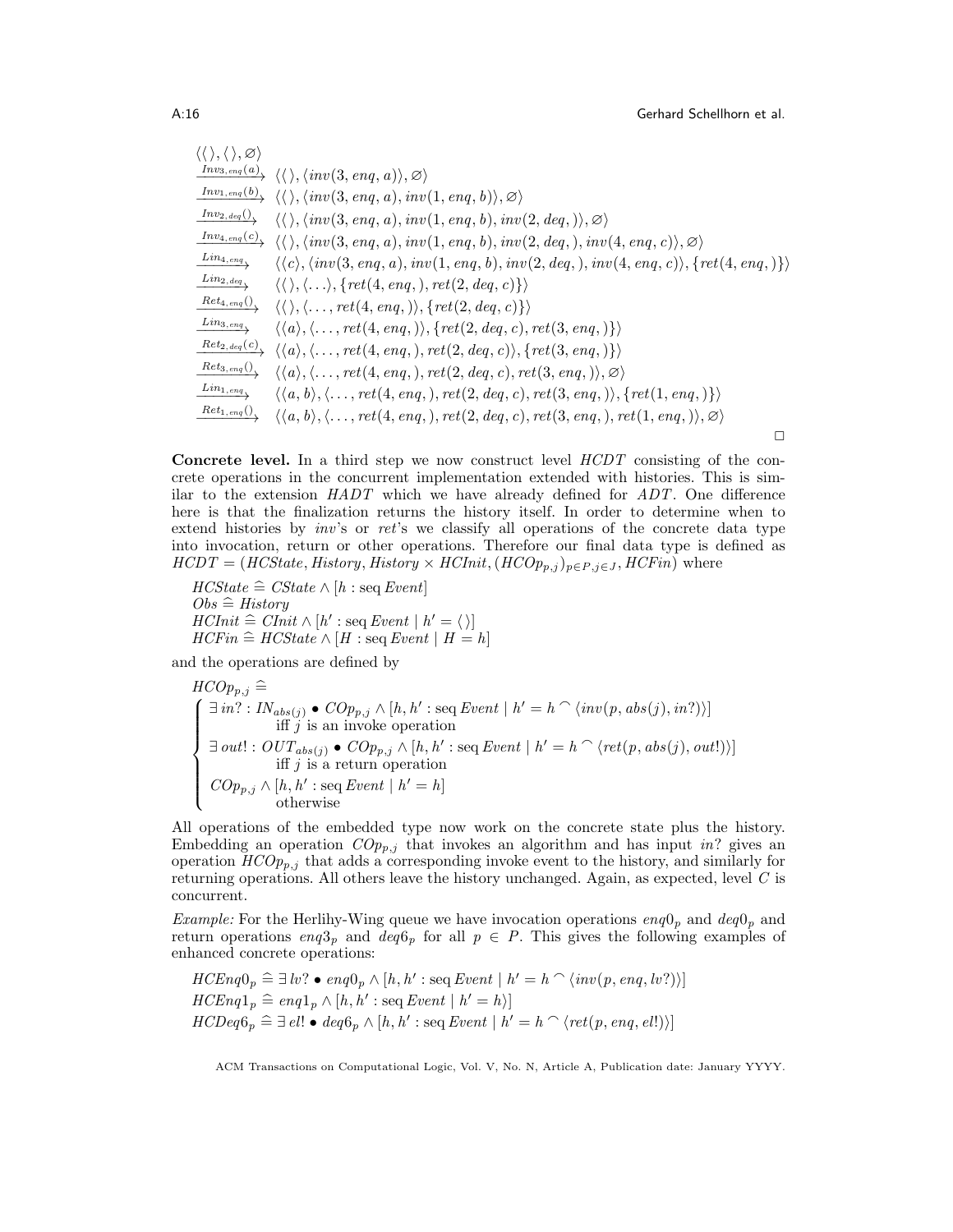# 4.2. Soundness and Completeness Results

These definitions help us to establish the main result of the paper, namely that backward simulations are sound and complete for showing linearizability. So, for the constructed data types of levels  $A, B$  and  $C$  we will now show that

- (1) there always exists a forward simulation from  $HADT$  to  $HBDT$  (by showing that  $Inv_{p,i}$ and  $Ret_{p,i}$  in  $HBDT$  are matched by empty steps of  $HADT$  and  $Lin_{p,i}$  in  $HBDT$  by  $H A O p_{p,i}$  in  $H A D T$ ), and – the main result – that
- (2) a backward simulation from  $HCDT$  to  $HBDT$  exists if and only if  $CDT$  is linearizable with respect to  $ADT$ .

Central to both proofs will be the notion of possibilities. Possibilities have already been introduced in [Herlihy and Wing 1990] as an alternative way of defining linearizability. A possibility is a triple consisting of a history  $h$ , a set of return events  $R$  and a state  $as$ . Intuitively,  $Poss(as, h, R)$  means that it is possible to reach abstract state as when executing the history h assuming that all returns in R have taken place, i.e., these operations have already taken effect and have changed the state. In [Derrick et al. 2011a] there is a rulebased definition of possibilities, which exactly matches the way we construct the state of level B. Thus we directly use it here.

Definition 4.1. A possibility is a reachable state of the  $B$ -level. Thus we define  $Poss(a, h, R)$  by the following (remember from above  $HBOp$  is the union of all operations in  $B$ ) :

$$
Poss(as, h, R) \cong (as, h, R) \in HBOp^* \{(HHInit) \} \square
$$

Note that the histories occurring in possibilities are concurrent. We get the following property of possibilities.

PROPOSITION 4.2. Possibilities are prefix-closed: If  $Poss(as, h_0 \cap h, R)$  for some histories  $h_0, h$ , set of returns R and abstract state as, then there are as<sub>0</sub> and  $R_0$ , such that  $Poss(a_{s_0}, h_0, R_0)$  and  $HBOp^*((as_0, h_0, R_0), (as, h_0 \cap h, R)).$ 

**Proof:** Simple induction over the number of operation applications necessary to reach the final state  $(as, h_0 \cap h, R)$ , since every operation adds at most one event and we start with the empty history. Remark: This lemma is already known from [Herlihy and Wing 1990], p. 487. ✷

Possibilities and linearizability are equivalent in the following sense: Whenever we have a possibility  $(as, h, R)$ , then we can arrange the return events in R into some arbitrary order, append them to h and by this get a linearizable history. Conversely, if a concurrent history can be extended (with those returns for which the effect of the operation has already taken place) and is then linearizable, we also have a possibility for this history.

To formally state this close connection, we need a definition to relate return event sets and histories. We let  $set(f(h))$  stand for the set of events occurring in h. We then define  $R = set of (h)$  to be true iff h is a (duplicate free) sequence that contains the same set of events as  $R$ . The following theorem just formalizes one direction, namely that linearizability implies possibilities. (Recall that *complete*( $h \cap h_0$ , hs) removes all pending invocations from  $(h \cap h_0, hs)$ , and lin is the linearizable predicate.)

THEOREM 4.3. Let h be a history and as an abstract state. Then the following holds.

 $\exists h_0, hs \bullet lin(complete(h \cap h_0), hs) \land linval(hs, as) \land h_0 \subseteq seqRet!$  $\Rightarrow Poss(as, h, setof(h_0))$ 

ACM Transactions on Computational Logic, Vol. V, No. N, Article A, Publication date: January YYYY.

 $\Box$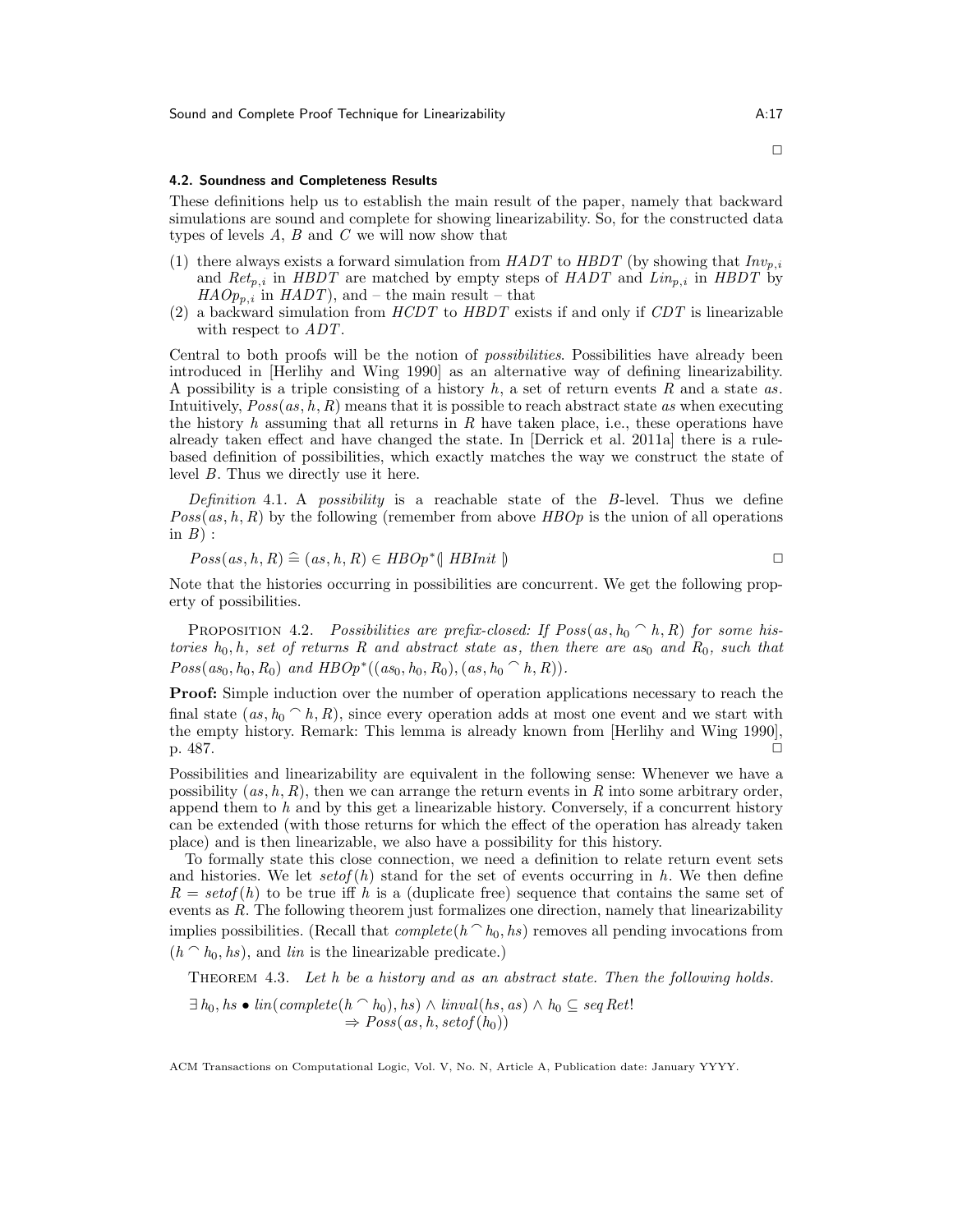This theorem is very similar to Theorem 10 of [Herlihy and Wing 1990]; we have given a proof in [Derrick et al. 2011a].  $\Box$ 

With these definitions and results at hand, we can formulate and prove our first result about the existence of a forward simulation between levels A and B.

Theorem 4.4. Let HADT and HBDT be the data types of levels A and B as defined in Section 4.1. Then there exists a forward simulation from HADT to HBDT .

**Proof:** We construct a forward simulation relation FS from HADT to HBDT. Note that states of HADT are of the form  $(as, hs)$  and those of HBDT of type  $(bs, h, R)$ . We first define the forward simulation relation we will use as the following:

$$
FS = \{((as, hs), (bs, h, R)) \mid as = bs \land Poss(bs, h, R) \land \text{linval}(hs, as) \land \newline \forall h_0 \bullet R = setof(h_0) \Rightarrow \text{lin}(complete(h \cap h_0, hs))\}
$$

remembering that the predicate  $linval(hs, as)$  characterizes possible final values as after running the operations of a sequential history hs.

We need to show that this is indeed a forward simulation.

*Initialization.* Straightforward as  $HBInit(bs, h, R)$  implies  $AInit(bs)$  and the definition of HBDT immediately gives us  $Poss(bs, h, R)$ . The rest then follows by the fact that  $lin(\langle \rangle, \langle \rangle)$  holds.

Finalization. Straightforward: by definition of FS we know that for all  $((as, hs), (bs, h, R)) \in FS$  the history h is linearizable into hs.

Correctness. Let  $((as, hs), (bs, h, R)) \in FS$ . We split the correctness proof into three cases covering invoke, return and linearization operations.

- (1) Assume the concrete operation in level B to be executed is an invoke. Hence  $(b, h, R) \xrightarrow{Inv_{p,i}} (bs, h \cap \langle inv(p, i, in?)\rangle, R)$  for some input in?. For the level A we choose an empty (skip) step. Thus we need to show that  $((as, hs), (bs, h \cap$  $\langle inv(p, i, in?)\rangle, R)\in FS:$ 
	- $-$ (i)  $as = bs$  still holds,
	- (ii)  $Poss(bs, h \cap \langle inv(p, i, in?)\rangle, R)$  holds by definition of Poss,

 $-$ (iii) ∀  $h_0 \bullet R = setof(h_0 \Rightarrow lin(complete(h ^ \wedge \langle inv(p, i, in? \rangle) ^ \wedge h_0, hs))$  holds since complete is removing the (new) pending invoke,

- $-$ (iv) linval(hs, as) is still true.
- (2) Assume the concrete operation in level  $B$  to be executed is a return. Hence  $(b, h, R) \xrightarrow{Ret_{p,i}} (bs', h', R')$  where  $(bs', h', R')$  is  $(bs, h \cap \langle ret(p, i, out!) \rangle, R \setminus$  $\{ret(p, i, out!) \}$  for some output *out*!. For the level A we again choose an empty (skip) step. Thus we need to show that  $((as, hs), (bs, h \cap \langle ret(p, i, out!) \rangle, R \setminus$  $\{ret(p, i, out!) \}) \in FS:$ 
	- $-$ (i)  $as = bs$  still holds.
	- (ii)  $Poss(bs, h \ ^ \wedge \langle ret(p, i, out!) \rangle, R \ \ \{ ret(p, i, out!) \})$  by definition of Poss,
	- (iii) We need to show  $\forall h'_0 \cdot R' = setof(h'_0) \Rightarrow lin(complete(h' \cap h'_0, hs))$ . We take an arbitrary  $h'_0$ . From this we construct a sequence  $h_0 \triangleq \langle ret(p, i, out!) \rangle \cap h'_0$ . For this we have  $R = setof(h_0)$ , hence  $lin(complete(h \cap h_0, hs))$ . The fact that  $h \cap h_0 = h' \cap h'_0$  gives us the desired result.
	- $-$  (iv) linval(hs, as) is still true.
- (3) Assume the concrete operation in level B to be executed is a linearization step. Hence  $(bs, h, R) \xrightarrow{Lin_{p,i}} (bs', h', R')$  where for  $bs'$  we know that  $AOp_{p,i}(in?,bs,bs',out!)$  and  $inv(p,i,in?) \in pi(h), h' = h$  and  $R' = R \cup$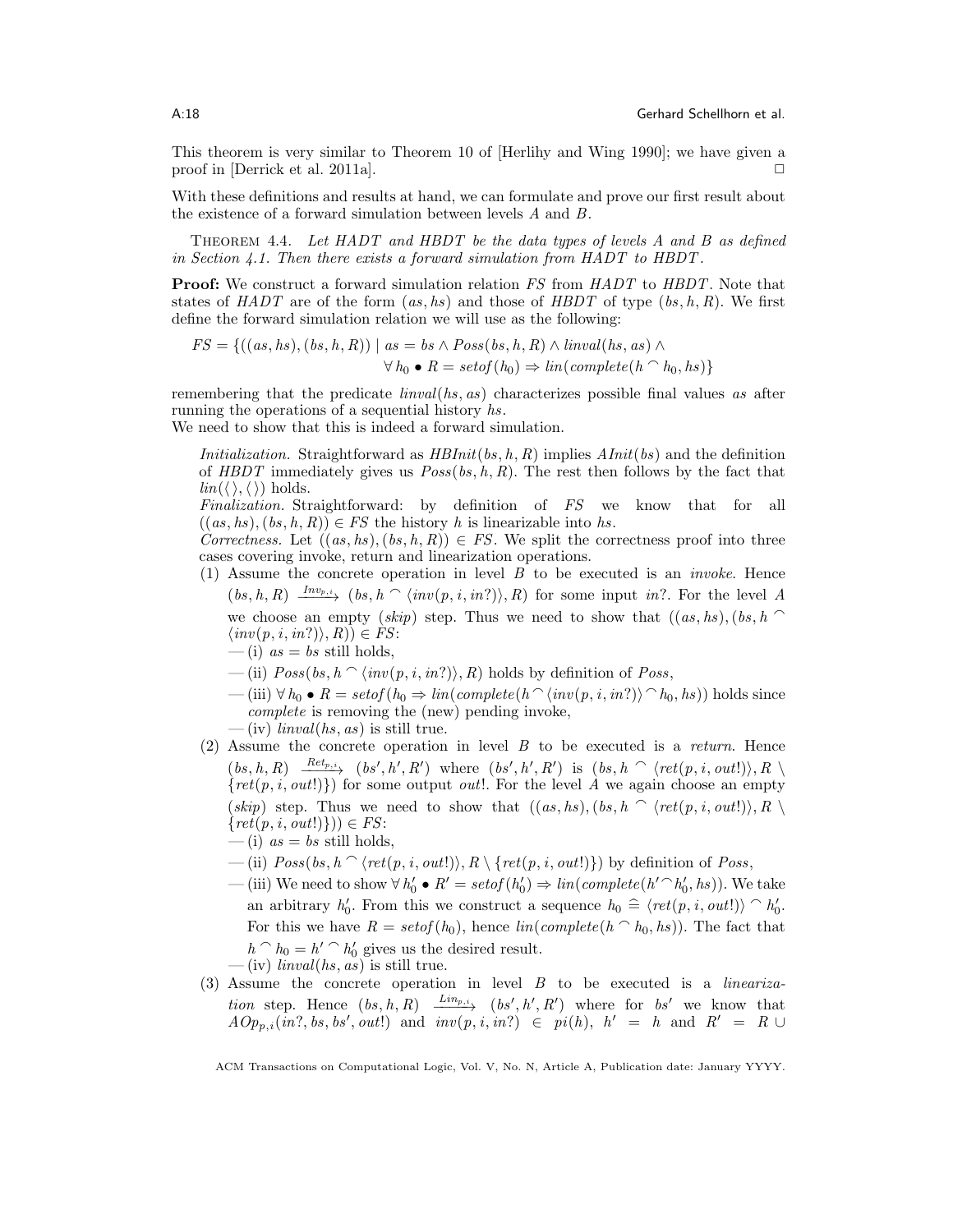$\{ret(p, i, out!) \}$ . Now we choose  $AOp_{p,i}$  as corresponding abstract step and this brings the abstract state to  $as' \hat{=} bs'$  and  $hs' \hat{=} hs \cap \langle inv(p, i, in?), ret(p, i, out!) \rangle$ . Again we get  $as' = bs', Poss(bs', h', R')$  and  $linval(hs', as')$  by definition. The interesting part is again the requirement about lin.

Since we have taken a *Lin*-step,  $inv(p, i, in) \in pi(h)$  must hold, so  $h = h_1$  $\langle inv(p, i, in) \rangle \cap h_2$  for some  $h_1$  and  $h_2$ . Also  $AOp_i(in, as, as', out)$  and  $R' = R \cup$  $ret(p, i, out)$  must be true to have  $Poss(as', h', R')$ .

We set  $hs' \triangleq hs \cap \langle inv(p, i, in), ret(p, i, out) \rangle$ , and have to prove  $lin(complete(h' \cap$  $h'_0$ ,  $hs'$ )) for every  $h'_0$  that satisfies  $R' = setof(h'_0)$ . The latter implies  $h'_0 = h'_1$  $\langle ret(p, i, out) \rangle \cap h'_2$ , since  $ret(p, i, out) \in h'_0$ , and we can choose  $h_0 \hat{=} h'_1 \cap h'_2$  in the induction hypothesis. Since  $h_0$  satisfies  $R = setof(h_0)$ , we get  $lin(complete(h \cap$  $h_0$ , hs) and linval(hs, as).

Now, complete  $(h \cap h_0) = complete(h_1 \cap h_2 \cap h'_1 \cap h'_2)$  since  $inv(p, i, in)$  is a pending invoke in  $h \cap h_0$ , that is dropped by the complete-function. The induction hypothesis therefore gives an order-preserving bijection between  $complete(h_1 \cap h_2 \cap h'_1 \cap h'_2)$ and hs. This bijection can be extended to one between

 $complete(h' \cap h'_0) = complete(h_1 \cap \langle inv(p, i, in) \rangle \cap h_2 \cap h'_1 \cap \langle ret(p, i, out) \rangle \cap h'_2)$ and hs′ as required to prove lin. This is done by adding a mapping between the two additional events  $inv(p, i, in)$  and  $ret(p, i, out)$  (the technical details are quite complex, since *positions* must be mapped, which change by one for events between the invoke and the return, and by two for events in  $h'_2$ ). The new mapping is order

preserving, since no operation is started in  $h' \cap h'_0$  after the return  $ret(p, i, out)$ .

 $\Box$ 

As a corollary we now get the other connection between possibilities and linearizability (a strengthened version of Theorem 9 in [Herlihy and Wing 1990]):

COROLLARY 4.5. Let h be a history,  $R$  a set of return events and as an abstract state. Then

 $Poss(as, h, R) \Rightarrow$  $\exists$  hs  $\bullet \forall$  h<sub>0</sub>  $\bullet$   $R = setof(h_0) \Rightarrow lin(complete(h \cap h_0), hs) \wedge linval(hs, as))$ 

**Proof:** Assuming  $Poss(as, h, R)$ , the forward simulation asserts the existence of  $(hs, as')$ with  $FS((hs, as'), (h, as, R))$ . Expanding the definition of FS gives the desired conclusion.  $\Box$ 

Our second result is the one that links the intermediate to the concrete level. Here, we can show that linearizability is equivalent to the existence of a backward simulation. This is our soundness and completeness result for linearizability.

Theorem 4.6. Let HBDT and HCDT be the data types of levels B and C as defined above, and let ADT and CDT be the original data types we started with. Then CDT is linearizable with respect to  $ADT$  if and only if there is a backward simulation between HCDT and HBDT .

**Proof:** We have to prove two parts: (a) *Soundness:* the existence of an arbitrary BS being a backward simulation between HBDT and HCDT implies that CDT linearizable wrt. ADT, and (b) Completeness: CDT linearizable wrt. ADT implies that there is a backward simulation BS (which we will give).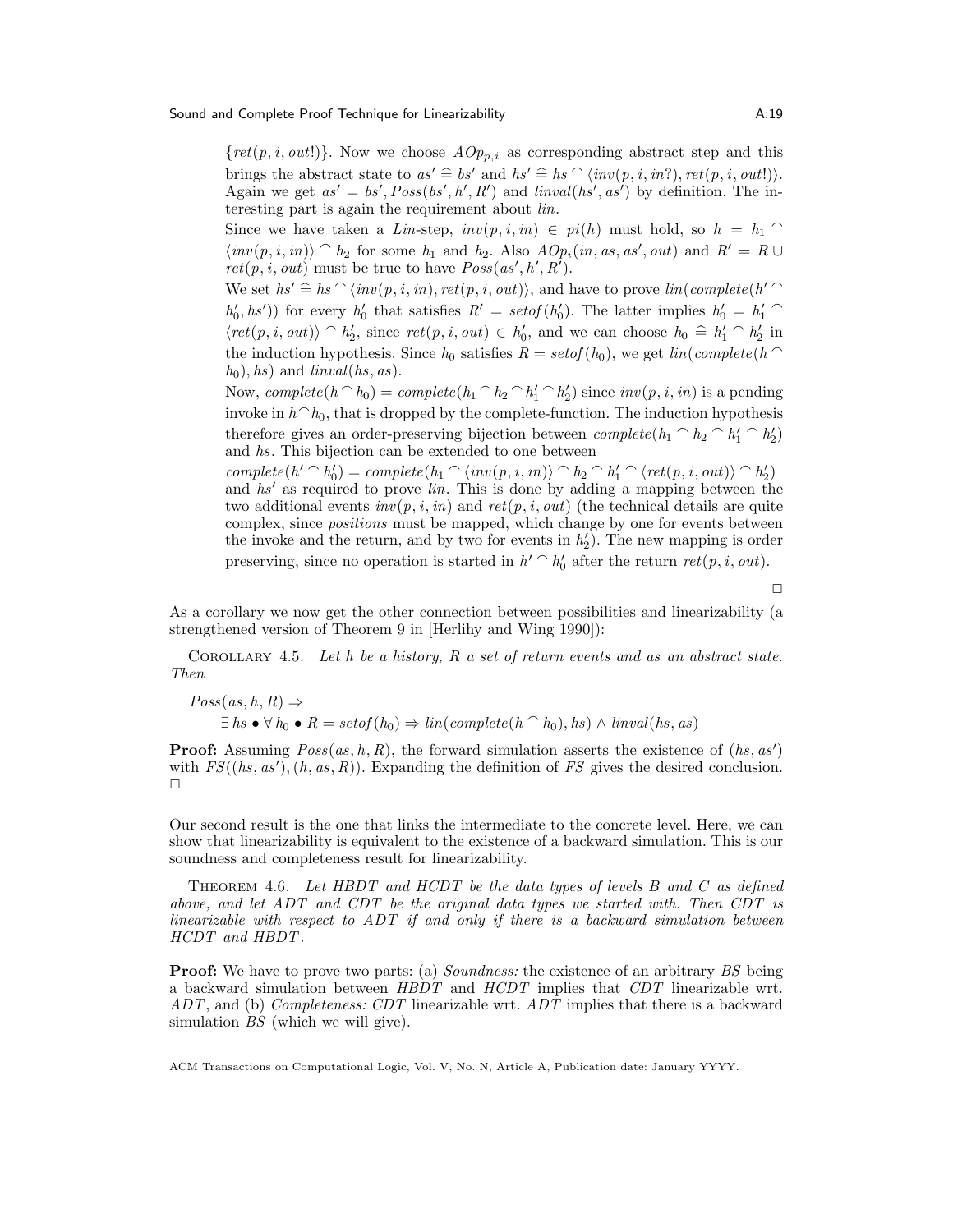BS

$$
\exists (as, h_B, R) \qquad \qquad HBOp^* \qquad (as', h'_B, R')
$$

BS

 $(c s', h'_C)$  $(cs, h<sub>C</sub>)$  $HCOp_{p,j}$ 

Fig. 5: Correctness rule for backward simulation

Part (a): Assume there is a backward simulation BS between HCDT and HBDT, and assume an arbitrary run of  $HCDT$  is given, that starts with  $(c_{60}, h_0)$  such that  $cs_0$  is initial and  $h_0 = \langle \rangle$ , goes through  $(cs_i, h_i)$  for  $0 \le i \le n$  and ends in  $(cs_n, h_n)$ . We have to prove that  $h_n$  is a linearizable history. The finalization condition ensures that there is a state  $(as_n h_n, R_n)$  of HBDT with the same  $h_n$ . Now the correctness condition of backward simulation (see Fig. 5) guarantees that  $(as_{n-1}, h_{n-1}, R_{n-1})$  can be found with  $BS((cs_{n-1}, h_{n-1}), (as_{n-1}, h_{n-1}, R_{n-1}))$  and  $HBOp^*((as_{n-1}, h_{n-1}, R_{n-1}), (as_n, h_n, R_n))$ . Iterating the construction (see Fig. 6) gives states  $(as_i, h_i, R_i)$ , all linked via BS (and therefore all having the correct  $h_i$  because of finalization) such that  $HBOp^*((as_i, h_i, R_i), (as_{i+1}, h_{i+1}, R_{i+1})$ . Altogether we have  $HBOp<sup>*</sup>((as<sub>0</sub>, h<sub>0</sub>, R<sub>0</sub>), (as<sub>n</sub>, h<sub>n</sub>, R<sub>n</sub>).$  Since  $HClnit(cs<sub>0</sub>, h<sub>0</sub>)$  holds, the initialization condition implies  $HBInit(as_0, h_0, R_0)$ . Together this implies that  $(as_n, h_n, R_n)$  is a reachable state of HBDT, i.e.,  $Poss(as_n, h_n, R_n)$ . Finally, Corollary 4.5 gives the desired linearizability of  $h_n$ .

Part (b): assume CDT is linearizable wrt. ADT. We prove that BS defined by

 $BS = \{((cs, h_C), (as, h_B, R)) \mid Poss(as, h_B, R) \wedge h_B = h_C \wedge (h_B = \langle \rangle \Rightarrow AInit(as))\}$ 

is always a backward simulation.

*Initialization.* if  $HClnit(cs, h_C)$  and  $BS((cs, h_C), (as, h_B, R))$  then we know that  $h_B = h_C$  and thus empty, and furthermore  $AInit(as)$  and  $R = \emptyset$  which implies  $H\!B\!Int(as,h_B, R).$ 

Correctness. requires that given a concrete transition  $(cs, h_c) \xrightarrow{HCOp_{p,i}} (cs', h'_c)$ and an abstract state  $(as', h'_B, R')$  we need to find a state  $(as, h_B, R)$  such that  $((cs, h_C), (as, h_B, R)) \in BS$  and  $(as, h_B, R) \xrightarrow{HBOp^*} (as', h'_B, R')$  (see Figure 5). Essentially this follows from Proposition 4.2: We know that  $h_C$  is a prefix of  $h'_C$  (histories are only extended by operations), thus by prefix-closedness of possibilities there must be some possibility  $Poss(as, h<sub>C</sub>, R)$  such that  $HBOp^*((as, h<sub>C</sub>, R), (as', h'<sub>C</sub>, R'))$ . If  $h<sub>C</sub>$ is moreover empty, as has to be an initial state since possibilities with empty histories always contain an initial state. Thus we get  $BS((cs, h<sub>C</sub>), (as, h<sub>C</sub>, R)).$ 

Finalization. If  $HCFin((cs, h_C), h_C)$  then by linearizability of CDT wrt. ADT we get the following:  $\exists h_S$  such that  $\exists h_0 \in \text{seq} \text{Ret}! \bullet \text{ lin}(\text{complete}(h_C \cap h_0), h_S) \land \exists \text{ as } \bullet$ linval( $h_S$ , as). By Theorem 4.3 we get  $Poss(as, h_C, setof (h_0))$ . Hence this has to be a state of HBDT. Furthermore, if  $h_C$  (and thus  $h_B$ ) is empty, we have  $\overline{AInit}(as)$  as the initial state is the only one which belongs to a possibility with an empty history, and thus  $BS((cs, h_C), (bs, h_C, setof(h_0))$ .

A comparison of Theorem 4.6 to general completeness results, which imply that backward simulations and history variables are jointly complete for data refinement is given in Section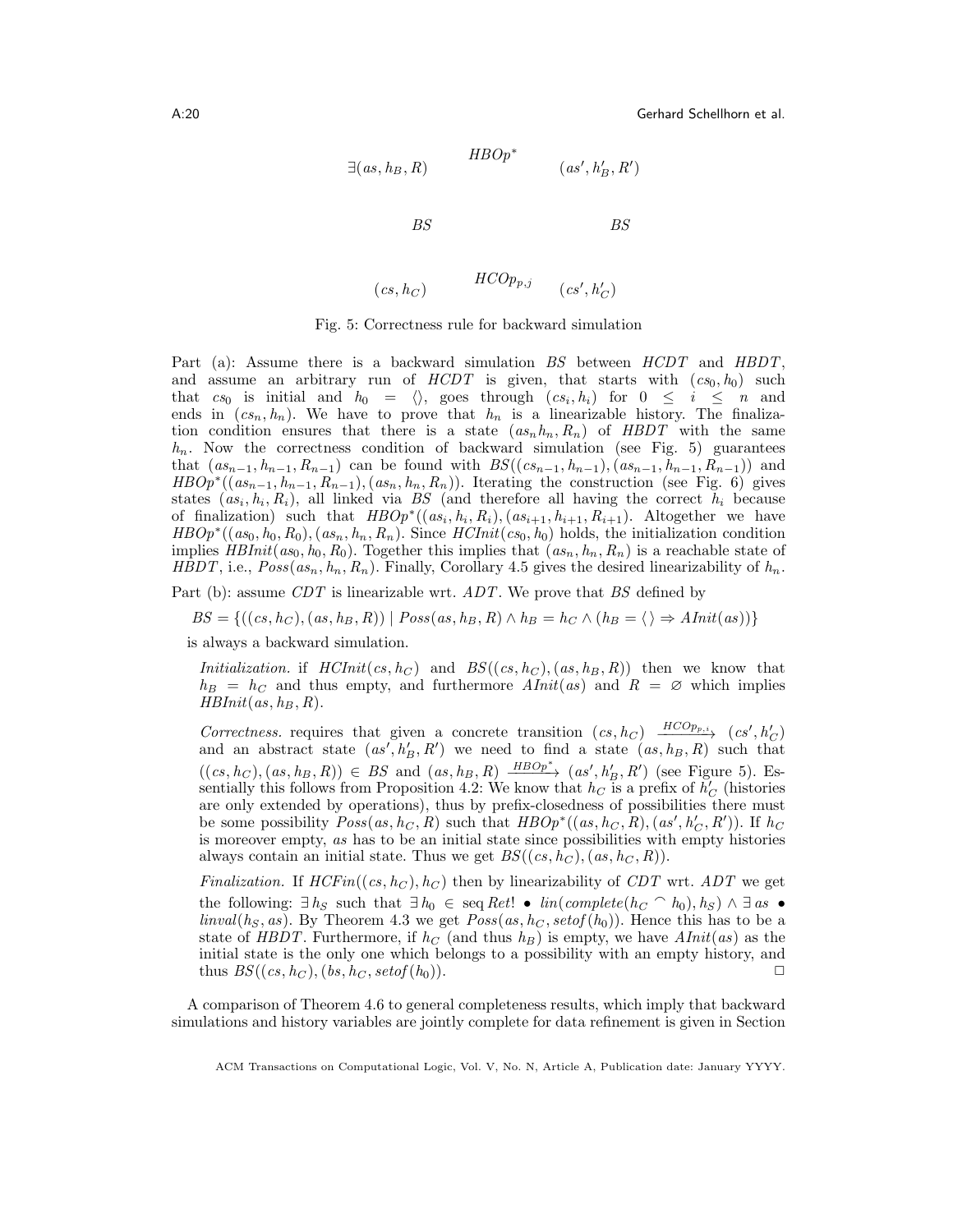$$
(as_0, h_0, R_0) \t\t HBOp^* \t\t ... (as_{n-1}, h_{n-1}, R_{n-1}) \t HBOp^* \t\t (as_n, h_n, R_n)
$$

$$
BS \hspace{5.2cm} BS \hspace{5.2cm} BS \hspace{6.3cm} BS
$$

$$
(cs_0, h_0) \t HCOp_{p,j_1} \t ... \t (cs_{n-1}, h_{n-1}) \t HCOp_{p,j_n} \t (cs_n, h_n)
$$

#### Fig. 6: Composing commuting bw. sim. diagrams

8 on related work. In summary, Theorem 4.6 shows, that for linearizability, the only history variable ever needed is the history needed to define linearizability (i.e., possibilities) itself.

The backward simulation BS of the completeness proof is in some sense a *maximal* backward simulation, since every other backward simulation B will satisfy

$$
B((cs, h_B), (as, h_C, R)) \rightarrow BS((cs, h_B), (as, h_C, R))
$$

for all reachable states  $(c, h)$  as the soundness proof shows. BS is also *completely* independent of the concrete state cs. In applications we will of course make use of cs to define smaller simulations: relating fewer states (but not too few!) makes the proof of the main correctness condition for backward simulation easier, since fewer commuting diagrams have to be completed in the correctness condition.

Since any backward simulation must always keep the concrete and the abstract history identical, the "matching" sequence  $H B O p^*$  used in the commuting diagrams of Fig. 5 can be specialized. For an invoking operation the sequence must have the form  $Lin^*_{g}Inv_{g} Lin^*$ , (recall, that  $Lin$  is the union of all linearization operations  $Lin_{p,i}$ ; similarly for  $Inv$  and Ret), since only sequences of that type will update the history by adding one invoke event.

For a returning operation the matching sequence  $HBOp^*$  must be  $Lin^*$   $_{9}$   $Ret$   $_{9}^{9} Lin^*$ . All other operations can only correspond to a sequence  $Lin^*$  of linearization points.

In the case study we will map only internal operations (i.e., ones that do not change the history) to Lin-steps. This seems to be possible in general, when invoke and return operations only copy input/output to/from local buffers, and when all algorithms have at least one step between invoke and return. For the maximal backward simulation it is possible to show that it executes all linearization points as early as possible, i.e., directly with invoking operations. This can be shown based on the following observation.

PROPOSITION 4.7. For processes  $p, q \in P$ ,  $p \neq q$ , and arbitrary operation indices i, j, the operations of HBDT satisfy

 $Lin_{p,i}$   $_{9}$   $Inv_{q,j} = Inv_{q,j}$   $_{9}^{o}$   $Lin_{p,i}$  and  $Lin_{p,i}$   $_{9}^{o}$   $Ret_{q,j} = Ret_{q,j}$   $_{9}^{o}$   $Lin_{p,i}$ 

Linearization steps commute with both invoke and return steps of other processes.

Therefore we can strengthen the completeness part of theorem 4.6 above to:

THEOREM 4.8. If  $CDT$  is linearizable with respect to  $ADT$ , then it is possible to find a backward simulation between HBDT and HCDT such that in the correctness condition

 $HCOp_{p,j}$   ${}_{9}^{o}BS \subseteq BS$   ${}_{9}^{o}HBOp^*$ 

the abstract operation sequence HBOp<sup>∗</sup> can be strengthened to:

 $-Ret_{p,i}$ , when the concrete operation is a return operation and  $abs(j) = i$ 

 $\sum_{i=1}^{\infty} \sum_{j=1}^{\infty} (skip \cup (Lin_{p,i} \S Lin^*))$  for invoke operations

— skip for other operations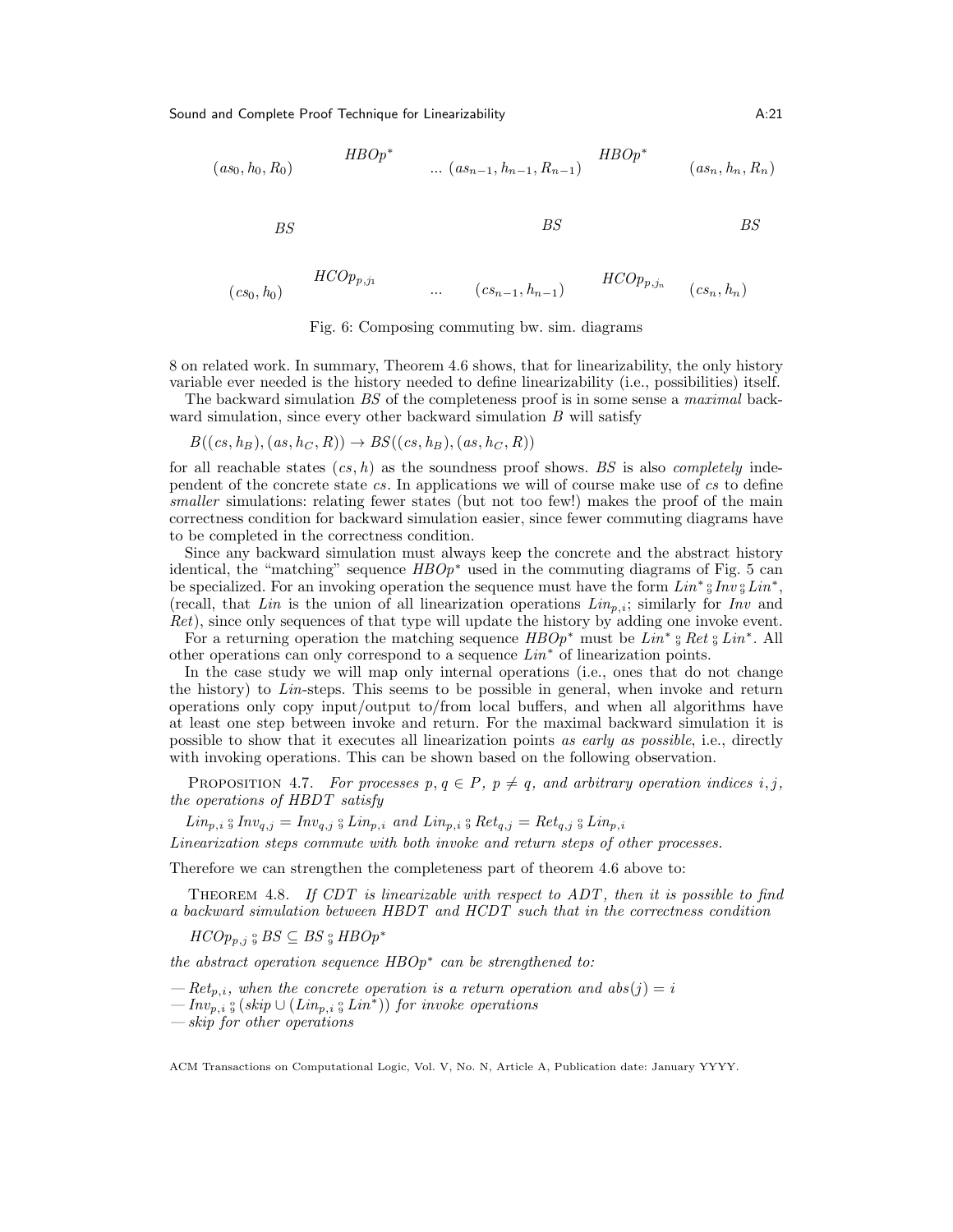# Proof:

The backward simulation is the same as in the completeness proof above.

- Internal steps were already matched to skip in the original proof.
- For return steps, the possibility  $(as, h, R)$  that was found in the proof above is connected to  $(as', h', R')$  via a sequence  $Lin^* {\mathfrak g} Ret_{p,i} {\mathfrak g} Lin^*$ , where p is the process executing the concrete return for operation i. The second sequence cannot contain any linearization steps for p, since process p is not running an operation  $(h' = h \cap \langle ret(p, i, out) \rangle)$ , so p has no pending invoke). Therefore all these steps can be commuted with the return step, giving  $(Lin^* {\mathcal G} Ret_{p,i})((as, h, R), (as', h', R')).$  The backward simulation can therefore choose the state  $(as_0, h_0, R_0)$  right before  $Ret_{p,i}$ , and match the concrete return step to a return step only.
- The sequence of abstract operations matching a concrete step is  $Lin^*$  <sup>3</sup>  $Inv_{p,i}$  <sup>3</sup>  $Lin^*$ . A similar argument to the above would move all Lin-steps *after* the invoke, which does not help. Moving all Lin-steps before the invoke is possible only, if the sequence does not contain a linearization step for  $p$  itself. If it does, the best we can do is to leave a sequence  $\text{Lin}_{p,i}$   $\frac{\alpha}{2} \text{Lin}^*$  after the invoke, and just as for the return, choose the possibility right before  $Inv_{p,i}$ . . The contract of the contract of the contract of the contract of  $\Box$

The maximal simulation that is used by Theorems 4.6 therefore has (by virtue of matching particular concrete to abstract operations) linearization points as early as possible, where they are matched directly with invoking steps on the concrete level.

The simulation we construct for our case study will however, *delay* possible linearization points as far as possible to the end of running an operation. This has the advantage of making the backward simulation smaller (than the most general one used in the proof) and therefore makes the correctness conditions easier to verify.

In summary the theorems of this section give us a sound and complete proof technique for showing linearizability. The key part of a linearizability proof thus lies in finding an appropriate backward simulation (and showing it to actually be one). Next, we will see how this works for the Herlihy-Wing queue, and along this example we give some general guidelines for finding backward simulations.

# 5. VERIFICATION OF THE CASE STUDY

The theory given in the last section ensures that any linearizable algorithm can be verified using a backward simulation  $BS$  between  $HBDT$  and  $HCDT$ . In addition, if we can find a backward simulation between the data types, we know linearizability holds. However, the actual backward simulation BS used in the completeness result is, as we commented, maximal in some sense. Thus it is not always practical to use this backward simulation for a specific verification. In this section we show how to use the insights gained from what the backward simulation must be to derive a smaller relation between concrete states  $(c, h)$ and abstract states  $(as, H, R)$  that can verify the Herlihy-Wing queue linearizable.

As the abstract state in our case study consists of the queue variable  $q$  only, we also write  $(q, H, R)$  for the state of HBDT. As a first observation, the finalization condition requires  $h = H$  and thus we can always split BS into the part relating state spaces and that of relating histories.

$$
BS((cs, h), (q, H, R)) \widehat{=} B(cs, q, R) \wedge h = H
$$

The key insight we now need for this case study is that for finding the backward simulation one has to analyze the *observations made by future behaviors*. We believe this to be a strategy which is useful for other examples as well.

To explain this idea, assume we want to define the set of states  $(as, h, R)$  related via BS to some state  $(c, h)$ . The smaller we make this set, the fewer states we have to consider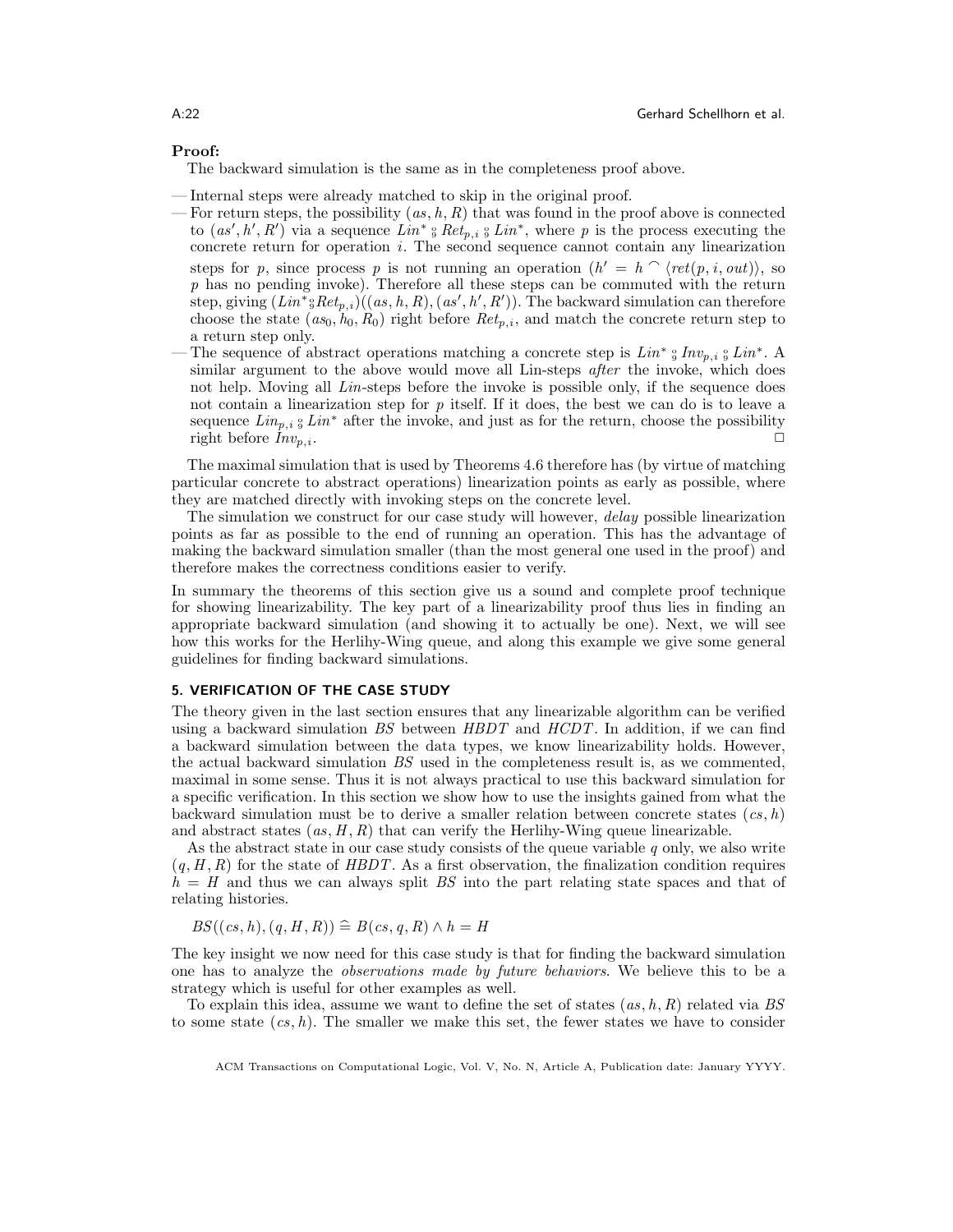in the proof of the correctness condition (every  $(as, h, R)$  will have to be considered as an instance of  $(as', h'_B, R')$  in Figure 5). Now the future runs from  $(cs, h)$  will give us some information, which states we cannot avoid to include. To understand this consider a run from  $(c_{s_0}, h_0) := (cs, h)$  to some state  $(c_{s_n}, h_n)$ . Assume we know already that BS must map  $(c_s, h_n)$  to  $(as_n, h_n, R_n)$ . Candidates for  $(c_s, h_n)$  are quiescent states, where no process is running. For these it is clear that set  $R$  must be empty, and the correct abstract state is usually obvious. E.g., when  $cs_n$  has no running processes and an empty array, it is obvious that the corresponding abstract state related must have an empty queue and an empty set R.

Then it is necessary to define at least one witness  $(as, h, R)$  related via BS to the current state  $(c, h)$ , that shows that the state  $(as_n, h_n, R_n)$  is possible, i.e. for which  $HBOp<sup>*</sup>((as<sub>0</sub>, h<sub>0</sub>, R<sub>0</sub>), (as<sub>n</sub>, h<sub>n</sub>, R<sub>n</sub>))$  holds. Otherwise the diagram shown in Figure 6 will not commute.

To demonstrate the idea for our example consider the state cs (which corresponds to the example run explained in Section 2 up to step 7) shown at the top of Figure 7. The state shows a situation where the array contains two elements,  $AR(0) = a$  and  $AR(2) = c$ . Furthermore process 1 is running an enqueue operation that tries to enqueue the element b at position 1, which has reached  $\text{pcf}(1)=E2$ , but then has been preempted. We call such an operation with  $\text{pcf}(1) = E2$  a pending enqueue, and write  $PE_1(b)$  in the figure to indicate it. Note that the "gap" in the array is due to this enqueue: it has increased the global back pointer before the enqueue of  $c$ , but has not executed statement E2 yet. In addition there is a *pending dequeue* of process  $2 (PD_2)$  currently looking at position 1 as well. Such a dequeue operation has already initialized its *lback* ( $pc \neq D1$ ), but has not yet successfully retrieved an element ( $pc \neq D6$ , and if  $pc = D4$ , then still  $lv = null$ ). The history so far is

$$
h = \langle inv(3, enq, a), inv(1, enq, b), inv(2, deq,), inv(4, enq, c), ret(3, enq,), ret(4, enq, ) \rangle
$$

To define  $B$  we now have to find out what possible abstract queue states this concrete state could correspond to. For this we look at observations made about this state when proceeding with executions on it. The observation tree shows all future executions from this state when new observers are started. An observer gives us information about the elements in the data structure, most often by extracting data from it. For our queue, the observers are dequeue operations. Processes currently running (like the enqueue) might or might not be continued.

First, consider the leftmost branch. It describes the following steps: (1) the pending enqueue of process 1 runs to completion  $(PEnq_1)$ , then (2) the pending dequeue runs to completion and returns the element in position 1 which is  $b$  (PDeq<sub>2</sub>(1)), (3) a new dequeue is started (of whatever process), runs to completion and returns the element stored in position 0 which is a  $(NDeg(0))$ , and (4) another new dequeue starts, completes and returns the element in position 2 which is c. Hence from the point of view of these dequeues the queue content has been  $\langle b, a, c \rangle$ . Note that we do not start any new enqueues, we just *observe* the existing state of the queue.

The rightmost branch executes pending operations in a different order (first the dequeue and then the enqueue) and again runs two observing dequeues. Here, we see that the queue is  $\langle c, a, b \rangle$ . Different future executions thus give different orderings of queue elements. Still, the order is not arbitrary: for instance  $\langle b, c, a \rangle$  is impossible. We see that it is not only the current state of the array which determines the queue content, but also the pending enqueues and dequeues, and their current position into the array. Hence we cannot define our backward simulation B as a function from concrete to abstract state since this would contradict one or the other run. In summary, the backward simulation we look for must relate the current state cs to *any* queue that is possible in a future observation.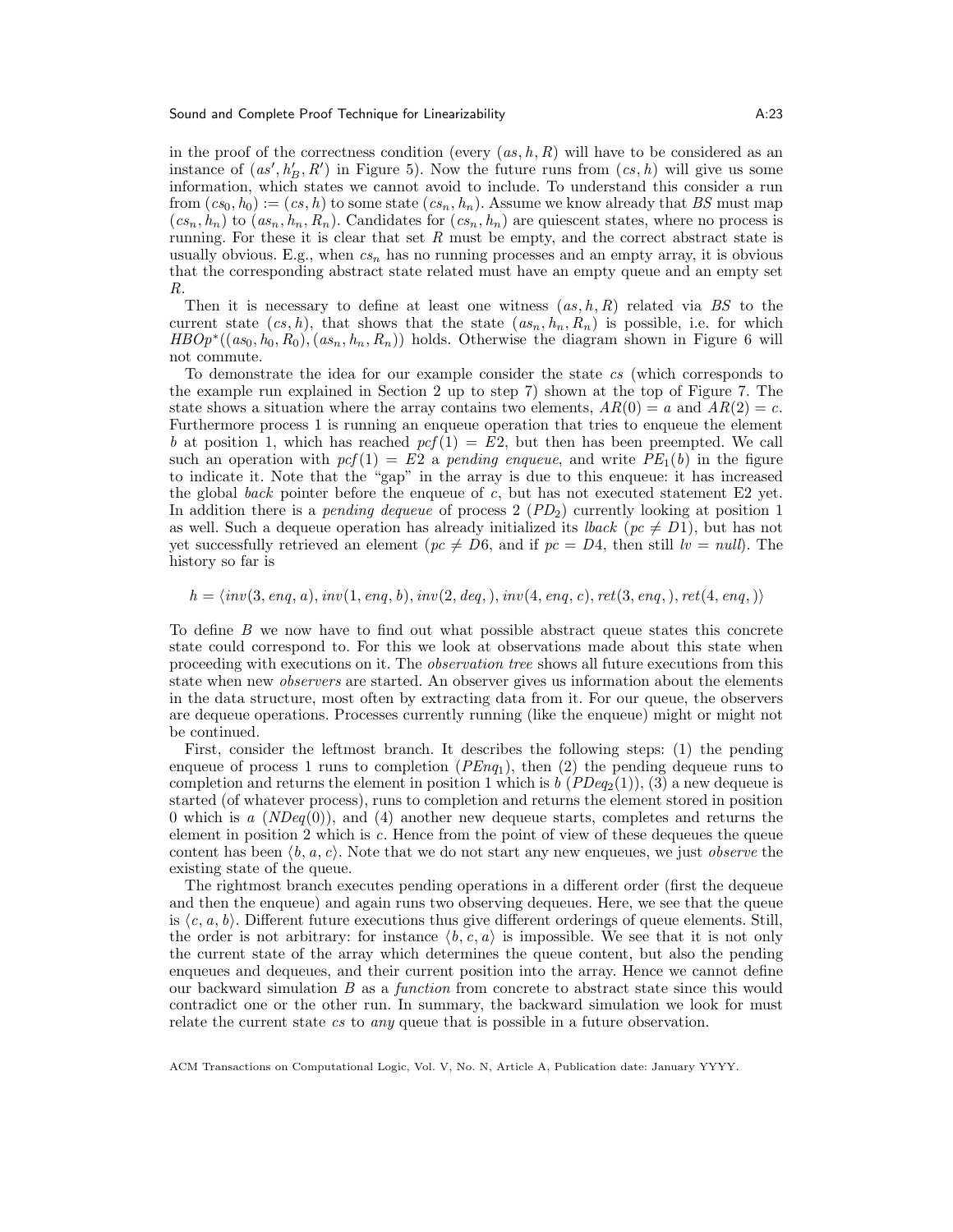

 $(\langle b, a, c \rangle, \{ret(enq, 1, )\}) \ \ (\langle a, b, c \rangle, \{ret(enq, 1, )\}) \ \ (\langle a, c, b \rangle, \{ret(enq, 1, )\}) \ \ (\langle c, a, b \rangle, \{ret(enq, 1, )\})$ Fig. 7: Observation tree for an example state cs

We still have to determine the R-components B relates concrete states to. Recall that R collects linearization points. Again, general advice on finding a backward simulation is to defer decisions as far as possible to the future (this observation is not specific to linearizability or concurrency, see [Banach and Schellhorn 2010]). For our case, we delay any linearization point that still can be executed to the future, i.e. we do not add it to set R. This is possible for pending dequeues. These can linearize at the time they swap the element: they have a *definite* linearization point in the sense that we can attach it to line D3 when they swap a non-null element. However, enqueue operations cannot linearize in the future, since they would put the element in the wrong place in the queue. We find that enqueue already *potentially* linearizes when it executes  $E1$ , but only if the future run considered executes the operation to the end. In other runs, linearization will happen when the element is actually inserted at line E2.

These considerations now help us towards defining B. We write  $NDeg(n)(cs, cs')$  to mean that a new (observer) dequeue is started, returns the element in array position  $n$  and brings the concrete state from cs to cs':

| NDeg(n)            |  |  |
|--------------------|--|--|
| $\triangle CState$ |  |  |
| eb(AR, 0, n)       |  |  |
| $AR(n) \neq null$  |  |  |
| $AR'(n) = null$    |  |  |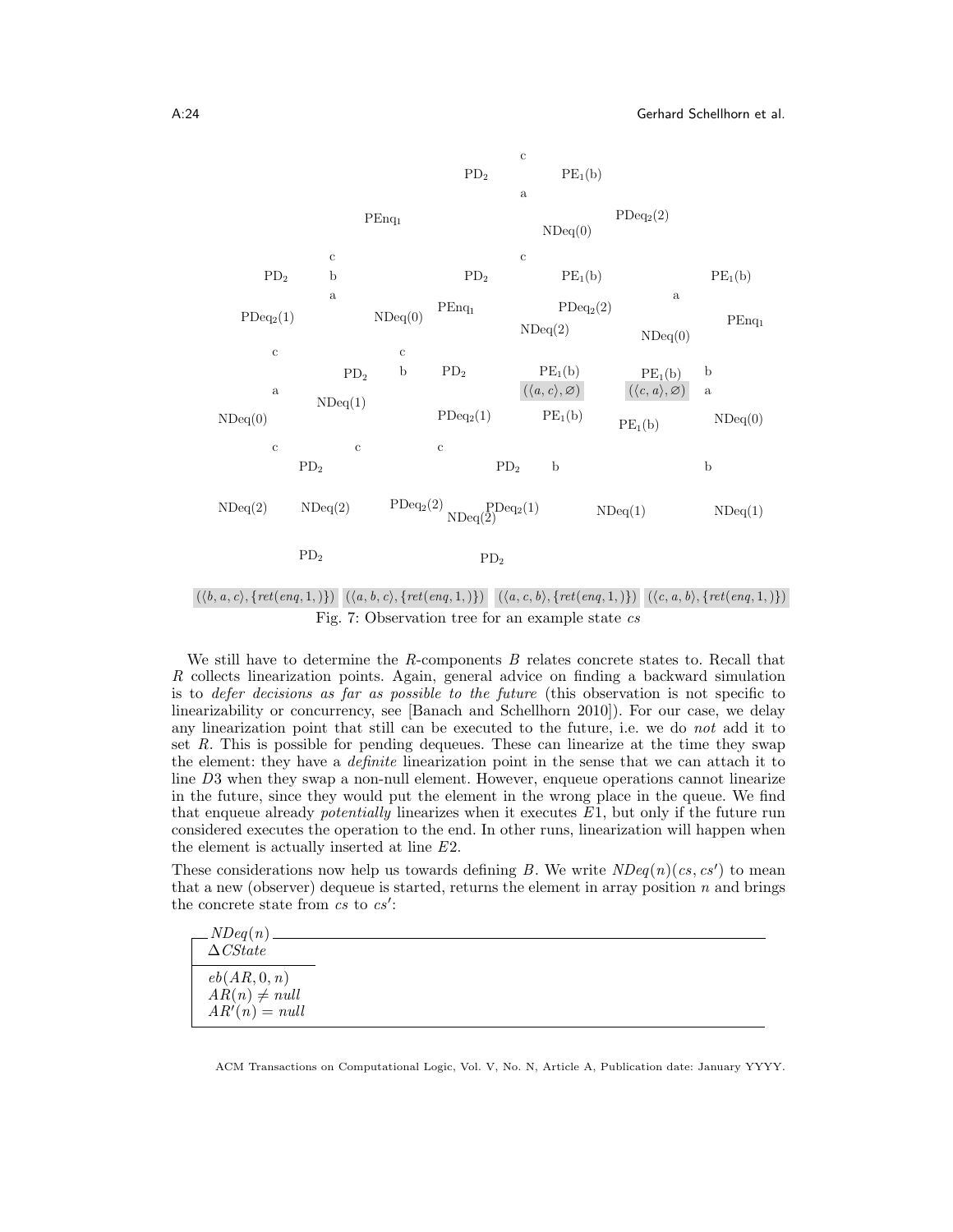where eb ("empty between") is defined as

 $eb(AR, m, n) \triangleq \forall k \bullet m \leq k \leq n \Rightarrow AR(k) = null$ 

Similarly, we write  $PDeq_p(n)(cs, cs')$  to say the same for an already running (pending) dequeue of process p:

 $PDeq_p(n)$ ∆CState  $(pcf(p) \in \{D4, D5\} \land kf(p) + 1 \leq n \land eb(AR, kf(p) + 1, n))$  $\vee$   $(pcf(p) \in \{D2, D3\} \wedge kf(p) \leq n \wedge eb(AR, kf(p), n))$  $n <$ lback $f(p)$  $\ell\nu f(p) = null \wedge \ell\nu f'(p) = AR(n)$  $AR(n) \neq null \wedge AR'(n) = null$  $pcf '(p)=N$ 

and finally  $PEnq_p(cs, cs')$  for the completion of a pending enqueue:

$$
\frac{PEnq_p}{\Delta CState}
$$
  
pcf(p) = E2 \land pcf'(p) = N  
AR'(kf(p)) = lvf(p)

 $\overline{D}$ 

The actual definition of B recursively follows the paths of the tree and has to consider four cases:

- The array is empty. Then the queue is empty as well and the set  $R$  consists of return events for those processes which have definitely achieved their effect (denoted *outs(cs))*. In our case, these are all the enqueues after their store (at E3), and the dequeues after the non-null swap (at D6 or at D4, when  $lv \neq null$ ).
- An observing dequeue (newly started) returns the element in position  $n$  of the array. All elements below n must be null. The corresponding abstract queue thus has  $AR(n)$  as its first element. The rest of the queue (and of  $B$ ) is defined by recursion.
- $-A$  pending dequeue finishes and returns the element in position n of the array. Thus again one of the corresponding abstract queues has  $AR(n)$  as first element. The rest of the queue (and  $B$ ) is defined by recursion.
- $-A$  pending enqueue finishes and the corresponding return event is already in  $R$ . Then the effect on the abstract queue has already taken place, i.e.,  $ret(p, eng.) \in R$ . B is defined by recursion using the same queue  $q$ , but removing the return event from  $R$ .

Putting into one definition (and taking as abstract state as the queue state  $q$ ) we get

$$
B(cs, q, R) := (\forall i : \mathbb{N} \bullet AR(i) = null) \land q = \langle \rangle \land R = \text{outs}(cs))
$$
  
 
$$
\lor (\exists q', n \bullet q = \langle AR(n) \rangle \cap q' \land (NDeg(n) \circ B)(cs, q', R))
$$
  
 
$$
\lor (\exists q', p, n \bullet q = \langle AR(n) \rangle \cap q' \land (PDeg_p(n) \circ B)(cs, q', R))
$$
  
 
$$
\lor (\exists p \bullet ret(enq, p, ) \in R \land (PEng_p \circ B)(cs, q, R \setminus \{ret(enq, p, )\}))
$$

Applying this technique to our example state cs in the root of Figure 7 gives a total of six pairs  $(q, R)$  with  $B(\text{cs}, q, R)$ . These are written with shaded background at those nodes of the tree where the array is empty.

Note that the definition of  $B$  is well-founded:  $PEnq$  removes a pending enqueue process (and adds one element to the array), PDeq and NDeq each remove an array element. The corresponding well-founded order  $\leq_B$  plays a central role in the correctness proofs of the next section.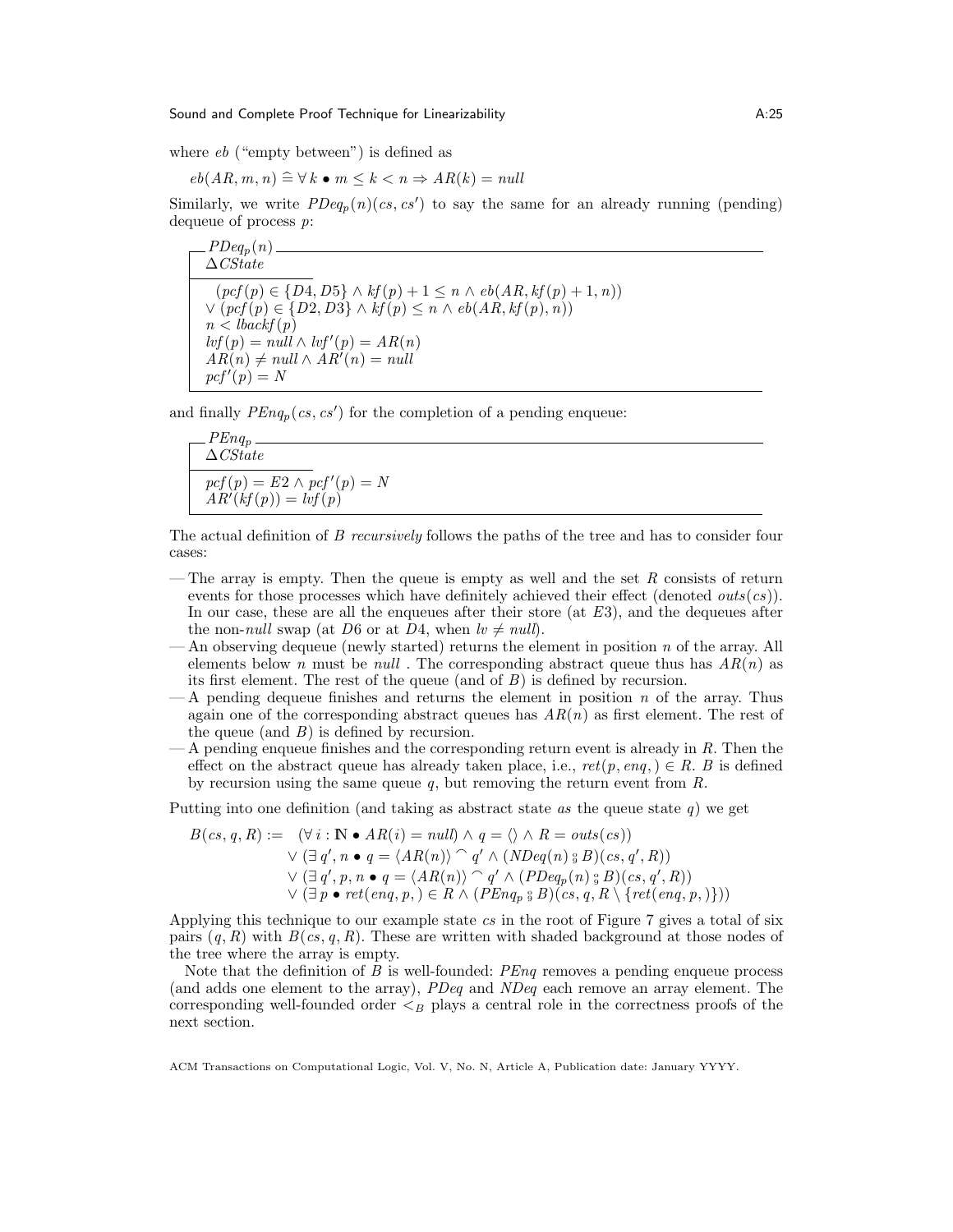### 6. VERIFICATION WITH KIV

The previous section has discussed the verification of the Herlihy-Wing queue, specifically it defined the backward simulation  $B$  we will use. In this section we discuss the mechanization of the proof obligations with KIV. KIV [Reif et al. 1998] is an interactive verifier, based on structured algebraic specifications using higher-order logic (simply typed lambda-calculus). Crucial features of KIV used in the proofs here are the following.

- Proofs in KIV are explicit proof trees of sequent calculus which are graphically displayed and can be manipulated by pruning branches, or by replaying parts of proofs after changes. This is of invaluable help to analyze and efficiently recover from failed proof attempts due to incorrect theorems, which is typically the main effort when doing a case study like the one here.
- KIV implements correctness management: lemmas can be freely used before being proved. This allows to focus on difficult theorems first, which are subject to corrections. Changing a lemma invalidates those proofs only that actually used it.
- KIV uses heuristics (e.g., for quantifier instantiation and induction) together with conditional higher-order rewrite rules to automate proofs. The rules are compiled into functional code, which runs very efficiently even for a large number of rules: the case study here uses around 2000 rules, 1500 of these were inherited from KIV's standard library of data types.

KIV was used to verify the completeness result for backward simulation as well as to prove the resulting proof obligations for the queue case study. A web presentation of all specifications and proofs can be found online [KIV 2011]. The completeness proof follows the proof given in Section 4, in terms of mechanization the difficult part is Theorem 4.4.

The correctness of the queue implementation is proved by instantiating the backward simulation relation  $B$  with the concrete operations of the Herlihy-Wing queue which were sketched in Section 2. This results in proof obligations that are instances of the backward simulation as given in Definition 3.7.

The interesting proof obligations for the case study are the correctness conditions for each operation. These can be written as<sup>4</sup>

$$
(HCOp_{p,j} \overset{\circ}{\mathfrak{g}} BS)((cs, H), (q', H', R')) \Rightarrow
$$
  

$$
\exists q, R \bullet BS((cs, H), (q, H, R)) \land HBOp^*((q, H, R), (q', H', R'))
$$

Whilst the previous section defined the simulation we will use, it did not determine the specific operation(s) that  $HBOp^*$  should be instantiated to. Thus the question now is which  $HBOp^*$  to use here. A suitable sequence of abstract operations  $HBOp^*$  that fixes q and R is easy to determine in most cases: for invoking and returning operations it is just the corresponding abstract invoke and return. For all other operations, except  $enq1_p$ ,  $enq2_p$  and  $deg3t_p$  (the case of  $deg3$ , where the swap is with a non-null element), the sequence is empty. These correspond to cases where the observation tree for the current state cs is not changed by the operation. For  $deq3t_p$  and  $enq2_p$  the sequence is the linearization step  $Lin_{p,deq}$  resp.  $Lin_{p,eng}$ . These two operations reduce the observation tree to one of its branches. The only difficult case is when  $COp_{p,j}$  is engl<sub>p</sub> which is explained below. With  $(q', R')$  denoting the result state of the chosen sequence  $\hat{H} B O p^*$ , all other proof obligation simplify to

$$
(COp_{p,j} \, \S \, B)(cs, q', R') \Rightarrow B(cs, q, R)
$$

The simplicity of the changes to the observation tree is then reflected by the simplicity of the proofs: they all are by well-founded induction over  $\lt B$ , followed by a case split over the definition of B. This gives a trivial base case and three recursive cases for each operation

<sup>&</sup>lt;sup>4</sup>For easier readability, we leave out the invariants of the two data types.

ACM Transactions on Computational Logic, Vol. V, No. N, Article A, Publication date: January YYYY.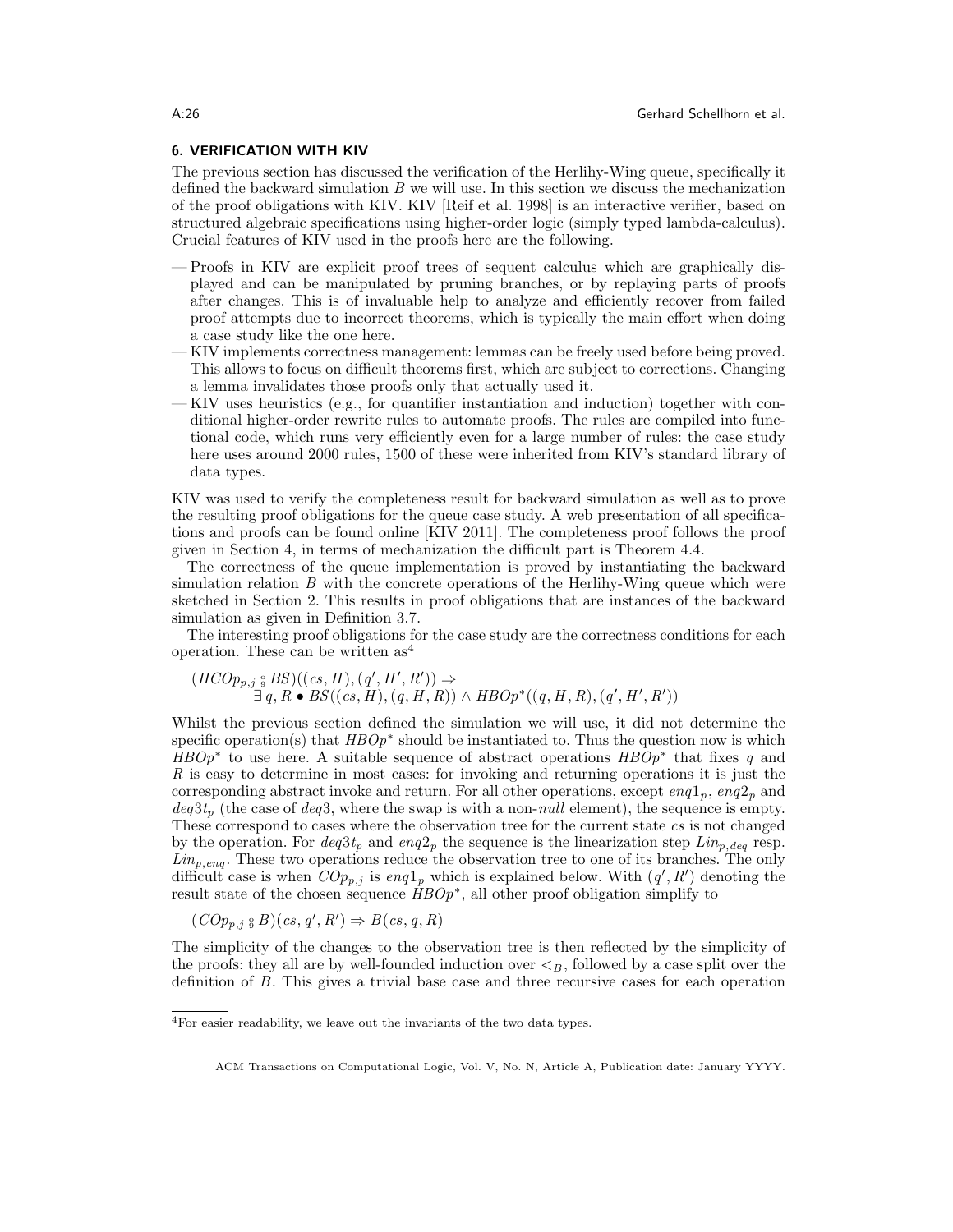a  $\mathrm{PE}_2(\mathrm{b})$ possible pairs  $(q, R)$ :  $\langle a \rangle, \varnothing$  $\langle a, b \rangle, \{ret(2, enq.)\}$  a  $PE<sub>2</sub>(b)$  $PE<sub>1</sub>(c)$  possible pairs  $(q', R')$ :  $\langle a \rangle, \varnothing$  $\langle a, b \rangle, \{ ret(2, enq,) \}$  $\langle a, c \rangle, \{ ret(1, enq,) \}$  $\langle a, b, c \rangle, \{ ret(1, enq,), ret(2, enq,) \}$  $\langle a, c, b \rangle, \{ret(2, enq, ), ret(1, enq, )\}$ 

Fig. 8: Results of B before and after executing  $enq1<sub>2</sub>$ 

 $PN \in \{PDeg_q(n), PEng_q, NDeg(n)\}.$  The resulting goals can be closed immediately with the induction hypothesis by noting that  $COp_{p,i}$  and each of the operations in PN always commute. The only exception is  $deq3f_p$  which needs an auxiliary lemma that  $PEnq_q^{\circ}deq3f_p$ commutes with every operation in  $\ddot{PN}$ . This case crucially relies on the obvious invariant that there may be no more than one pending enqueue process for each array element.

The only difficult case is  $enq1_p$  which adds a new pending enqueue process, and has to deal with a potential linearization point. To see what happens, consider the example shown in Fig. 8. It shows a situation on the left where an element  $a$  is in the array and process 2 is pending with element b, together with the possible observations  $(q, R)$  returned by the simulation B. Process 1 then executes  $enq1<sub>1</sub>(cs, cs')$  and becomes pending too with element c. This is shown on the right, together with the possible pairs  $(q', R')$  such that  $B(\textit{cs}', q', R').$ 

The pairs  $(q, R)$  before the operation are exactly the subset of those pairs  $(q', R')$  where ret(1, enq,)  $\notin R'$ , i.e., the potential linearization point has not been executed. For this case simulation is trivial, choosing the empty sequence as  $HBOp^*$ . The difficult cases have  $ret(1, enq) \in R'$ . As the last result with  $q' = \langle a, c, b \rangle$  shows, the element c may be observed to be *not* the last element of the queue. This demonstrates that one linearization step with c is not sufficient on the abstract level. Instead the right choice for  $(q, R)$  is  $(\langle a \rangle, \emptyset)$ , and it is necessary to instantiate  $HBOp^*$  to the sequential composition of both linearization steps, i.e. take  $HBOp^*$  to be  $Lin_{1,eng}$  <sup>9</sup>  $Lin_{2,eng}$ . This exploits the fact that the potential linearization of process 2 may not have been executed, and can still be executed after the one for process 1.

In general, the element  $c$  enqueued by some process  $p$  may be observed in any place behind the current elements of the array: we have  $q' = q \hat{ } \langle c \rangle \hat{ } \gamma q_2$ , where  $q_2$  consists of elements only that pending enqueues will add in the future.

Defining  $LinE_r := Lin_{r_1,eng_9} \dots {}_9\text{Lin}_{r_n,eng}$  to denote the sequence of linearization steps for a sequence  $\underline{r} = \langle \overline{r_1}, \ldots \overline{r_n} \rangle$  of processes, the proof obligation for the case with  $ret(1, eng) \in$ R' for  $enq1_p$  is strengthened to

$$
(\text{enq1}_p \overset{\circ}{\mathbf{g}} B)(\text{cs}, q', R') \land \text{ret}(p, \text{enq}, \text{ } \in R' \Rightarrow
$$
  

$$
\exists q, q_2, R, \underline{r} \bullet B(\text{cs}, q, R) \land \text{LinE}_{(p) \sim \underline{r}}((q, H, R), (q', H, R'))
$$

The abstract steps first linearize the enqueue of process  $p$ , and then may execute linearization steps for some other pending enqueue processes in  $r$ . Again the proof follows the standard well-founded induction scheme over  $\lt_B$ . The difficult case occurs when unfolding B executes  $PEnq_p$  for the same process p. This case requires another induction to prove that  $enq1_p$   $p$   $PEnq_p$  commutes with all operations PN. This works except for a new dequeue process that removes the element just added by process  $p$ , which can only happen for an empty array. In this case we finally have to prove the implication

$$
(\forall i \bullet AR(i) = empty) \land B(cs, q, R) \Rightarrow \exists \underline{r} \bullet B(\langle \rangle, \text{outs}(cs), cs) \land \text{LinE}_{\underline{r}}((\langle \rangle, H, \text{outs}(cs)), (q, H, R))
$$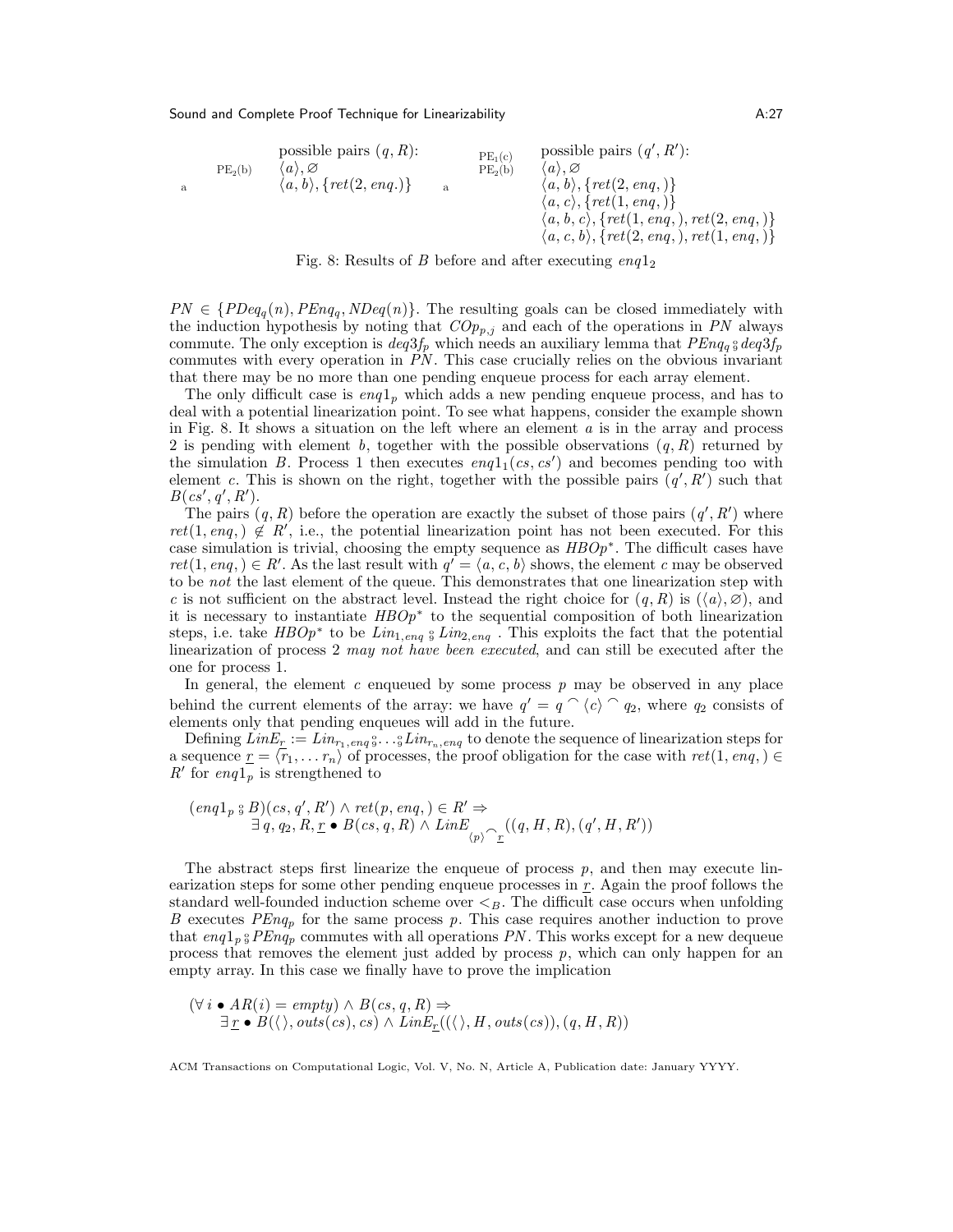It states that the observable queues for an empty array consist of some (or none) of the elements of pending enqueues (in any order). Although this fact is obvious, an attempt to prove the lemma with the standard induction scheme fails: after one *PEnq* has been executed, the array is nonempty again, so the induction hypothesis is not applicable. The necessary generalization is

$$
B (cs, q \cap \langle a \rangle, R) \Rightarrow
$$
  
\n
$$
\exists p \bullet \text{ret}(p, enq, ) \in R \land a = \text{lv}(p) \land \text{pcf}(p) = E2
$$
  
\n
$$
\land B (cs, q, R \setminus \{\text{ret}(p, enq, )\})
$$
  
\n
$$
\lor \exists n \bullet n < \text{back} \land AR(n) = a \land B (cs \{AR(n) \mapsto null\}, q, R)
$$

It says, that the last element a of any nonempty queue  $q \, \hat{\ } \, \langle a \rangle$  returned by B for state cs is either an element that some pending enqueue wants to add or some array element  $AR(n)$ . In the first case the corresponding return event is in R, and B may also return q, by not executing this pending enqueue. In the other case, B will return  $(q, R)$ , when calling it with the modified state  $cs\{AR(n) \mapsto null\}$ , where the array element has been removed. The proof of the generalized lemma is again by standard induction over  $\lt_B$ , the original lemma follows from the special case, where the array is empty.

This closes the last of our backward simulation proofs for operation  $enq1<sub>p</sub>$ , implying linearizability of the Herlihy-Wing queue by our main Theorem 4.6.

## 7. THREAD-LOCAL PROOF OBLIGATIONS

Verification of the queue example is particularly difficult, since it is neither possible to define an abstraction function, nor to fix a specific instruction of the code as the linearization point of enqueue. However, it is easier to verify linearizability in many standard algorithms since, e.g., they allow one to define an abstraction function which simplifies the proof obligations.

For algorithms falling into simpler classes, using the general backward simulation in the verification is unnecessary complex, it is easier to specialize the proof obligations to the class first. Typically the specialization will exploit symmetries to derive thread-local proof obligations.

Linearizability as a notion is inherently global, however, for simpler algorithms one aims to find local more compositional proof obligations. In a sense the use of simulations is one aspect of locality — since they allow an operation-by-operation comparison. The other type of locality we aim for is thread-local by which we mean we can just consider one thread of the program  $-$  that is, the effect of one process at a time.

In [Derrick et al. 2011b] we have discussed thread-local proof obligations for such a class, and this section will explain the ideas necessary to prove that these conditions imply the global backward simulation in this paper (and therefore imply linearizability).

For thread-local conditions, the state  $cs$  is split into a global state  $qs$  and local states  $lsf(p)$  for each process p (so  $cs \nightharpoonup (gs, lsf)$ ). In our example gs consists of the queue q and the back pointer, and lsf (p) returns the tuple of values  $kf(p)$ ,  $lback(p)$ ,  $lvf(p)$  and  $pcf(p)$ .

In many cases (but not in the one considered here), it is then possible to specialize the abstract states as, that must be related to  $(c, h)$  to a single state, using an abstraction function abs that depends on the global state  $gs$  only (ignoring both the history h and the local states). Thus we will be able to write  $abs(gs) = as$  as the abs is independent of  $h$  and lsf. The abstraction function is typically defined on states that satisfy an invariant  $inv(gs, lsf)^5$ . If such an abstraction function abs exists, the backward simulation can be written as

$$
BS((gs, lsf, h), (as, H, R)) \widehat{=} inv(gs, lsf) \wedge abs(gs) = as \wedge h = H \wedge Rests(h, gs, lsf, R)
$$

<sup>&</sup>lt;sup>5</sup>formally, an invariant  $ginv(gs)$  with only the global state as argument would be sufficient. To maintain such an invariant, however, it is usually necessary to have restrictions on the local states too.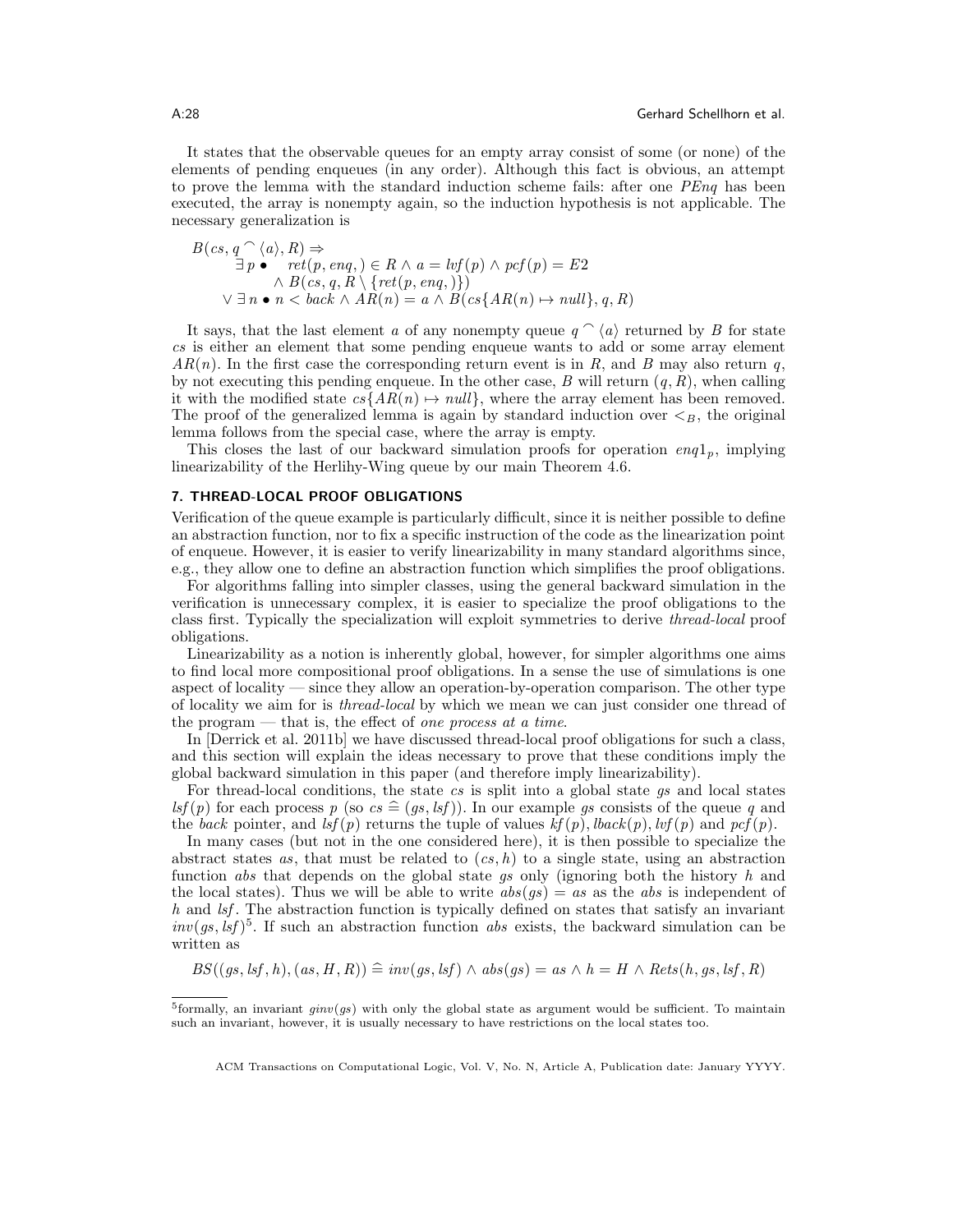using an auxiliary relation Rets, which determines the set of return events  $R$  for linearized processes.

Now whether an operation of process  $p$  has linearized or not, and what the return value will be often depends on the local state  $lsf(p)$  of process p only: a standard case is, that the linearization point of an algorithm is a specific instruction, so just the local program counter is relevant. These are the cases when thread-locality is achieved as the behavior is not dependent on other processes. In this case Rets can be defined as

$$
Rests(h, gs, lsf, R) \stackrel{\sim}{=} R = \bigcup_{p} ret_p(lsf(p))
$$

where  $ret_p$  returns an empty set when the algorithm is before the linearization point (as determined by the program counter of  $p$ ), and a set of one return event if it is after the linearization point.

A standard example where such a definition is possible is Treiber's stack [Treiber 1986], where linearization happens with the CAS (compare and swap) instruction that does the main modification of the data structure.

Our queue example allows such a definition for dequeue (but not for enqueue!). There,  $ret_p( lsf(p) )$  would return  $\{ret(p, deg, lvf(p))\}$ , when  $pcf(p) \in \{D4, D6\} \wedge lvf(p) \neq null$ , otherwise returning the empty set.

Note, that when both an abstraction function and a  $ret_p$ -function can be defined for all operations, BS becomes a (partial) function. And when a simulation relation is in fact a function (whether partial or total) the distinction between forward and backward simulation disappears and thus either set of proof obligations could be used (usually forward simulations are easier to verify).

More complex examples have operations with *potential* linearization points, like the enqueue operation of our running queue example. What makes this example particularly difficult is that linearization of *enqueue* modifies the abstract queue value that the concrete state represents. A much more common case of potential linearization points is when the abstract operation has no effect on the abstract state. Either the operation is one that always reads from the abstract data structure — the lookup operation of the Heller et al's [Heller et al. 2005] lazy set data structure, which is discussed in detail in [Derrick et al. 2011b] is one case — or the specific run just reads from the data structure. Michael and Scott's queue [Michael and Scott 1996] provides one example, where a potential LP is needed for the attempt to dequeue from an empty queue (which leaves the empty queue unchanged!).

For reading operations the potential linearization value often depends on the global state. Again, Heller et al's [Heller et al. 2005] lazy set is an example: the value returned by lookup is stored in the global heap.

Given potential and definite linearization points which depend on local state only, the natural definition of Rets becomes

$$
Rests(h,gs,lsf,R) \mathrel{\widehat{=}} \bigcup_p \mathit{dret}_p\big(\mathit{gs},\mathit{lsf}(p),\mathit{gs}\big) \subseteq R \subseteq \bigcup_p \mathit{pret}_p\big(\mathit{gs},\mathit{lsf}(p),\mathit{gs}\big)
$$

where  $\det_p(g_s, \text{lsf}(p))$  gives the single return event for operation p, when it has definitely linearized. Similarly,  $pret_p(lsf(p))$  gives the return event for process p if it has potentially or definitely linearized.

In [Derrick et al. 2011b] we have expressed the information computed by  $\det_p$  and  $pret_p$ with the help of a status function.

- status(gs, lsf(p)) = IN(in) means that the operation has received input in and definitely not linearized, implying  $\text{d}ret_p(\text{lsf}(p)) = \text{l}ret_p(\text{lsf}(p)) = \emptyset$ .
- $status(gs, lsf(p)) = INOUT(in, out)$  is reserved for an operation that has potentially linearized and will return out, if the linearization becomes definitive. This implies  $\text{d}ret_n(\text{lsf}(p)) = \emptyset$  and  $\text{pret}_n(\text{lsf}(p)) = \{ \text{ret}(p, \text{runs}(\text{pcf}(p)), \text{out}) \},$  where  $\text{runs}(\text{pcf}(p))$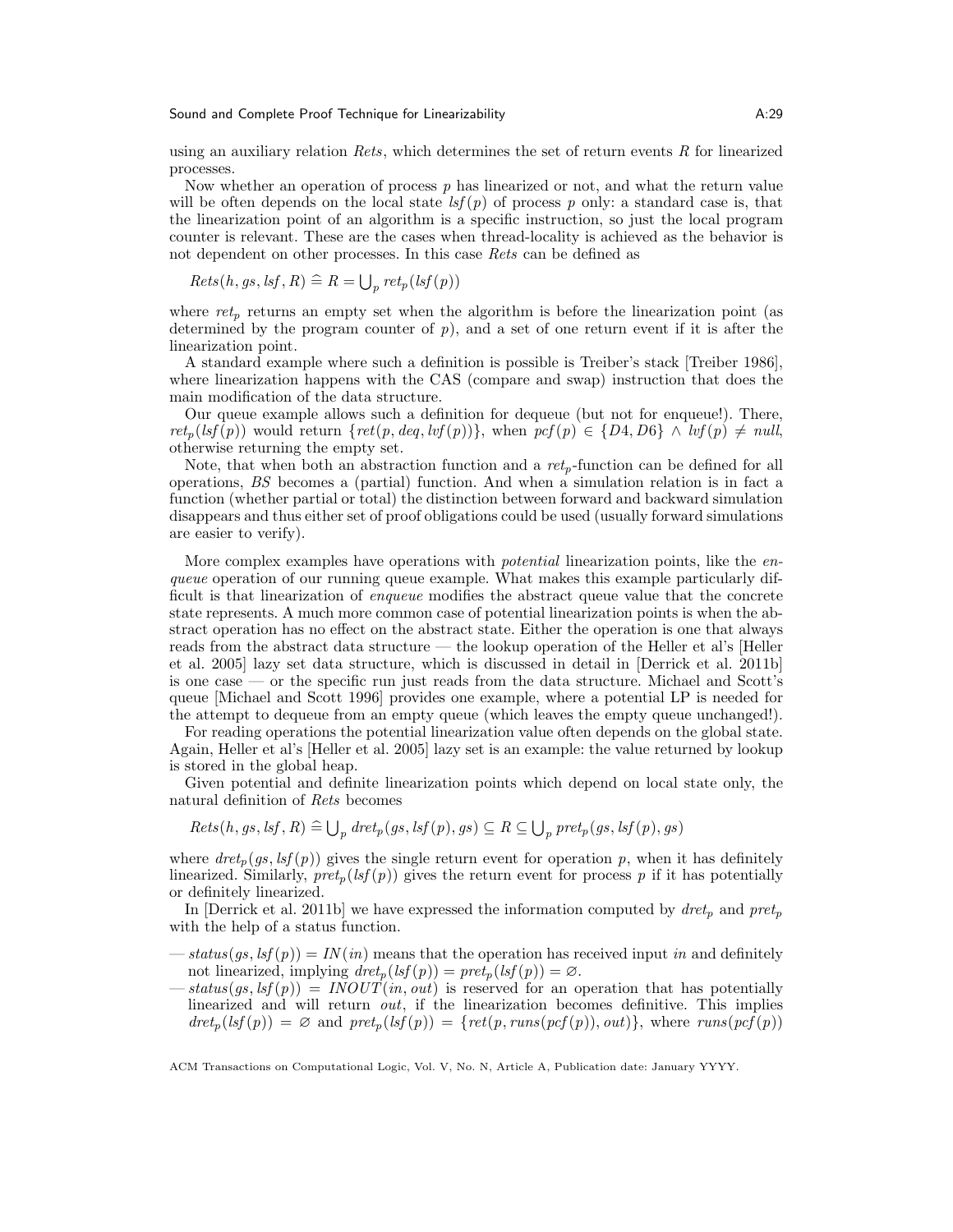is the index of the running operation that can be determined from the program counter  $pcf (p).$ 

status(gs, lsf(p)) =  $OUT(out)$  is reserved for operations that have definitely linearized, implying  $\text{d}ret_p(\text{lsf}(p)) = \text{l}ret_p(\text{lsf}(p)) = \{\text{ret}(p, \text{runs}(\text{pcf}(p)), \text{out})\}.$ 

With these definitions the symmetry between all processes can be exploited to reduce the backward simulation condition to a proof obligation that mentions the local states of two processes only. In the following we assume  $lsp$  and  $lsp'$  are the local state of one algorithm before and after executing (i.e.  $lsf(p)$  and  $lsf'(p)$  if the process is p), and lsq is the local state of another process q.

The (main) resulting thread-local proof obligation is then

 $\forall gs, gs' : lsp, lsp, lsq.$  $\overline{LInv}(gs, lsp) \wedge \overline{Linv}(gs, lsq) \wedge D(lsp, lsq) \wedge \overline{COp}_{p,j}(gs, lsp, gs', lsp')$ ⇒  $LInv(gs', lsp') \wedge LInv(gs', lsq) \wedge D(lsp', lsq) \wedge$  $LP_p(\widehat{abs}(gs), \widehat{abs}(gs'))$   $_9^\circ\,LP_q(\widehat{abs}(gs'), \widehat{abs}(gs'))$ 

This local proof obligation requires for each step  $COP_{p,j}$  of an algorithm one has to prove a commuting diagram with up to two linearization points for just the two processes  $p$  and q considered. The component  $LP_p(abs(gs), abs(gs')$  in the obligation depends on changes of the status function. It abbreviates

**-skip** (i.e. no operation,  $abs(gs)$  and  $abs(gs')$  must be equal), when process p does not linearize, indicated by the status of p being unchanged  $status(gs, lsp) = status(gs', lsp').$  $\longrightarrow AOp_{p,i}(in, abs(gs), abs(gs'), out),$  if p potentially or definitely linearizes, observed by a status change from  $IN(in)$  to  $INOUT(in, out)$  or  $OUT(out)$ .

Again  $i$  is the index of the operation that process  $p$  runs currently. Of course,  $LP_q(abs(gs'), abs(gs')$  is defined in the same way, but is based on status changes from  $status(gs, lsq)$  to  $status(gs', lsq)$ .

The history is completely absent from the local proof obligation, since the input values of pending invokes (these are needed as inputs for  $HBOp^*$ ) are now available via the status function. Note that when the step of  $p$  linearizes another operation  $q$ , then the linearization step of q must be one that does not change the abstract  $\overline{abs}(gs')$  (the state is used twice in  $LP_q$ ). This allows to instantiate  $HBOp^*$  in the global proof obligation with the sequence of all processes  $q$  that are linearized by the step.

The global invariant  $Inv(gs, lsf)$  has been specialized to

$$
Inv(gs, lsf) \cong \forall p : P \bullet (LInv(gs, lsf(p)) \land \forall q : P \bullet q \neq p \Rightarrow D(lsf(p), lsf(q)))
$$

using a local invariant  $LInv(g, s)$  that mentions one local state only, and a disjointness property  $D(lsp, lsq)$ . The latter are needed to express disjointness properties of local states (our queue example needs that two enqueue processes  $p$  and  $q$  never enqueue at the same position, i.e.  $kf(p) \neq kf(q)$  as a disjointness property).

The derivation of the local proof obligation above (and variants, see e.g. [Travkin et al. 2012; Tofan et al. 2014]) could easily be mechanized (the effort being a few days of work). They are sufficient for many case studies, which exhibit a certain symmetry between the processes.

# 8. RELATED WORK

This paper uses a refinement-based approach to linearizability that defines operations on an abstract data structure that are different from the data structures used by the concrete algorithms. Other approaches (in particular the ones based on model checking, shape analysis or reduction as discussed below) ignore the data refinement aspect. They show that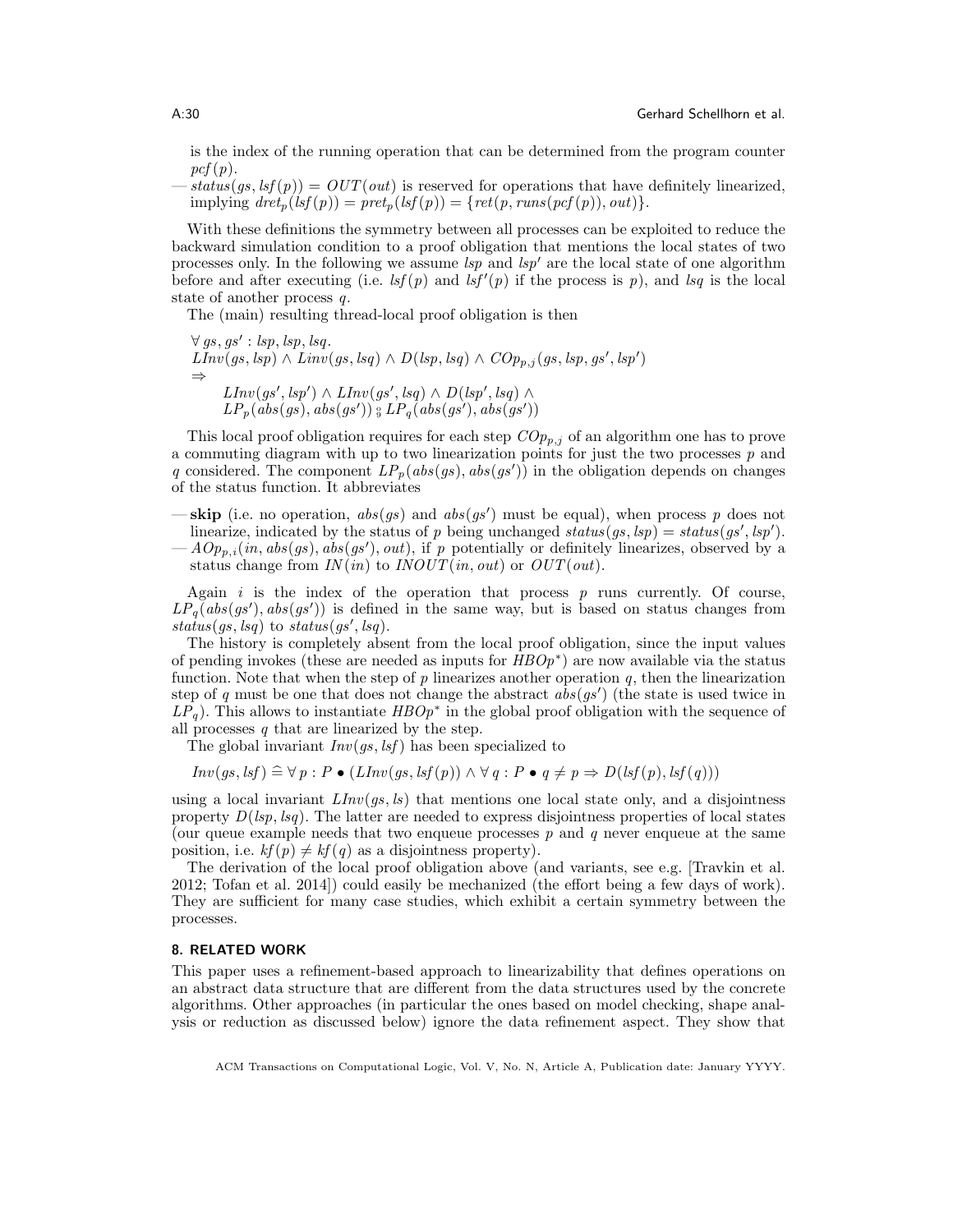the concrete algorithms are equivalent to an abstract level that executes each algorithm atomically as one step, thus relegating the data refinement aspect to informal arguments.

Our extension of enhancing a data type with a history and finalization parallels the construction in [Woodcock and Davies 1996] that adds sequences of inputs and outputs to embed Z refinement into relational refinement, or the extraction of (action) traces for I/O automata. However, since we are in a concurrent setting, the events of a history (or the actions of an I/O automaton) additionally have to record which process executed which operation.

Earlier work on I/O automata already recognized that linearizability can be defined as an instance of refinement [Lynch 1996] (the book uses the term "atomic objects" for linearizability). Colvin, Groves et al [Doherty et al. 2004; Colvin et al. 2005] gave the first mechanized proofs for linearizability using forward and backward simulations for I/O automata.

Completeness results. Our work is, in essence, a completeness result showing that backwards simulations are all that are needed for a particular type of refinement (here one that will give us linearizability). A number of completeness results for different refinement settings exist, each defining an intermediate layer between the abstract and the concrete layer. For data refinement, [He Jifeng et al. 1986] proves, that forward and backward simulations are complete, using an intermediate layer, where states are sets of abstract states (powerset construction). The completeness result for refinement in a TLA-like setting given in [Abadi and Lamport. 1991] adds history and prophecy variables (specializing forward and backward simulations) to an intermediate layer. A similar result for I/O automata (which is closer to our setting) is proved in [Lynch and Vaandrager 1995], see their Theorem 5.6. The states of the intermediate level defined in both completeness proofs record the full history of all concrete states.

Finally, the completeness proofs of [Hesselink 2008] for the TLA setting and [Schellhorn 2008], [Schellhorn 2009] for a setting of ASMs also define intermediate layers, based on the concrete state. Both define a deterministic intermediate layer, that stores additional information ("eternity variables" and "choice functions") in the initial state to predict nondeterminism of the concrete layer.

Our completeness theorem differs from all of these completeness results, in giving a specialized intermediate level suitable for linearizability proofs. The intermediate level is closely related to possibilities as defined in [Herlihy and Wing 1990]. The definition given there is a rule-based definition of  $Poss(as, P, R) \in Poss(H)$  where H is a concurrent history, P is the set of pending invokes of  $H$ , that have not linearized, and  $R$  is the set of return events for operations that have linearized. Our definition recasts the 4 rules given in [Herlihy and Wing 1990] (axioms S, I, C, R) as operations  $H\!B\!I\!nit$ , Inv and Lin and Ret of HBDT, dropping the redundant set P. Our intermediate level is also related to the "canonical wait-free automaton for atomic objects" from [Lynch 1996], which has states that correspond to triples  $(as, P, R)$  (each process is in one of the states "before LP", "after LP" "idle", corresponding to being in P, in R or in none of the two). However, as this automaton lacks  $H$ , it is not possible to avoid using both forward and backward simulations to verify linearizability.

Approaches to verifying linearizability. Since our work gives a general, applicable method for proving linearizability, it should be contrasted with other methods of proving linearizability.

First, there is work on model checking linearizability, e.g. [Cern $\acute{\text{y}}$  et al. 2010] for checking a specific algorithm or [Burckhardt et al. 2010] for a general strategy. These approaches are very good at finding counter examples when linearizability is violated. However, these methods only check short sequences of (usually two or three) operations by exploring all possibilities of linearization points, so these approaches do not give a full proof. They also do not yield any explanation of why a certain implementation is indeed linearizable.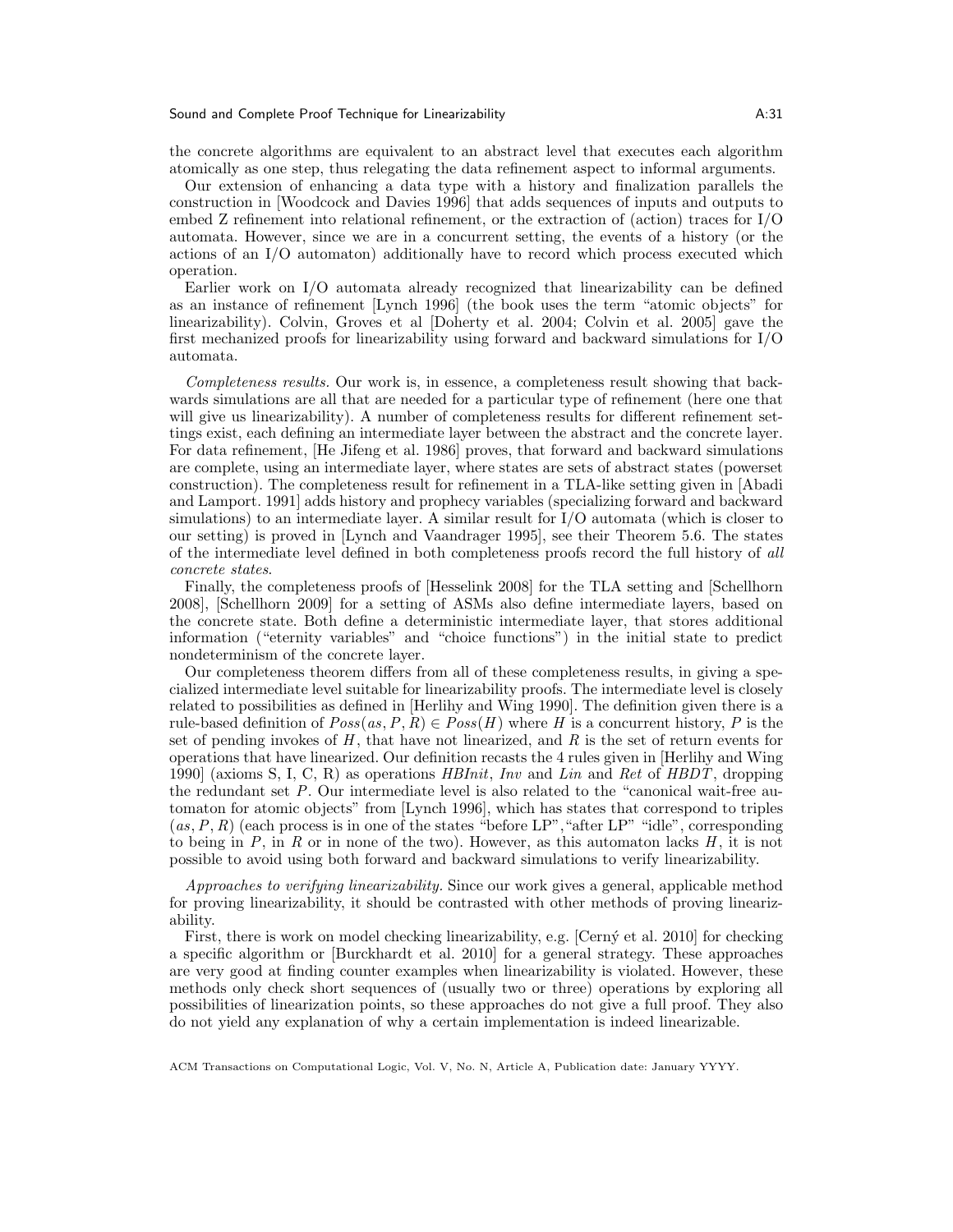Work on full proofs has analyzed several classes of increasing complexity, where figuring out simulations (in particular thread-local ones, that exploit the symmetry of all processes executing the same operations) becomes increasingly difficult.

The simplest standard class of algorithms can be verified in a refinement context with an abstraction function, and all linearization points can be fixed to be specific instructions of the code of an algorithm (often atomic compare-and-swap (CAS) instructions are candidates). A variety of approaches for verifying such algorithms have been developed: [Groves and Colvin 2007] uses I/O refinement and interactive proofs with PVS, [Vafeiadis 2007] executes abstract operations as "ghost-code" at the linearization point, arguing informally that linearizability is implied. Proof obligations for linearizability have also been verified using shape analysis [Amit et al. 2007].

Our own work in [Derrick et al. 2011a] gave step-local forward simulation conditions for this standard case. Conditions were optimized for the case where reasoning about any number of processes can be reduced to thread-local reasoning about one process and its environment abstracted to one other process. It mechanized proofs that these are indeed sufficient to prove linearizability.

A second, slightly more difficult class are algorithms where the linearization point is nondeterministically one of several instructions, the Michael-Scott queue ([Michael and Scott 1996]) being a typical example. [Doherty et al. 2004] has given a solution using backward and forward simulation, Vafeiadis [Vafeiadis 2007] uses a prophecy variable as additional ghost code. Our work here shows that backward simulation alone is sufficient.

A third, even more difficult class are algorithms that use observer operations that do not modify the abstract data structure. Such algorithms often have no definite linearization point in the code. Instead steps of other processes linearize. The standard example for this class is Heller et al's "lazy" implementation of sets [Heller et al. 2005]. There, the contains operation that checks for membership in the set has no definitive linearization point. Based on the idea that linearization of such operations can happen at any time during its execution, [Vafeiadis 2010] develops the currently most advanced automated proof strategy for linearizability in the Cave tool.

As an alternative approach, Lipton's reduction [Lipton 1975] can be used to verify examples of the first three classes. Manual proofs for the first two classes are ([Groves and Colvin 2009], [Groves 2008], [Jonsson 2012]), the only mechanized work we are aware of is [Elmas et al. 2010], which proves an example of the third class.

Our work in [Derrick et al. 2011b] gives thread-local, step-local conditions for this class, and verifies Heller et al's lazy set. Mechanized proofs that these conditions can be derived from the general theory given here are available on the Web too [KIV 2010]. In [Travkin et al. 2012] the example of [Elmas et al. 2010] has been verified with these proof obligations too.

All these three classes, where mechanized proofs have been attempted, had an abstraction function, so different possibilities for one concrete state could only differ in the possible linearization points that have been executed (our set R of return events). However, the Herlihy-Wing queue is just the simplest example that falls outside of these classes. We have chosen it here since it is easy to explain, not because it is practically relevant. Other example include atomic snapshot registers [Afek et al. 1993] and the multiset given in [Elmas et al. 2010], when a delete operation is added. We could recently verify this example using an embedding of the backward simulation technique into RGITL [Schellhorn et al. 2014] (a publication is currently in preparation).

One of the most important, practically relevant examples is the elimination queue [Moir et al. 2005], which to our knowledge is currently the most efficient lock-free queue implementation. This example has some striking similarities to the case study considered here. Verifying this case study is future work, however it seems clear that it can be verified using the same proof strategy as shown here.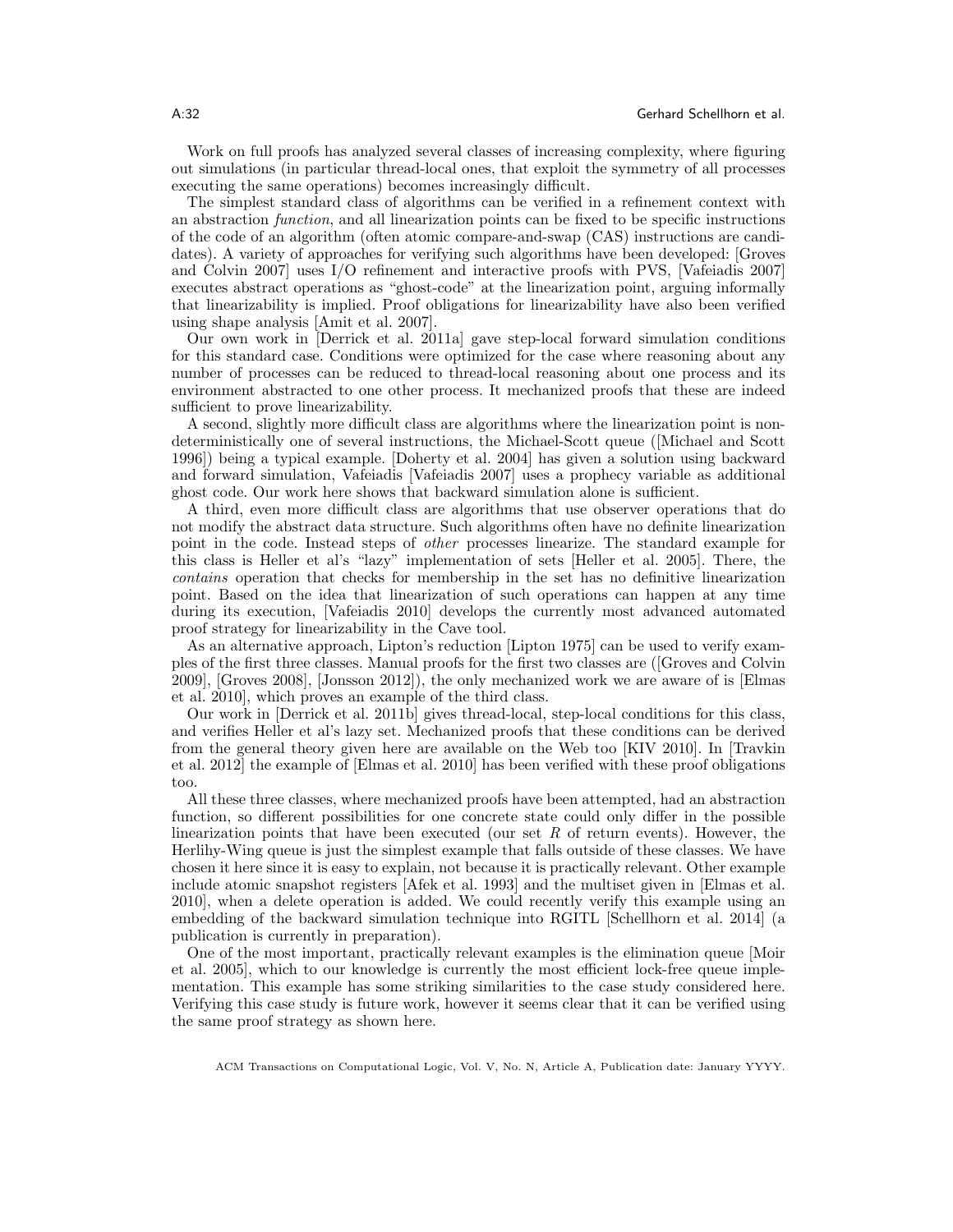For this most complex class only pencil-and-paper approaches existed before our work, so our proof of the Herlihy-Wing queue is the first that mechanizes such a proof (and even a full proof, not just the verification of proof obligations justified on paper) for this algorithm. Our proof is step-local in considering stepwise simulation. Recent work in [Henzinger et al. 2013] has verified proof obligations for the linearizability of the Herlihy-Wing queue automatically. However the proof obligations given are specific for queues, and the algorithm verified has to be transformed heavily before verification.

Even for simpler classes many proof approaches so far have resorted to global arguments about the past, either informally e.g. [Heller et al. 2005], [Michael and Scott 1996], [Vafeiadis et al. 2006], using explicit traces [O'Hearn et al. 2010] or with temporal past operators [Fu et al. 2010].

Herlihy and Wing's own proof in [Herlihy and Wing 1990] also uses such global arguments: first, it adds a global, auxiliary variable to the code. The abstraction relation based on this variable is not a simulation. Therefore they have to use global, queue-specific lemmas (Lemmas 11 and 12) about normalized derivations to ensure that it is possible to switch from one  $(q, R)$  to another  $(q', R')$  in the middle of the proof.

# 9. CONCLUSIONS

In this paper, we have presented a sound and complete proof technique for linearizability of concurrent data structures. We have exemplified our technique on the Herlihy and Wing queue which is one of the most complex examples of a linearizable algorithm. Except for pen-and-paper proofs no-one has treated this example before, in particular none of the partially or fully automatic approaches to proving linearizability. Both the linearizability proof for the queue and the general soundness and completeness proof for our technique have been mechanized within an interactive prover.

The proof strategy given here is complete, but still not optimal in terms of reduction of proof effort: in particular, we have to encode the algorithms as operations, and just like in Owicki-Gries style proofs we require specific assertions for every particular value of the program counter. Rely-Guarantee reasoning [Jones 1983] can help to reduce the number of necessary assertions and we have already developed an alternative approach based on Temporal Logic that used Relys and Guarantees. That approach can currently handle the standard class of algorithms for linearizability, though it has advantages for proving the liveness property of lock-freedom [Tofan et al. 2010] and has been used to verify the hard case-study of Hazard pointers [Tofan et al. 2011]. Integrating both approaches remains future work.

Our approach is also not fully optimal for heap-based algorithms, where the use of concurrent versions of separation logic with ownership (e.g. RGSep [Vafeiadis 2010] or HLRG [Fu et al. 2010]) helps to avoid disjointness predicates between (private) portions of the heap, and gives heap-local reasoning.

Finally, there is a recent trend to generalize linearizability to general refinement of concurrent objects [Filipovic et al. 2010], [Turon and Wand 2011], where the abstract level is not required to execute atomic abstract operations, or where the return values of operations are references, not values. We have not yet studied these theoretically interesting generalizations, since they are not needed for our examples. This – as well as techniques for optimizing our approach with respect to proof effort – is left for future work.

# **REFERENCES**

Abadi, M. and Lamport., L. 1991. The existence of refinement mappings. *Theoretical Computer Science 2*, 253–284.

Abrial, J.-R. and Cansell, D. 2005. Formal Construction of a Non-blocking Concurrent Queue Algorithm (a Case Study in Atomicity). *Journal of Universal Computer Science 11,* 5, 744–770.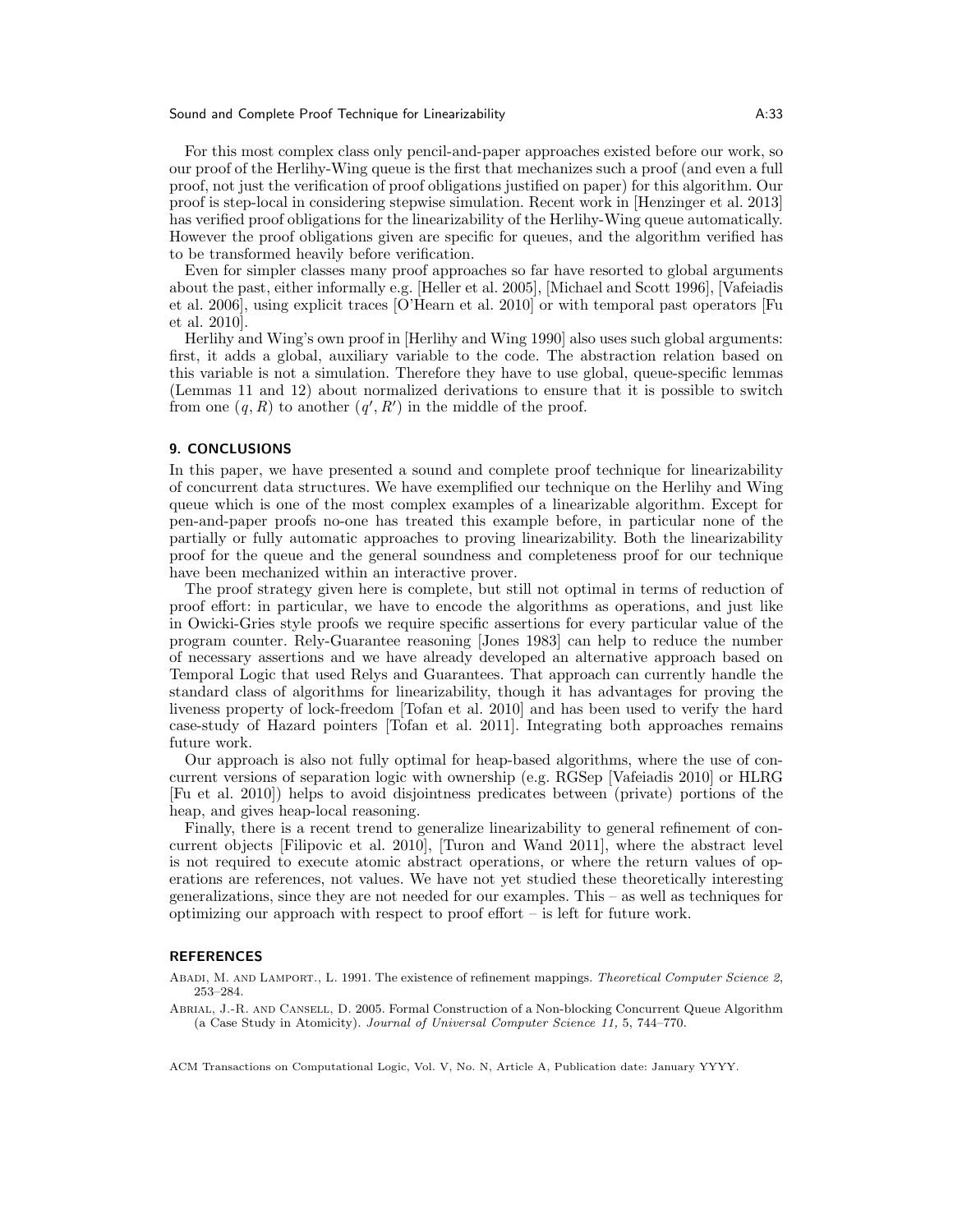- Afek, Y., Attiya, H., Dolev, D., Gafni, E., Merritt, M., and Shavit, N. 1993. Atomic snapshots of shared memory. *J. ACM 40,* 4, 873–890.
- AMIT, D., RINETZKY, N., REPS, T. W., SAGIV, M., AND YAHAV, E. 2007. Comparison under abstraction for verifying linearizability. In *CAV*. 477–490.
- BANACH, R. AND SCHELLHORN, G. 2010. Atomic Actions, and their Refinements to Isolated Protocols. *FAC 22(1)*, 33–61.
- BURCKHARDT, S., C.DERN, MUSUVATHI, M., AND TAN, R. 2010. Line-up: a complete and automatic linearizability checker. In *Proceedings of PLDI*. ACM, 330–340.
- Calcagno, C., Parkinson, M., and Vafeiadis, V. 2007. Modular safety checking for fine-grained concurrency. In *SAS 2007*. LNCS Series, vol. 4634. Springer, 233–238.
- CERNÝ, P., RADHAKRISHNA, A., ZUFFEREY, D., CHAUDHURI, S., AND R.ALUR. 2010. Model checking of linearizability of concurrent list implementations. In *CAV*. LNCS 4144, 465–479.
- Colvin, R., Doherty, S., and Groves, L. 2005. Verifying concurrent data structures by simulation. *ENTCS 137*, 93–110.
- Colvin, R. and Groves, L. 2005. Formal verification of an array-based nonblocking queue. In *ICECCS*. IEEE Computer Society, 507–516.
- Colvin, R., Groves, L., Luchangco, V., and Moir, M. 2006. Formal verification of a lazy concurrent list-based set. In *CAV*. LNCS 4144 Series, vol. 4144. Springer, 475–488.
- de Roever, W. and Engelhardt, K. 1998. *Data Refinement: Model-Oriented Proof Methods and their Comparison*. Cambridge Tracts in Theoretical Computer Science Series, vol. 47. Cambridge University Press.
- DERRICK, J. AND BOITEN, E. 2001. *Refinement in Z and Object-Z: Foundations and Advanced Applications*. Springer. http://www.cs.kent.ac.uk/pubs/2001/1200.
- Derrick, J., Boiten, E. A., Bowman, H., and Steen, M. 1997. Weak refinement in z. In *ZUM*, J. P. Bowen, M. G. Hinchey, and D. Till, Eds. Lecture Notes in Computer Science Series, vol. 1212. Springer, 369–388.
- DERRICK, J., SCHELLHORN, G., AND WEHRHEIM, H. 2008. Mechanizing a correctness proof for a lock-free concurrent stack. In *FMOODS 2008*. LNCS Series, vol. 5051. Springer, 78–95.
- DERRICK, J., SCHELLHORN, G., AND WEHRHEIM, H. 2011a. Mechanically verified proof obligations for linearizability. *ACM Trans. Program. Lang. Syst. 33,* 1, 4.
- DERRICK, J., SCHELLHORN, G., AND WEHRHEIM, H. 2011b. Verifying linearisabilty with potential linearisation points. In *Proc. Formal Methods (FM)*. Springer LNCS 6664, 323–337.
- Doherty, S., Groves, L., Luchangco, V., and Moir, M. 2004. Formal verification of a practical lock-free queue algorithm. In *FORTE 2004*. LNCS Series, vol. 3235. 97–114.
- Doherty, S. and Moir, M. 2009. Nonblocking algorithms and backward simulation. In *DISC*, I. Keidar, Ed. Lecture Notes in Computer Science Series, vol. 5805. Springer, 274–288.
- Elmas, T., Qadeer, S., Sezgin, A., Subasi, O., and Tasiran, S. 2010. Simplifying linearizability proofs with reduction and abstraction. In *TACAS*. Springer LNCS 6015, 296–311.
- FILIPOVIC, I., O'HEARN, P. W., RINETZKY, N., AND YANG, H. 2010. Abstraction for concurrent objects. *Theoretical Computer Science 411,* 51-52, 4379 – 4398.
- Fu, M., Y. Li, Y., Feng, X., Shao, Z., and Zhang, Y. 2010. Reasoning about optimistic concurrency using a program logic for history. In *CONCUR*. Springer LNCS 6269, 388–402.
- Groves, L. 2008. Trace-based derivation of a lock-free queue algorithm. *ENTCS 201*, 69–98.
- Groves, L. and Colvin, R. 2007. Derivation of a scalable lock-free stack algorithm. *ENTCS 187*, 55–74.
- Groves, L. and Colvin, R. 2009. Trace-based derivation of a scalable lock-free stack algorithm. *Formal Aspects of Computing (FAC) 21,* 1–2, 187–223.
- He Jifeng, Hoare, C. A. R., and Sanders, J. W. 1986. Data refinement refined. In *Proc. ESOP 86*, B. Robinet and R. Wilhelm, Eds. LNCS Series, vol. 213. Springer-Verlag, 187–196.
- Heller, S., Herlihy, M., Luchangco, V., Moir, M., III, W. N. S., and Shavit, N. 2005. A lazy concurrent list-based set algorithm. In *OPODIS 2005*. LNCS 3974. 305–309.
- Henzinger, T., Sezgin, A., and Vafeiadis, V. 2013. Aspect-oriented linearizability proofs. In *CONCUR 2013: Proc. of Int. Conference on Concurrency Theory*. Springer-Verlag, Berlin, Heidelberg, 242–256.
- Herlihy, M. and Wing, J. M. 1990. Linearizability: A correctness condition for concurrent objects. *ACM TOPLAS 12,* 3, 463–492.
- Hesselink, W. H. 2007. A criterion for atomicity revisited. *Acta Inf. 44,* 2, 123–151.
- Hesselink, W. H. 2008. Universal extensions to simulate specifications. *Information and Computation 206*, 106–128.